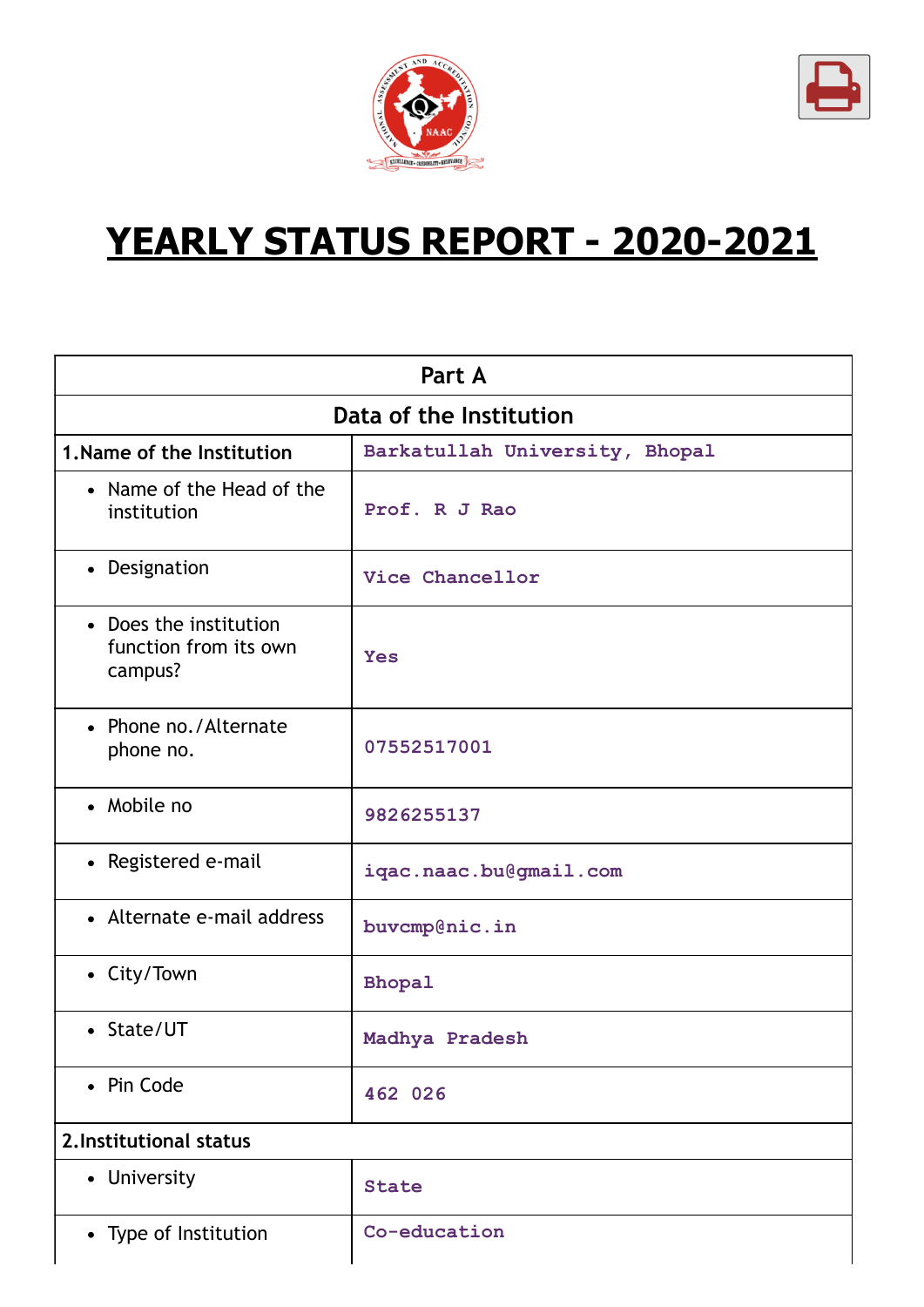| • Location                                                                                                                              |       |             | Urban                                                            |                              |                                |             |            |
|-----------------------------------------------------------------------------------------------------------------------------------------|-------|-------------|------------------------------------------------------------------|------------------------------|--------------------------------|-------------|------------|
| • Name of the IQAC Co-<br>ordinator/Director                                                                                            |       |             | Prof. D C Gupta                                                  |                              |                                |             |            |
| • Phone no./Alternate<br>phone no                                                                                                       |       |             |                                                                  | 07552517198                  |                                |             |            |
| • Mobile                                                                                                                                |       |             |                                                                  | 9425378171                   |                                |             |            |
| • IQAC e-mail address                                                                                                                   |       |             |                                                                  | iqac.naac.bu@gmail.com       |                                |             |            |
| • Alternate Email address                                                                                                               |       |             |                                                                  | dcggeology@gmail.com         |                                |             |            |
| 3. Website address (Web link of<br>the AQAR (Previous Academic<br>Year)                                                                 |       |             | http://www.bubhopal.ac.in/App Error.aspx?<br>ExceptionId=3955298 |                              |                                |             |            |
| 4. Whether Academic Calendar<br>prepared during the year?                                                                               |       | <b>Yes</b>  |                                                                  |                              |                                |             |            |
| <b>5. Accreditation Details</b>                                                                                                         |       |             |                                                                  |                              |                                |             |            |
| Cycle                                                                                                                                   | Grade | <b>CGPA</b> |                                                                  | <b>Year of Accreditation</b> | Validity from                  | Validity to |            |
| Cycle 1                                                                                                                                 | B     | 73.15       | 2003                                                             |                              | 01/03/2003                     |             | 29/02/2008 |
| Cycle 2                                                                                                                                 | B     | 2.5         | 2015                                                             |                              | 01/05/2015                     |             | 30/04/2020 |
| 6. Date of Establishment of<br><b>IQAC</b>                                                                                              |       |             | 09/10/2018                                                       |                              |                                |             |            |
| 7. Provide the list of Special Status conferred by Central/ State Government-<br>UGC/CSIR/DST/DBT/ICMR/TEQIP/World Bank/CPE of UGC etc. |       |             |                                                                  |                              |                                |             |            |
| Institution/<br>Department/Faculty                                                                                                      |       |             | Scheme                                                           | <b>Funding</b><br>agency     | Year of award with<br>duration |             | Amount     |
| <b>Nil</b>                                                                                                                              |       |             | <b>Nil</b>                                                       | Nil                          | <b>Nil</b>                     |             | <b>Nil</b> |
| 8. Whether composition of<br><b>IQAC as per latest NAAC</b><br>guidelines                                                               |       |             | <b>Yes</b>                                                       |                              |                                |             |            |
| • Upload latest notification<br>of formation of IQAC                                                                                    |       |             | <b>View File</b>                                                 |                              |                                |             |            |
| 9. No. of IQAC meetings held<br>during the year                                                                                         |       | 9           |                                                                  |                              |                                |             |            |
| • The minutes of IQAC<br>meeting and compliance<br>to the decisions have been                                                           |       | <b>Yes</b>  |                                                                  |                              |                                |             |            |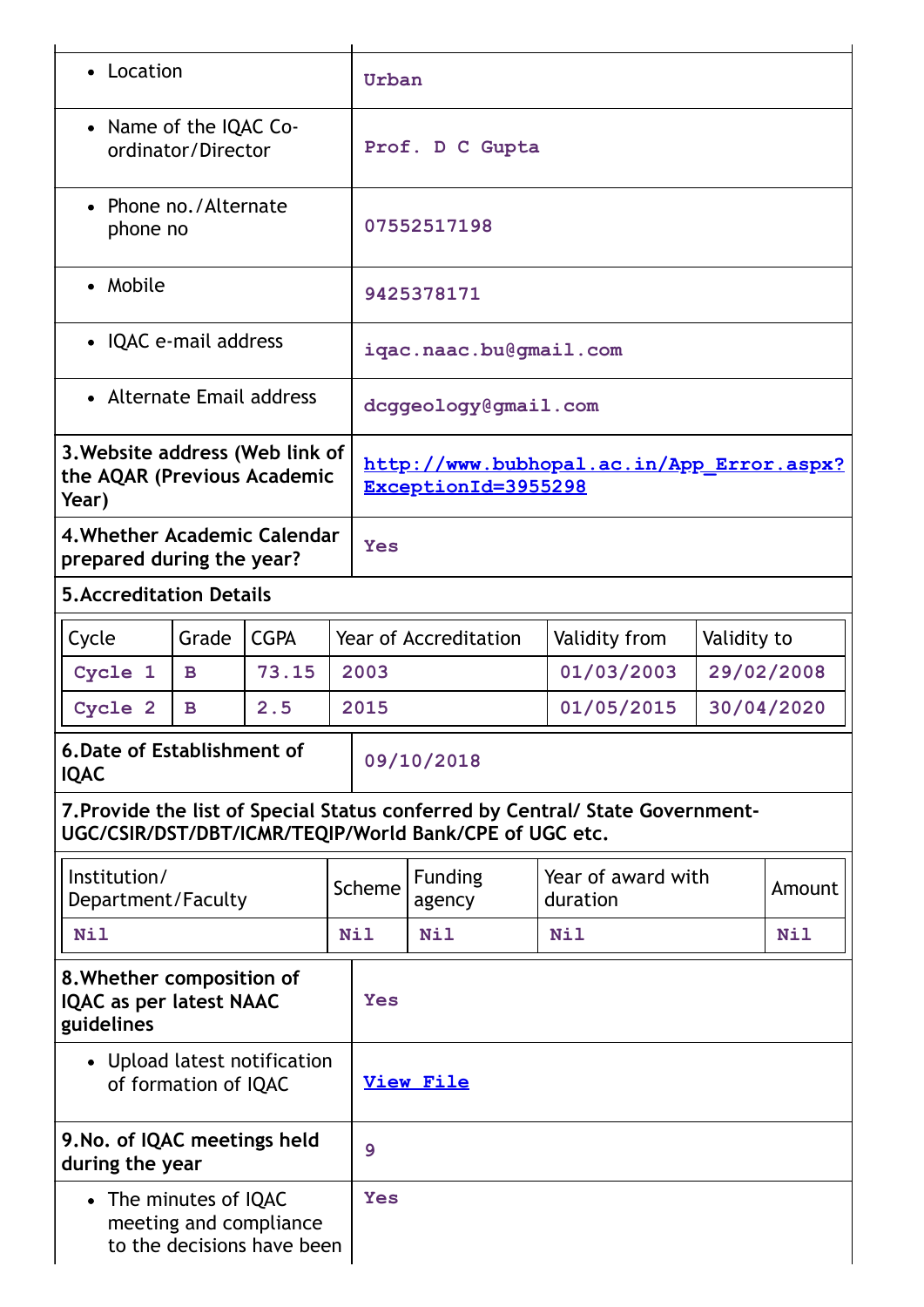| uploaded on the<br>institutional website.<br>(Please upload, minutes of<br>meetings and action taken<br>report)                                                                                                                                                                                                             |                       |                                                                                                                                                                                                                                                                                                                                            |
|-----------------------------------------------------------------------------------------------------------------------------------------------------------------------------------------------------------------------------------------------------------------------------------------------------------------------------|-----------------------|--------------------------------------------------------------------------------------------------------------------------------------------------------------------------------------------------------------------------------------------------------------------------------------------------------------------------------------------|
| 10. Whether IQAC received<br>funding from any of the<br>funding agency to support its<br>activities during the year?                                                                                                                                                                                                        |                       | <b>No</b>                                                                                                                                                                                                                                                                                                                                  |
| • If yes, mention the<br>amount                                                                                                                                                                                                                                                                                             |                       |                                                                                                                                                                                                                                                                                                                                            |
| bullets)                                                                                                                                                                                                                                                                                                                    |                       | 11. Significant contributions made by IQAC during the current year (maximum five                                                                                                                                                                                                                                                           |
|                                                                                                                                                                                                                                                                                                                             |                       | * Criteria wise workshops have been organized with staff &<br>faculty. * Criteria wise presentations were made by the Criteria<br>coordinators on AQAR 2020-21 * Organizes Second Research Seminar<br>for Barkatullah University Research Scholars. * MoU signed with<br>SAGE University. * Launce of Start Up programme in the University |
| year                                                                                                                                                                                                                                                                                                                        |                       | 12. Plan of action chalked out by the IQAC in the beginning of the Academic year<br>towards Quality Enhancement and the outcome achieved by the end of the Academic                                                                                                                                                                        |
| Plan of Action                                                                                                                                                                                                                                                                                                              | Achievements/Outcomes |                                                                                                                                                                                                                                                                                                                                            |
| Six Departments have been identified for COE in<br>Research and<br>the university. These Departments are Physics,<br>Development<br>of Centre of<br>Earth Science, Psychology, Sociology & Linguistic.<br><b>Excellence</b><br>For these departments Infrastructure and Research<br>facility were developed.<br>Departments |                       |                                                                                                                                                                                                                                                                                                                                            |
| Second<br>Research<br>The IQAC organized the second Research Seminars<br>Seminar of<br>for BU Research scholars during 14-15 June 2021<br><b>BU</b>                                                                                                                                                                         |                       |                                                                                                                                                                                                                                                                                                                                            |
| 13. Whether the AQAR was<br>placed before statutory body?                                                                                                                                                                                                                                                                   |                       | <b>No</b>                                                                                                                                                                                                                                                                                                                                  |
| • Name of the statutory body                                                                                                                                                                                                                                                                                                |                       |                                                                                                                                                                                                                                                                                                                                            |
| Name                                                                                                                                                                                                                                                                                                                        |                       | Date of meeting(s)                                                                                                                                                                                                                                                                                                                         |
| <b>Nil</b>                                                                                                                                                                                                                                                                                                                  | Nil                   |                                                                                                                                                                                                                                                                                                                                            |
| 14. Whether NAAC/or any<br>other accredited body(s)<br>visited IQAC or interacted with<br>it to Assess the functioning?                                                                                                                                                                                                     |                       | <b>No</b>                                                                                                                                                                                                                                                                                                                                  |

**15.Whether institutional data submitted to AISHE**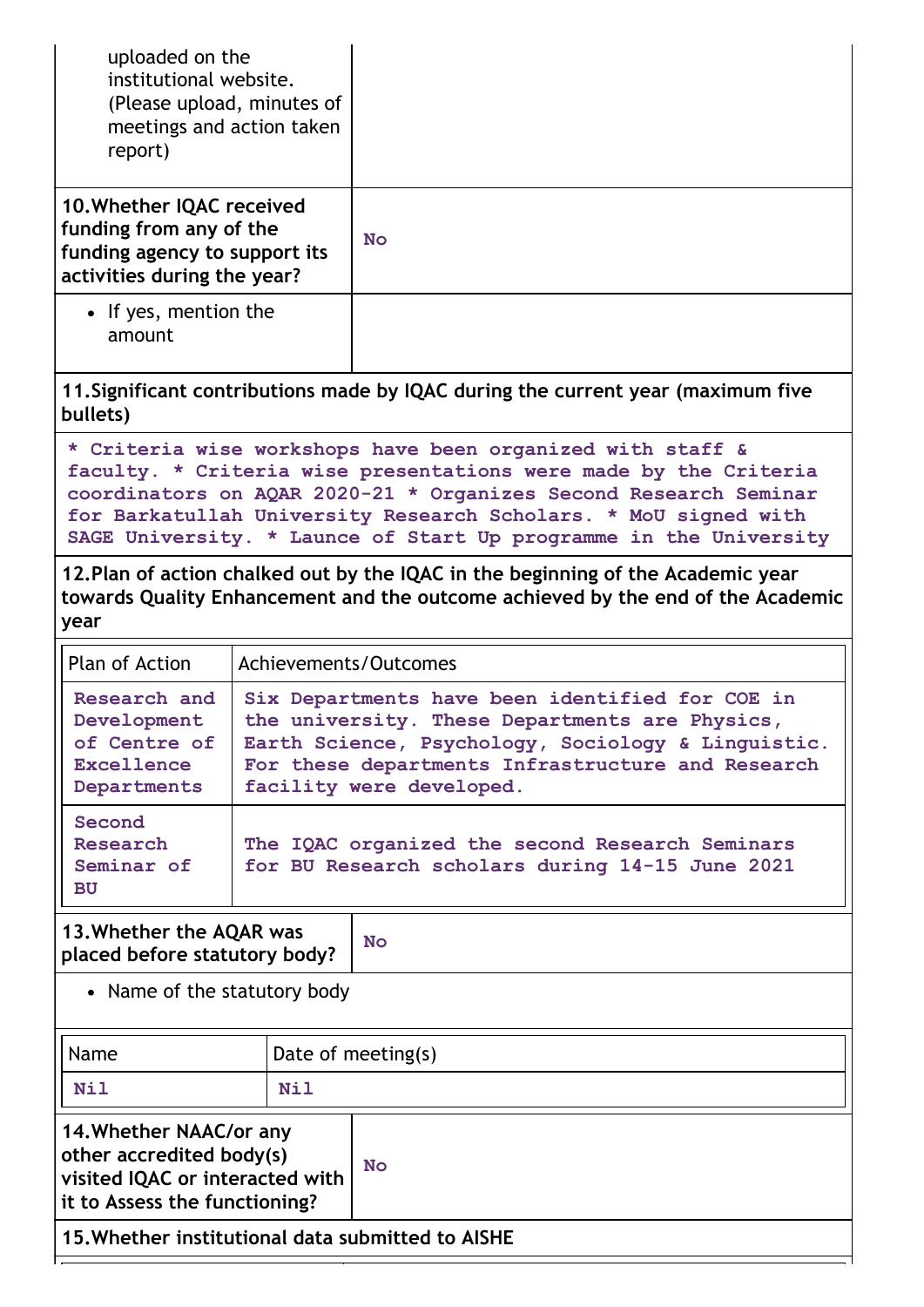| Year        | Date of Submission |
|-------------|--------------------|
| $2020 - 21$ | 31/03/2022         |

| <b>Extended Profile</b>                                                                          |                |  |
|--------------------------------------------------------------------------------------------------|----------------|--|
| 1. Programme                                                                                     |                |  |
| 1.1                                                                                              | 82             |  |
| Number of programmes offered during the year:                                                    |                |  |
| 1.2                                                                                              | 26             |  |
| Number of departments offering academic programmes                                               |                |  |
| 2.Student                                                                                        |                |  |
| 2.1                                                                                              | 1290           |  |
| Number of students during the year                                                               |                |  |
| 2.2                                                                                              | 454            |  |
| Number of outgoing / final year students during the year:                                        |                |  |
| 2.3                                                                                              |                |  |
| Number of students appeared in the University examination during the<br>year                     | 479            |  |
| 2.4                                                                                              | 0 <sub>0</sub> |  |
| Number of revaluation applications during the year                                               |                |  |
| 3.Academic                                                                                       |                |  |
| 3.1                                                                                              | 82             |  |
| Number of courses in all Programmes during the year                                              |                |  |
| 3.2                                                                                              | 40             |  |
| Number of full time teachers during the year                                                     |                |  |
| 3.3                                                                                              | 105            |  |
| Number of sanctioned posts during the year                                                       |                |  |
| 4. Institution                                                                                   |                |  |
| 4.1                                                                                              |                |  |
| Number of eligible applications received for admissions to all the<br>Programmes during the year | 1967           |  |
| 4.2                                                                                              | 882            |  |
|                                                                                                  |                |  |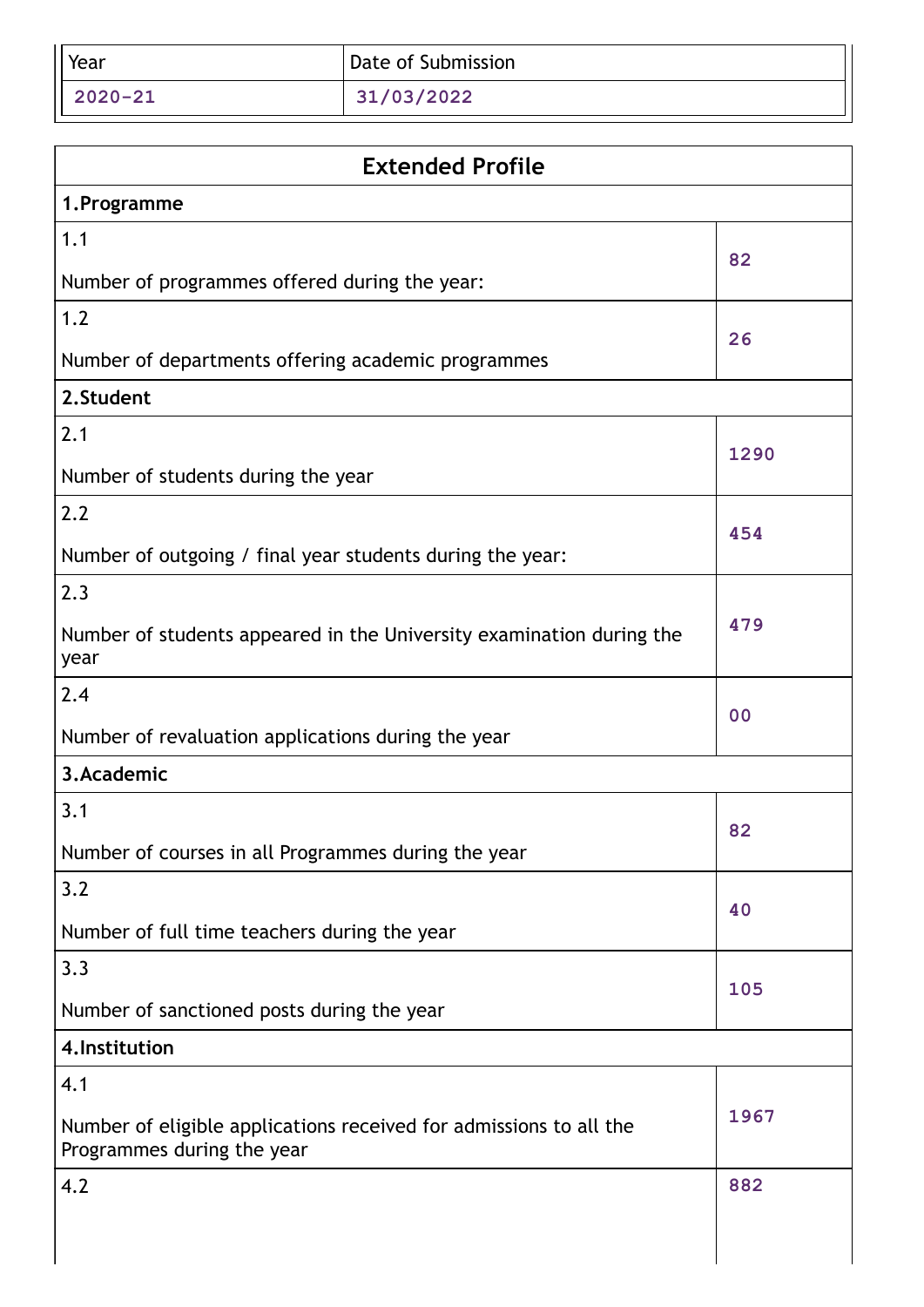| Number of seats earmarked for reserved category as per GOI/ State<br>Govt. rule during the year |              |
|-------------------------------------------------------------------------------------------------|--------------|
| 4.3<br>Total number of classrooms and seminar halls                                             | 172          |
| 4.4                                                                                             |              |
| Total number of computers in the campus for academic purpose                                    | 497          |
| 4.5                                                                                             | $9,46,456/-$ |
| Total expenditure excluding salary during the year (INR in lakhs)                               |              |

## **Part B**

## **CURRICULAR ASPECTS**

#### **1.1 - Curriculum Design and Development**

1.1.1 - Curricula developed and implemented have relevance to the local, national, regiona developmental needs which is reflected in Programme outcomes (POs), Programme Specific Outcomes(PSOs) and Course Outcomes(COs) of the Programmes offered by the University

**The Academic programmes of the university aim to bring to the student concepts and theoretical formulations along with latest developments field. It attunes them with basic theories and perspectives in the ar study. Our courses bring in multidisciplinary and flexible cafeteria suit the students' needs and preferences. The courses are aimed to pr specialization in chosen areas of knowledge and help in the understan application of knowledge in creative ways. It is the department's end bring clarity on the relevant understanding of the subject to the stu well as to familiarise them with the meaningful discourse and relevan issues and debates from the national as well as the international per The University specially gives emphasis on acquiring knowledge with n values in our teaching of social science as well as other disciplines special emphasis on issues of vulnerability and marginalization and h reflected in social life. This focus is helpful in the critical under social structure and its processes. Latest teaching learning methods along with ample opportunities of field exposure, project based learn seminars for understanding discourse.**

| <b>File Description</b>             | Documents |
|-------------------------------------|-----------|
| Upload relevant supporting document | View      |

#### **1.1.2 - Number of Programmes where syllabus revision was carried out during the year**

| 08                                  |                  |
|-------------------------------------|------------------|
| File Description                    | <b>Documents</b> |
| Upload the data template            | View             |
| Upload relevant supporting document | View             |

**1.1.3 - Total number of courses having focus on employability/ entrepreneurship/ skill de**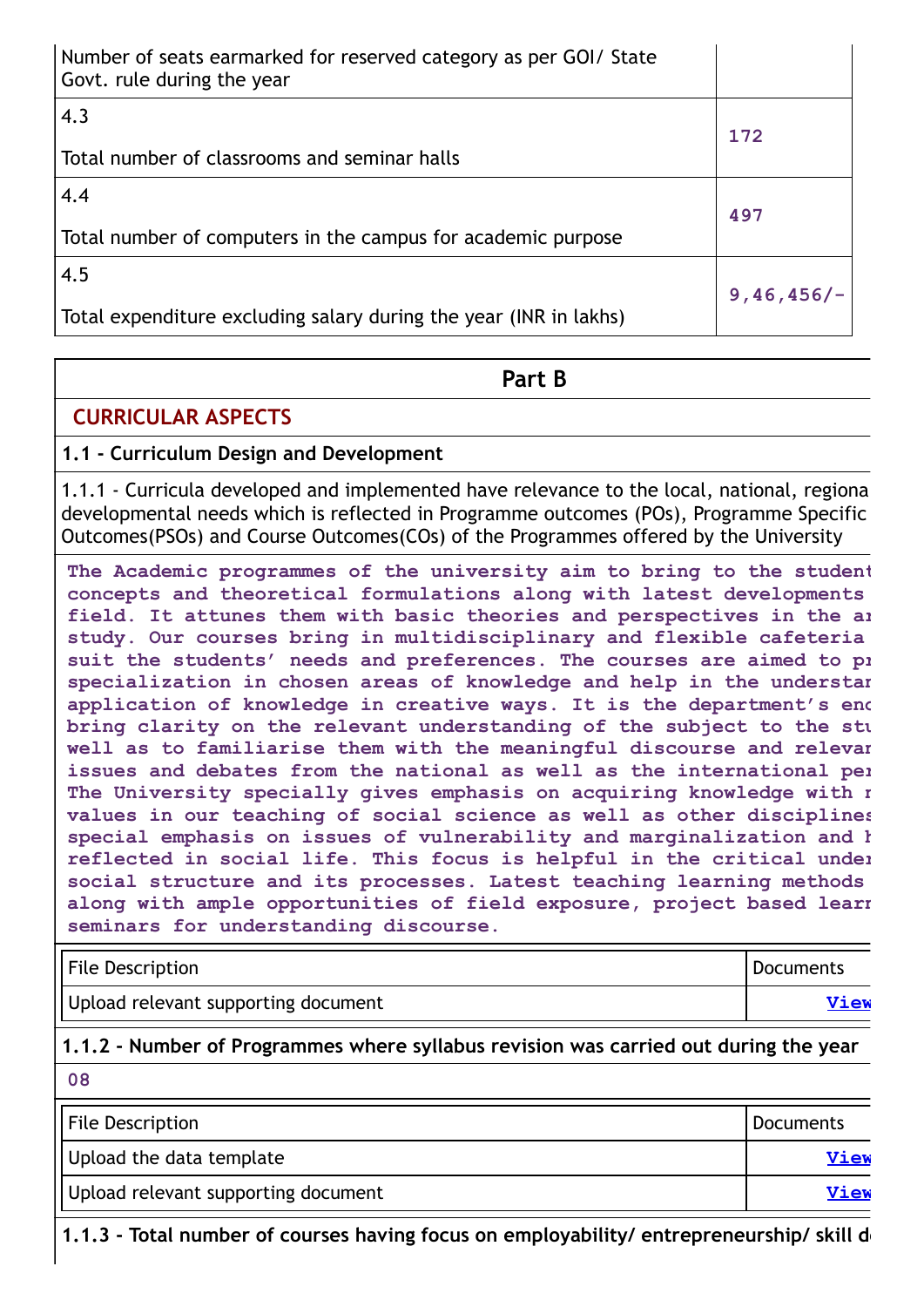## **1.1.3.1 - Number of courses having focus on employability/ entrepreneurship/ skill deve during the year**

| 58                                  |                  |
|-------------------------------------|------------------|
| <b>File Description</b>             | <b>Documents</b> |
| Upload the data template            | <b>View</b>      |
| Upload relevant supporting document | <b>View</b>      |

#### **1.2 - Academic Flexibility**

**1.2.1 - Number of new courses introduced of the total number of courses across all prog during the year**

**04**

**0**

| File Description                    | <b>Documents</b> |
|-------------------------------------|------------------|
| Upload the data template            | <b>View</b>      |
| Upload relevant supporting document | <b>View</b>      |

#### **1.2.2 - Number of Programmes in which Choice Based Credit System (CBCS)/elective cou been implemented during the year**

| $\mathbf{r}$ |  |
|--------------|--|

| File Description                    | Documents    |
|-------------------------------------|--------------|
| Upload the data template            | View File    |
| Upload relevant supporting document | No File Uplc |

#### **1.3 - Curriculum Enrichment**

1.3.1 - Institution integrates crosscutting issues relevant to Professional Ethics, Gender, Hum Environment and Sustainability into the Curriculum

**Curricula of teaching programmes of Barkatullah university aims to in students critically with issues related to gender, environment, susta human values and ethics. Awareness and promotion of environmental con along with sustainable development, human values and ethics are well incorporated in our different academic programme. Theoretical as well practical knowledge are provided related to these issues to our stude structure of university teaching programme follows the interdisciplin to understand various aspects of human nature,, social commitment, social,economic and political life and , thus observe interconnection university specially offers P.G. and Ph. D. programmes in women study sociology, law , psychology and economics and cover gender issues, ge identity, cultural differences in the perception of gender, issues re domestic violence, legal and human rights of women, and gender sensit Environmental awareness & conservation, water conservation, ecologica promoting gender equity, women empowerment, and enriching women parti all spheres of life have been included in our academic programmes. Th are visible in the curricula related to law, women studies, sociology environmental science, Zoology and acquaculture, management courses.**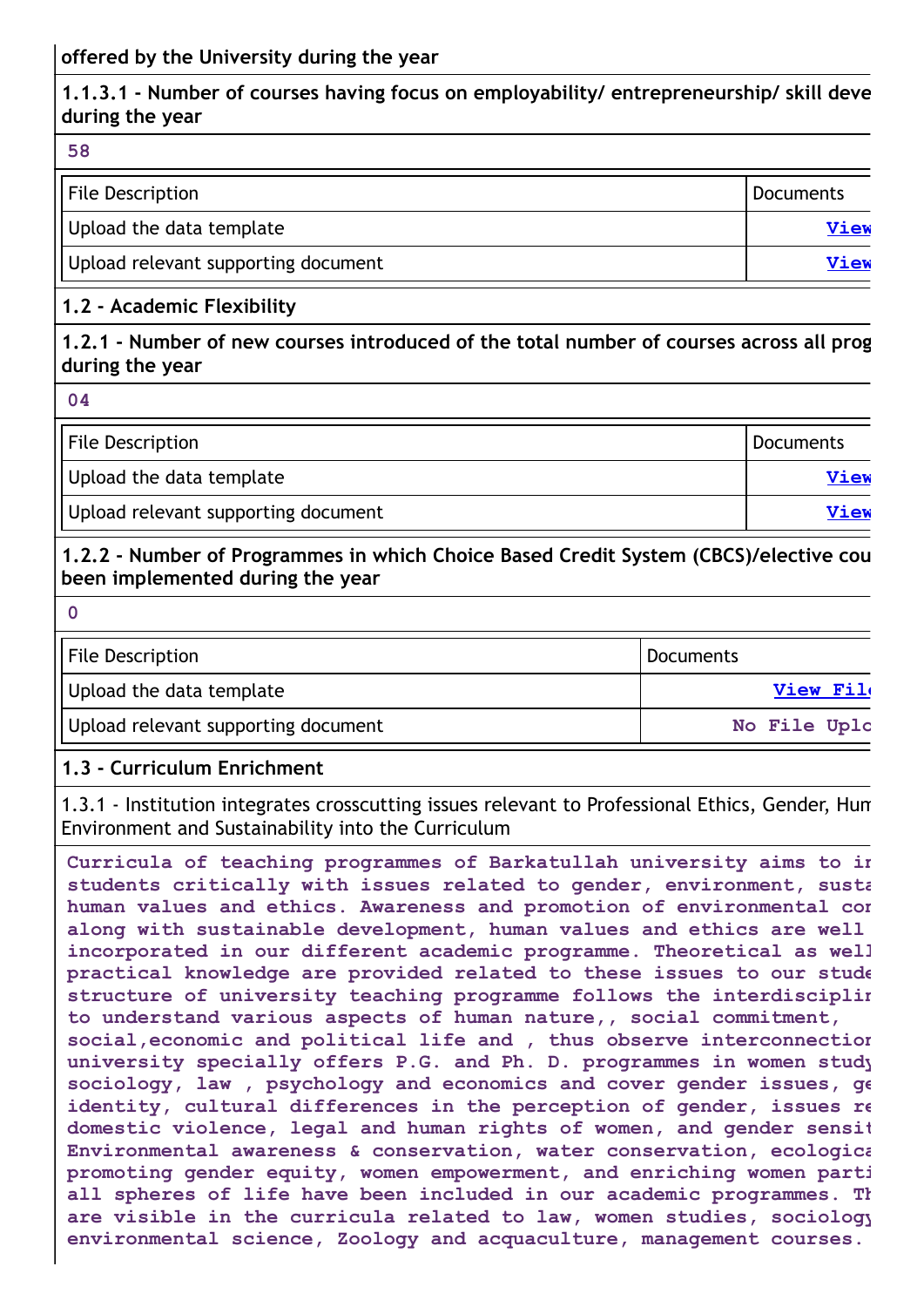**values, ethics, issues related to weaker section & tribal, and promot of life of the people are covered by academic programmes related to p sociology, law , environmental science and earth science. The univers the practice to promote girls participation at large in academic and activities of the institution. Courses offered by Geography, Environm science and liminology, Earth science and Bio diversity, ecology, law physics departments provide opportunity to the students to acquire th and practical knowledge about role of ecology, environmental hazards challenges, pollution, biodiversity, water conservation and cleanline and justice. Departments like Yoga , sociology, psychology and manage through their courses address the issues related to dignity of people opportunity to all, mutual respect to differences, pluralism and dive justice, the rule of law, people centric development and ethics of li Research method course of all subjects' Ph. D. programme also highlig importance of ethical consideration in research. Human values and tra practices are covered in syllabus of Yoga and language progammes. Pro courses like Engineering, Pharmacy, Law, Physical education, Manageme Education prepare our students with wider spectrum having concern on life, cultural, environmental and gender sensitivity in the context o development.**

| File Description                    | Documents |
|-------------------------------------|-----------|
| Upload relevant supporting document | View      |

**1.3.2 - Number of value-added courses for imparting transferable and life skills offered d year**

**00**

| <b>File Description</b>             | Documents    |
|-------------------------------------|--------------|
| Upload the data template            | View File    |
| Upload relevant supporting document | No File Uplc |

#### **1.3.3 - Total number of students enrolled in the courses under 1.3.2 above**

**1.3.3.1 - Number of students enrolled in value-added courses imparting transferable and offered during the year**

**00**

| <b>File Description</b>             | <b>Documents</b> |
|-------------------------------------|------------------|
| Upload the data template            | <b>View File</b> |
| Upload relevant supporting document | No File Uplc     |

## **1.3.4 - Number of students undertaking field projects / research projects / internships d**

**552**

| <b>File Description</b>             | Documents   |
|-------------------------------------|-------------|
| Upload the data template            | <b>View</b> |
| Upload relevant supporting document | <b>View</b> |

**1.4 - Feedback System**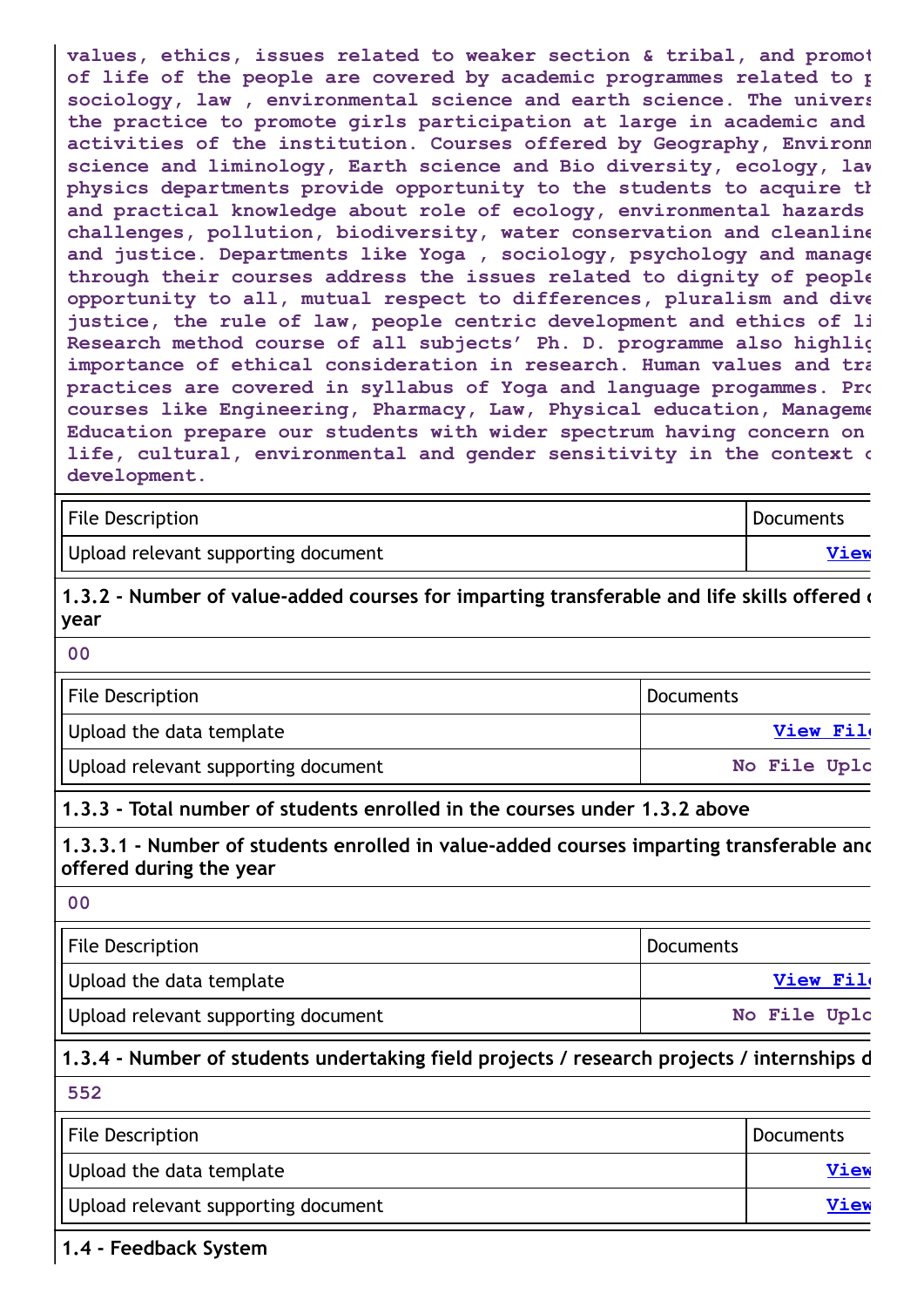| File Description                                  | Documents |              |  |
|---------------------------------------------------|-----------|--------------|--|
| Upload relevant supporting document               |           | No File Uplc |  |
| 1.4.2 - Feedback processes of the institution may |           |              |  |

**be classified as follows**

**• Feedback collected and ana**

| File Description                    | Documents |
|-------------------------------------|-----------|
| Upload relevant supporting document | "iew      |

## **TEACHING-LEARNING AND EVALUATION**

## **2.1 - Student Enrollment and Profile**

## **2.1.1 - Demand Ratio**

**2.1.1.1 - Number of seats available during the year**

#### **1836**

| <b>File Description</b>             | Documents   |
|-------------------------------------|-------------|
| Upload the data template            | <b>View</b> |
| Upload relevant supporting document | <b>View</b> |

**2.1.2 - Total number of seats filled against reserved categories (SC, ST, OBC, Divyangjan, applicable reservation policy during the year (Excluding Supernumerary Seats)**

## **2.1.2.1 - Number of actual students admitted from the reserved categories during the ye**

#### **394**

| File Description                    | <b>Documents</b> |
|-------------------------------------|------------------|
| Upload the data template            | <u>View</u>      |
| Upload relevant supporting document | <u>View</u>      |

## **2.2 - Catering to Student Diversity**

2.2.1 - The institution assesses the learning levels of the studentsand organises special Progr advanced learners and slow learners

**Our Students belong to different social, economic and cultural backgr are admitted as per State Government admission policy.Naturally they different academic exposure and learning abilities. In order to integ various efforts are made and few orientation classes are taken before syllabus teaching is started. Open access to faculty and friendly env the departments encourages discussions and interpersonal and guided learning.Special attention is given to students with different learni abilities . The university tries to systematically enhance the learni of all its student by addressing different learning levels. extra rem classes are routinely held. These students are identified on basis of and their performance in sessional . Students are also given reading**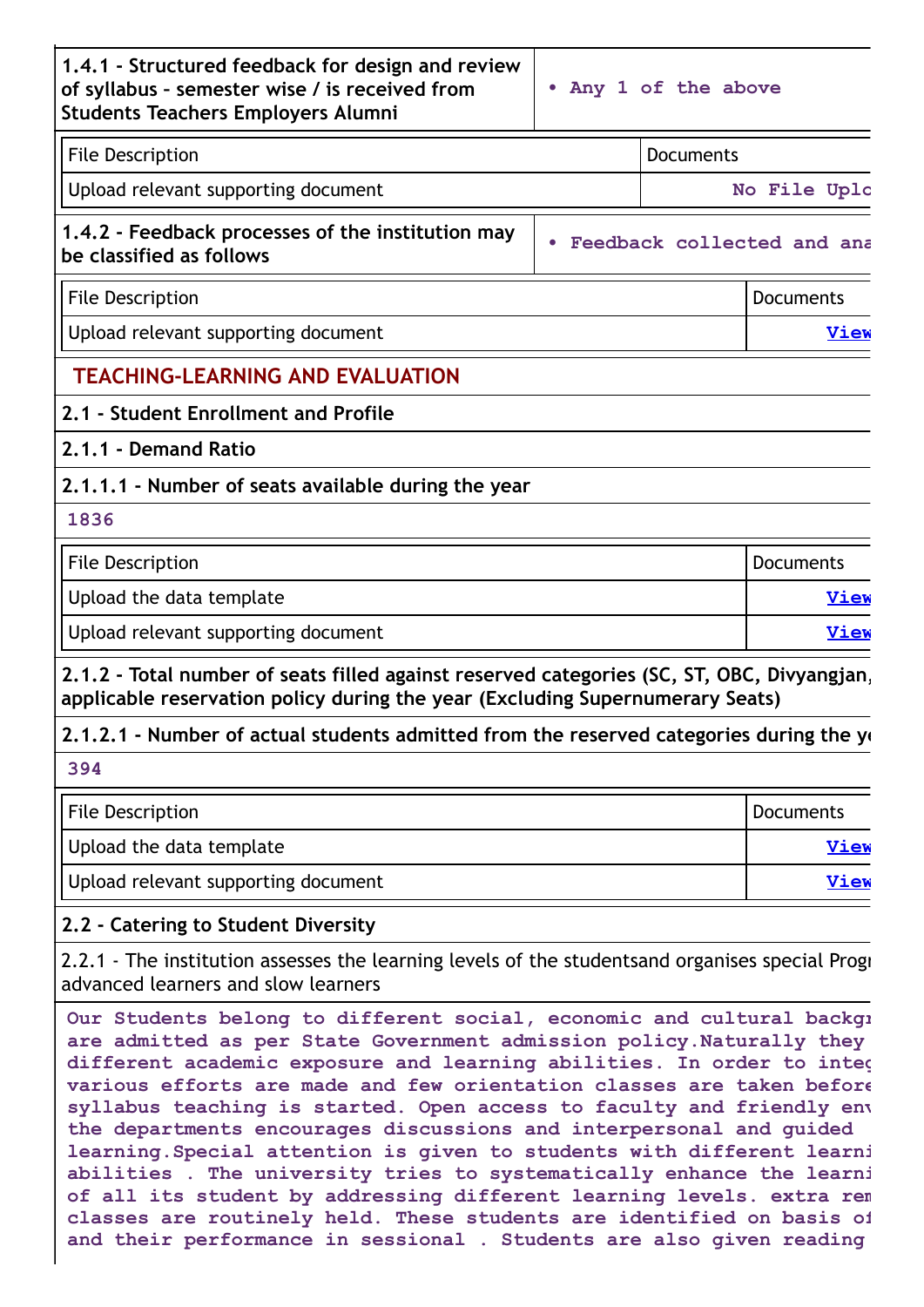**to encourage reading and self-learning habits. In this departmental r scholars too are involved to help create varied learning experience f learning outcomes. For advanced learners multiple opportunities of le through seminars and workshops are provided. All students are encoura improve and enhance their language and computational skills in the de as these are essential for better learning outcomes.**

| File<br>Description                                                                                                                                                                                                                                                                                                                                                                                                                                                            | <b>Documents</b>                                           |                                               |
|--------------------------------------------------------------------------------------------------------------------------------------------------------------------------------------------------------------------------------------------------------------------------------------------------------------------------------------------------------------------------------------------------------------------------------------------------------------------------------|------------------------------------------------------------|-----------------------------------------------|
| Upload<br>relevant<br>supporting<br>document                                                                                                                                                                                                                                                                                                                                                                                                                                   |                                                            | <b>View File</b>                              |
| Link For<br>Additional<br>Information                                                                                                                                                                                                                                                                                                                                                                                                                                          | https://sites.google.com/a/bubhopal.ac.in/bufightscoronapa |                                               |
| 2.2.2 - Student - Full time teacher ratio during the year                                                                                                                                                                                                                                                                                                                                                                                                                      |                                                            |                                               |
| $\blacksquare$ Models and a $\blacksquare$ $\blacksquare$ $\blacksquare$ $\blacksquare$ $\blacksquare$ $\blacksquare$ $\blacksquare$ $\blacksquare$ $\blacksquare$ $\blacksquare$ $\blacksquare$ $\blacksquare$ $\blacksquare$ $\blacksquare$ $\blacksquare$ $\blacksquare$ $\blacksquare$ $\blacksquare$ $\blacksquare$ $\blacksquare$ $\blacksquare$ $\blacksquare$ $\blacksquare$ $\blacksquare$ $\blacksquare$ $\blacksquare$ $\blacksquare$ $\blacksquare$ $\blacksquare$ |                                                            | All should not not $\mathbf{T}$ and all since |

| Number of Students                  | Number of Teachers |             |
|-------------------------------------|--------------------|-------------|
| 2503                                | 84                 |             |
| <b>File Description</b>             |                    | Documents   |
| Upload relevant supporting document |                    | <b>View</b> |

#### **2.3 - Teaching- Learning Process**

2.3.1 - Student centric methods, such as experiential learning, participative learning and pr methodologies are used for enhancing learning experiences

**To encourage student centric learning opportunity field exposure is p learning opportunity provided. Most of social sciences and also scien routinely have laboratory work / practical or field exercises to help connection between theory and facts. In social sciences for example v villages or slums gives students the opportunity to see for themselve that they study in class, thuslinking theoretical knowledge with prac training. Small field surveys, interviews, case study , technique of collection and researchmakes them familiar with social reality and th understand social theory. This all so helps them develop skills of cr thinking as well as documentation of their experiences helps them pol writing and communication skills. Another aspect that is addressed by especially in social sciences is the students ability in inter person and management capabilities along with academic learning. Do and lear followed by the university. For example social work students actually with active NGO's . Thus learning from real world of work becomes par learning experience of the university and enhances employability.**

| <b>File Description</b>             | Documents   |
|-------------------------------------|-------------|
| Upload relevant supporting document | <b>View</b> |

2.3.2 - Teachers use ICT enabled tools including online resources for effective teaching and processes during the year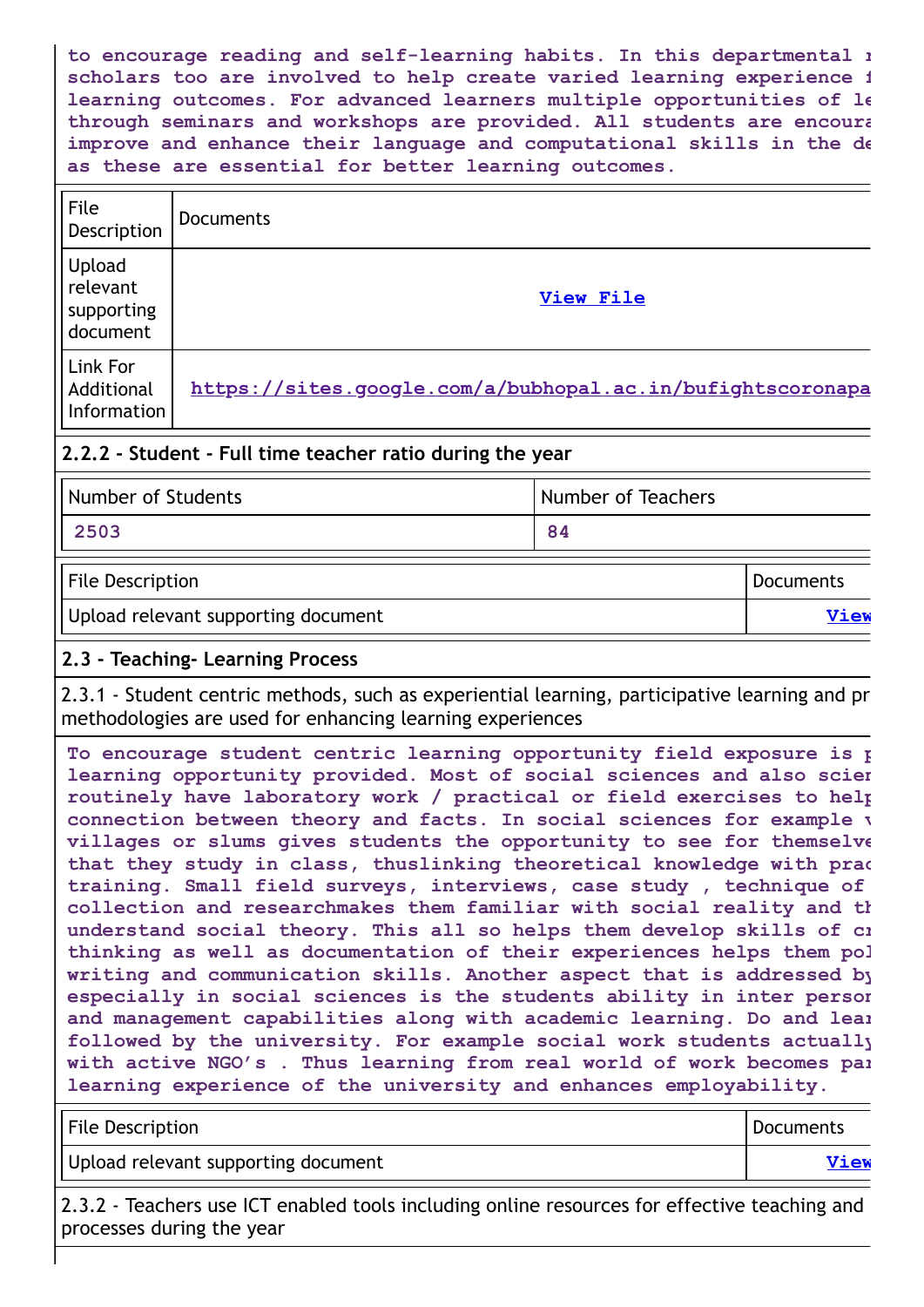**The role and importance of ICT enabled tools for teaching and learnin hardly be overemphasized. In this light the university has tried to k latest development in this field and all departments are provided wit classes. Besides this multiple platforms are used to enhance the lear process. Teachers use tools like those of PPT/ YouTube etc. to get ac students. Videos films and lectures are used to share information as discussion starters. It also helps bring the experiences of a multitu personalities across fields into the classroom. I.T. facilities also disperse self-study modules and notes , readings, etc. Students use t learn and increase their readings and also it helps them write their assignments. This serves the dual purpose of not only requiring them familiarize themselves with I.T. tools but also to use them as study has undoubtedly made possible to take the class out of a small room a integrate it with world academic community while also cutting the cos education while maintaining focus oncontemporary knowledge and interd learningapproach.**

| <b>File Description</b>             | Documents |
|-------------------------------------|-----------|
| Upload relevant supporting document | View      |

**2.3.3 - Ratio of students to mentor for academic and other related issues during the yea**

#### **2.3.3.1 - Number of mentors**

**112**

File Description Documents Upload relevant supporting document **[View](https://assessmentonline.naac.gov.in/storage/app/public/aqar/14581/14581_324_755.pdf?1653304430) View** 

## **2.4 - Teacher Profile and Quality**

## **2.4.1 - Total Number of full time teachers against sanctioned posts during the year**

**81**

| File Description                    | Documents   |
|-------------------------------------|-------------|
| Upload the data template            | <b>View</b> |
| Upload relevant supporting document | <b>View</b> |

**2.4.2 - Total Number of full time teachers withPh.D./D.M/M.Ch./D.N.B Superspeciality/D. during the year**

**65**

| File Description                    | <b>Documents</b> |
|-------------------------------------|------------------|
| Upload the data template            | View             |
| Upload relevant supporting document | View             |

## **2.4.3 - Total teaching experience of full time teachers in the same institution during the**

## **2.4.3.1 - Total experience of full-time teachers**

**476**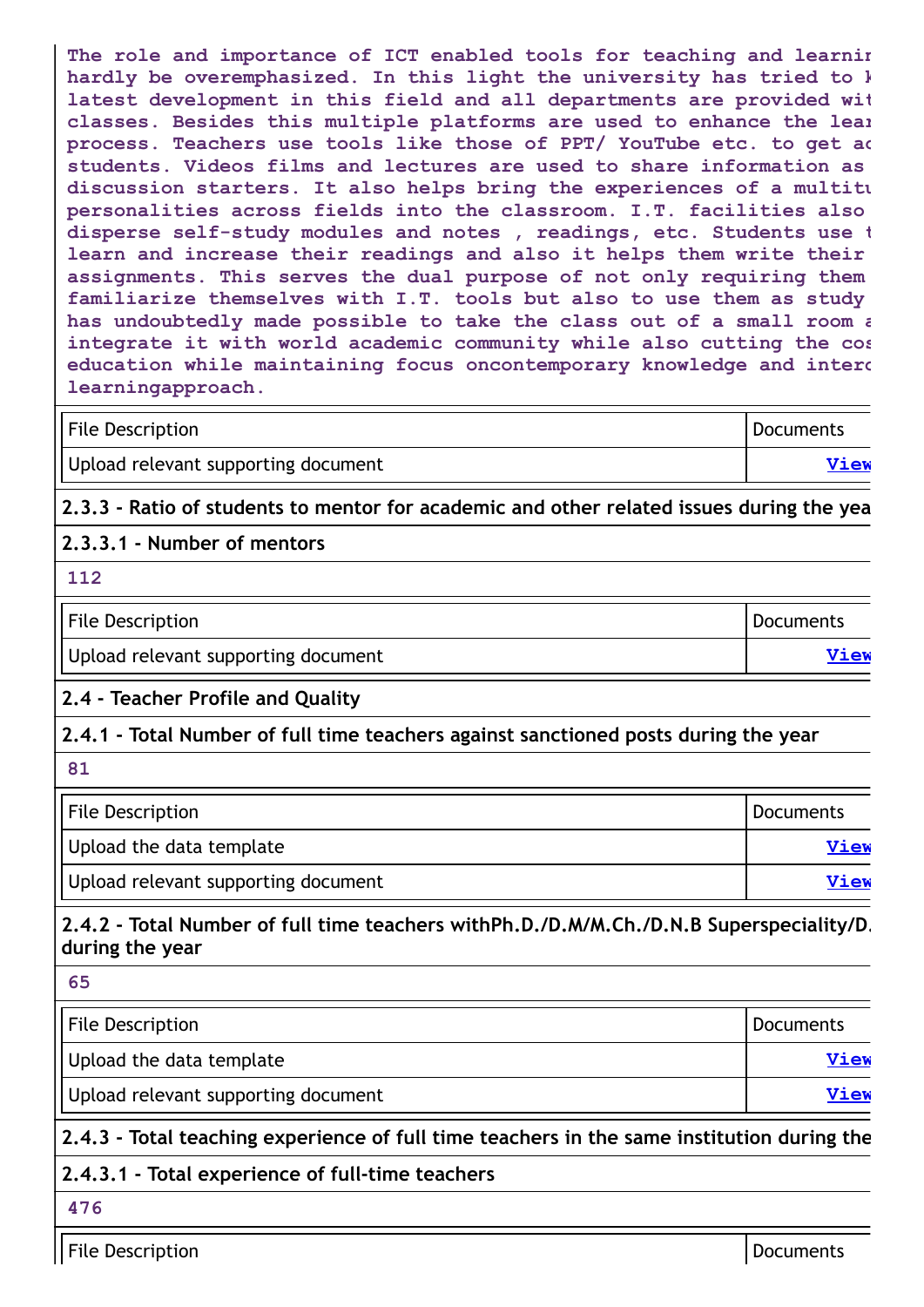| Upload the data template            | <b>View</b> |
|-------------------------------------|-------------|
| Upload relevant supporting document | View        |

## **2.4.4 - Total number of full time teachers who received awards, recognition, fellowships National, International level from Government/Govt. recognised bodies during the year**

**06**

| File Description                    | Documents   |
|-------------------------------------|-------------|
| Upload the data template            | <b>View</b> |
| Upload relevant supporting document | View        |

#### **2.5 - Evaluation Process and Reforms**

**2.5.1 - Number of days from the date of last semester-end/ year- end examination till th of results during the year**

#### **30**

**2.5.1.1 - Number of days from the date of last semester-end/ year- end examination till declaration of results year wise during the year**

**30**

File Description **Documents** 

Upload the data template **[View](https://assessmentonline.naac.gov.in/storage/app/public/aqar/14581/14581_329_764.xlsx?1653304430)**

Upload relevant supporting document **[View](https://assessmentonline.naac.gov.in/storage/app/public/aqar/14581/14581_329_765.pdf?1653304430) View** 

**2.5.2 - Total number of student complaints/grievances about evaluation against total num in the examinations during the year**

**21/62**

| File Description                    | <b>Documents</b> |
|-------------------------------------|------------------|
| Upload relevant supporting document | View             |

2.5.3 - IT integration and reforms in the examination procedures and processes (continuous assessment and end-semester assessment) have brought in considerable improvement in exa management system of the institution

**The departments have introduced CBCS pattern since 2019-2020 session. involves continuous internal assessment system which is a good opport learning and also keeps students focused and critical about their aca progress. This has also given teachers increased opportunity of inter students on basis of some learning activity. Research elsewhere has s increased learning and retention out comes from such activities, but is too early to comment, though indications are positive in this rega this system give students to discuss their learning problems with fac comparison among peers result in healthy competition.**

| <b>File Description</b>             | Documents |
|-------------------------------------|-----------|
| Upload relevant supporting document | View      |
|                                     |           |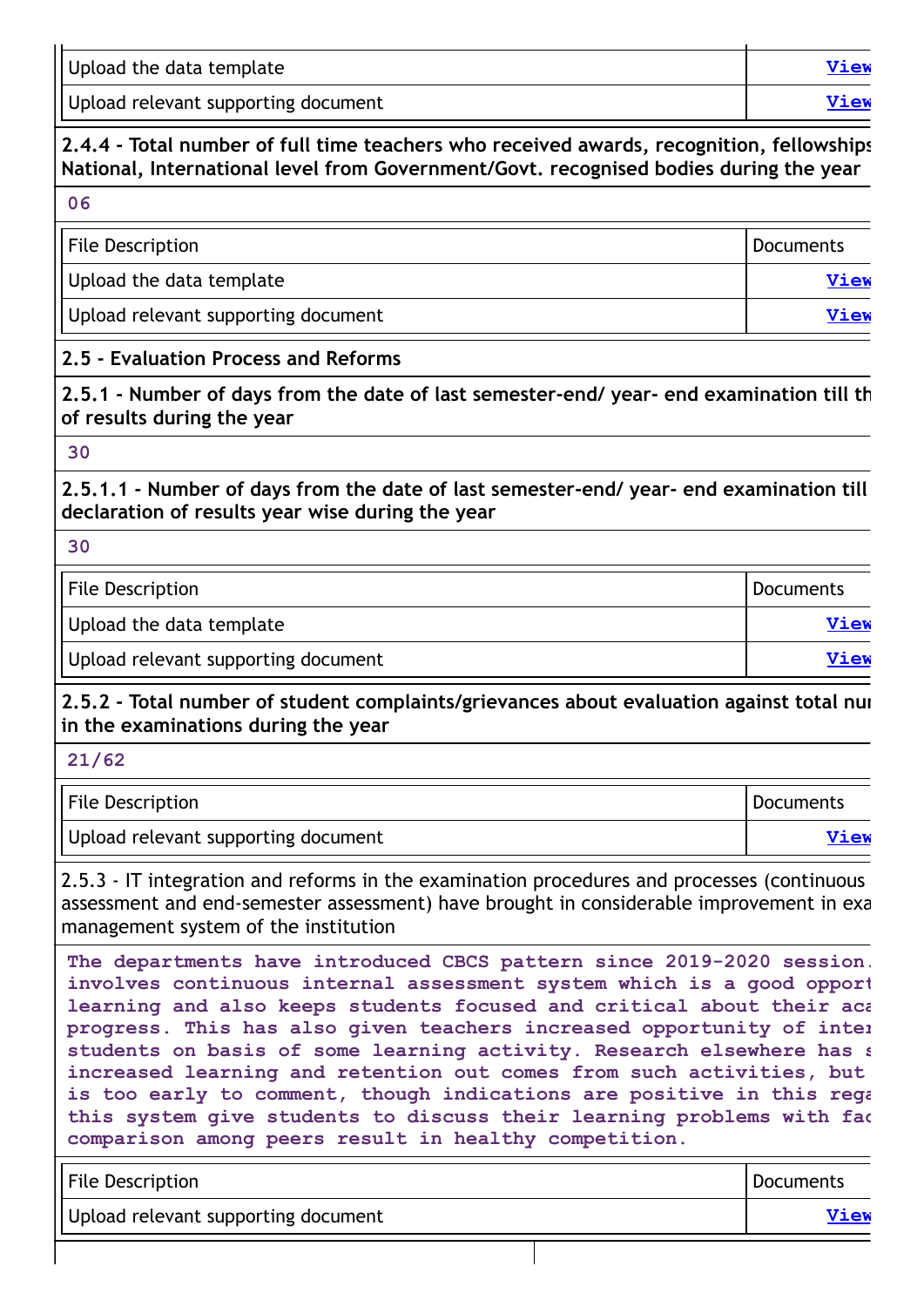| <b>File Description</b>             | Documents   |
|-------------------------------------|-------------|
| Upload the data template            | <b>View</b> |
| Upload relevant supporting document | <b>View</b> |

#### **2.6 - Student Performance and Learning Outcomes**

2.6.1 - The institution has stated learning outcomes (generic and programme specific)/gradu which are integrated into the assessment process and widely publicized through the website documents

**The institution has stated learning outcomes generic and programme sp clearly in the syllabus. The syllabus all subjects is uploaded in the web site and is thus all the time available for students for referenc program specific outcomes are the basis of sessional and assignments students are expected to learn and develop these skills up to their o potential or requirement. The assignments bring focus to the major le objectives and they aim at self-learning while going beyond the class teaching. Assignments allows the students to explore various academic processes, and also prompt them to understand these issues and their These assignments are interlinked and integral part of the evaluative Departments give emphasis on concept building and exposure of latest of the subject/course. In science subjects experiential learning is e through the practice of laboratory work and practical, which again ar integral part of the assessment process.**

| <b>File Description</b>             | Documents |
|-------------------------------------|-----------|
| Upload relevant supporting document | View      |

2.6.2 - Attainment of Programme outcomes, Programme specific outcomes and course outco evaluated by the institution during the year

**As already mentioned the POs , PSOs and Cos are stated in the syllabu avaliable on the web site for all to see. This is also discussed duri induction and in the introduction of each course. Teaching also focus major topics, andstress readings along the mentioned portions of the Further these are the basis of evaluations which is multi level. Each scope of internal evaluation on bassis of sessional or objective type Next there is semester end exam which is mostly theoretical. There ar evaluation done on the basis of assignment, field work, internship vi exam that allows the assesment of attainment of POs PSOs and Cos.**

| <b>File Description</b>             | Documents |
|-------------------------------------|-----------|
| Upload relevant supporting document | View      |

**2.6.3 - Number of students passed during the year**

**2.6.3.1 - Total number of final year students who passed the university examination dur**

**775**

File Description **Documents**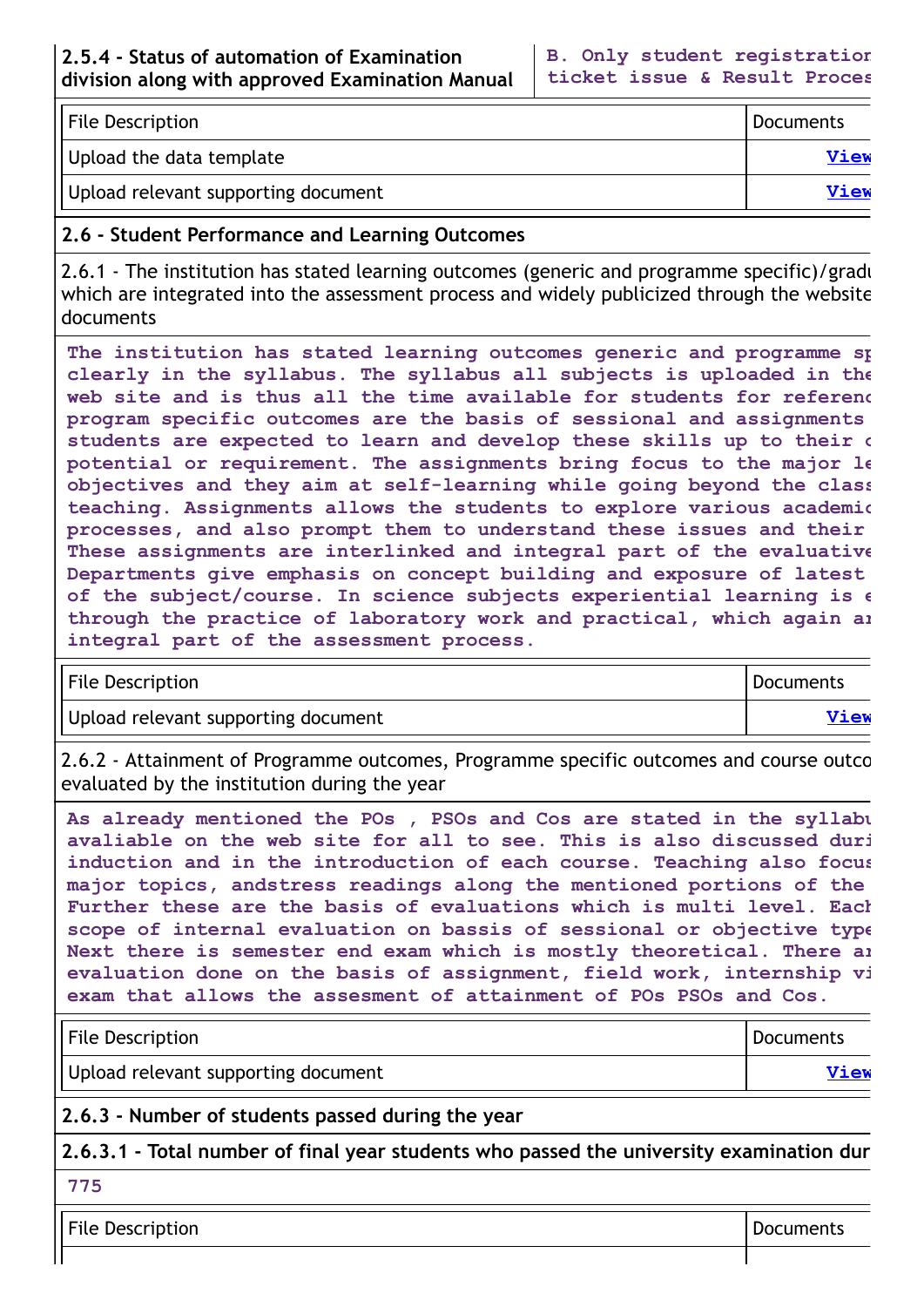| Upload the data template            | View |
|-------------------------------------|------|
| Upload relevant supporting document | View |

**2.7 - Student Satisfaction Survey**

**2.7.1 - Student Satisfaction Survey (SSS) on overall institutional performance (Institution its own questionnaire) (results and details need to be provided as a web link)**

**[http://www.bubhopal.ac.in/site/Upload/3dd21b72-e4e3-42e5-95ad-a30732e](http://www.bubhopal.ac.in/site/Upload/3dd21b72-e4e3-42e5-95ad-a30732e074b8.pdf)**

#### **RESEARCH, INNOVATIONS AND EXTENSION**

#### **3.1 - Promotion of Research and Facilities**

3.1.1 - The institution Research facilities are frequently updated and there is well defined p promotion of research which is uploaded on the institutional website and implemented

**The purpose of this research and innovation policy is to provide rese environment where they could accomplish their academic excellence, re commitments and responsibilities.**

**We envision a community of research scientists at all departments wor further strengthen the University's reputation for excellence in scie research and extend it in the areas of emerging sciences, arts and so sciences through collaborations with basic scientists and researchers borders. We support our mission by striving towards basic goals like scientific excellence, innovation, and leadership through the recruit retention of outstanding faculty, byintegrating undergraduate, gradua postdoctoral education into all aspects of our research and bypromoti efficient use of the advanced instrumentation resources for research.**

**We pursue our mission and vision for research through coordinated eff faculty, facilities renewal, collaboration and rational resource allo achieve our goal, we have taken some initiatives likeFaculty Excellence,establishingresearch funding facility,developing reserve f space for allocation to promising new areas of research, alsoestablis guidelines for ongoing evaluation of new programs anddevelopment of p facilitate the interaction of all undergraduate and post-doctoral tra promote Collaborations bymitigating existing cultural and geographic barriers,establishing a management structure to ensure the efficient of research proposals and ethical conduct of research and Promotion o to application and filing significant results as Patents.**

**For Strong Interdisciplinary Research, wedevelop governance mechanism a reserve fund for interdisciplinary programs,create research seminar featuring interdisciplinary research opportunities,establish a facult network website to provide information on faculty research interests collaborative opportunities, Enhance activities of Patent Cell.**

**For Rational Resource Allocations wedevelop a comprehensive research facility, incorporating various principles like effective management communication, Rational budgetary provision to pursue entrepreneurshi university research facilities, reward creativity for original thinki publication of research works,develop adequate space for advanced instrumentation facility under SIT scheme,develop a transparent proce efficient use of these facilities, develop a standard method for eval**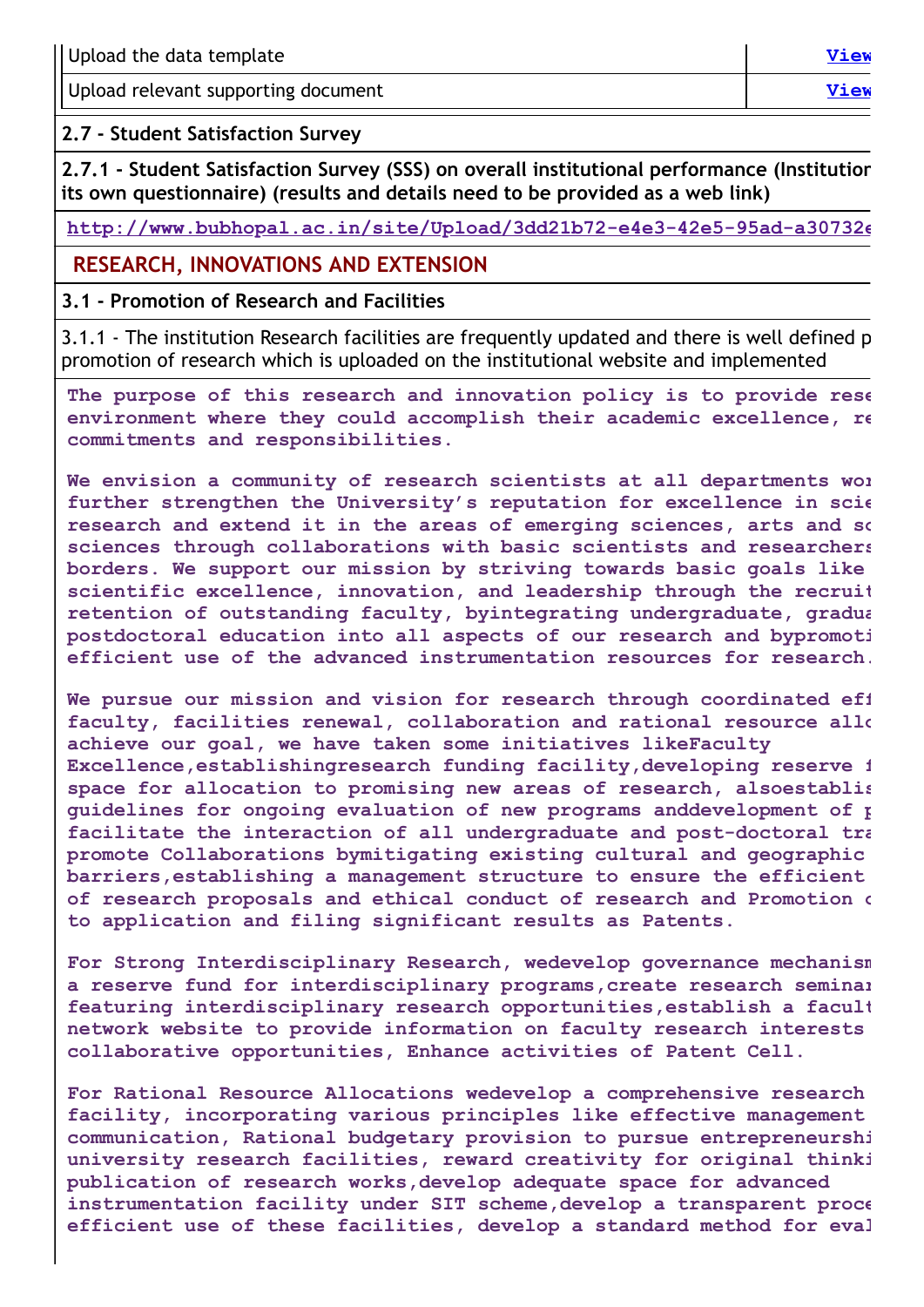#### **investments in new research opportunities and to develop Intellectual Right (IPR).**

| <b>File Description</b>             | Documents |
|-------------------------------------|-----------|
| Upload relevant supporting document | View      |

#### **3.1.2 - The institution provides seed money to its teachers for research (amount INR in L**

#### **46.81**

| File Description                    | Documents   |
|-------------------------------------|-------------|
| Upload the data template            | <b>View</b> |
| Upload relevant supporting document | <b>View</b> |

**3.1.3 - Number of teachers receiving national/ international fellowship/financial support agencies for advanced studies/ research during the year**

| ٠                 |
|-------------------|
|                   |
| ×<br>I<br>w<br>۰. |

| File Description                    | Documents    |  |
|-------------------------------------|--------------|--|
| Upload the data template            | No File Uplc |  |
| Upload relevant supporting document | No File Uplc |  |

#### **3.1.4 - Number of JRFs, SRFs, Post-Doctoral Fellows, Research Associates and other rese enrolled in the institution during the year**

**29**

| <b>File Description</b>                                                                                                                                                                                                                                       |                              | Documents |  |             |  |  |
|---------------------------------------------------------------------------------------------------------------------------------------------------------------------------------------------------------------------------------------------------------------|------------------------------|-----------|--|-------------|--|--|
| Upload the data template                                                                                                                                                                                                                                      |                              |           |  | <b>View</b> |  |  |
| Upload relevant supporting document                                                                                                                                                                                                                           |                              |           |  | <b>View</b> |  |  |
| 3.1.5 - Institution has the following facilities to<br>support research Central Instrumentation Centre<br>Animal House/Green House Museum Media<br>laboratory/Studios Business Lab<br>Research/Statistical Databases Moot court Theatre<br><b>Art Gallery</b> | A. Any 4 or more of the abov |           |  |             |  |  |

| <b>File Description</b>             | Documents |
|-------------------------------------|-----------|
| Upload relevant supporting document | View      |

**3.1.6 - Number of departments with UGC-SAP, CAS, DST-FIST, DBT, ICSSR and other recog national and international agencies during the year**

| 06                                  |                  |
|-------------------------------------|------------------|
| File Description                    | <b>Documents</b> |
| Upload the data template            | <b>View</b>      |
| Upload relevant supporting document | <b>View</b>      |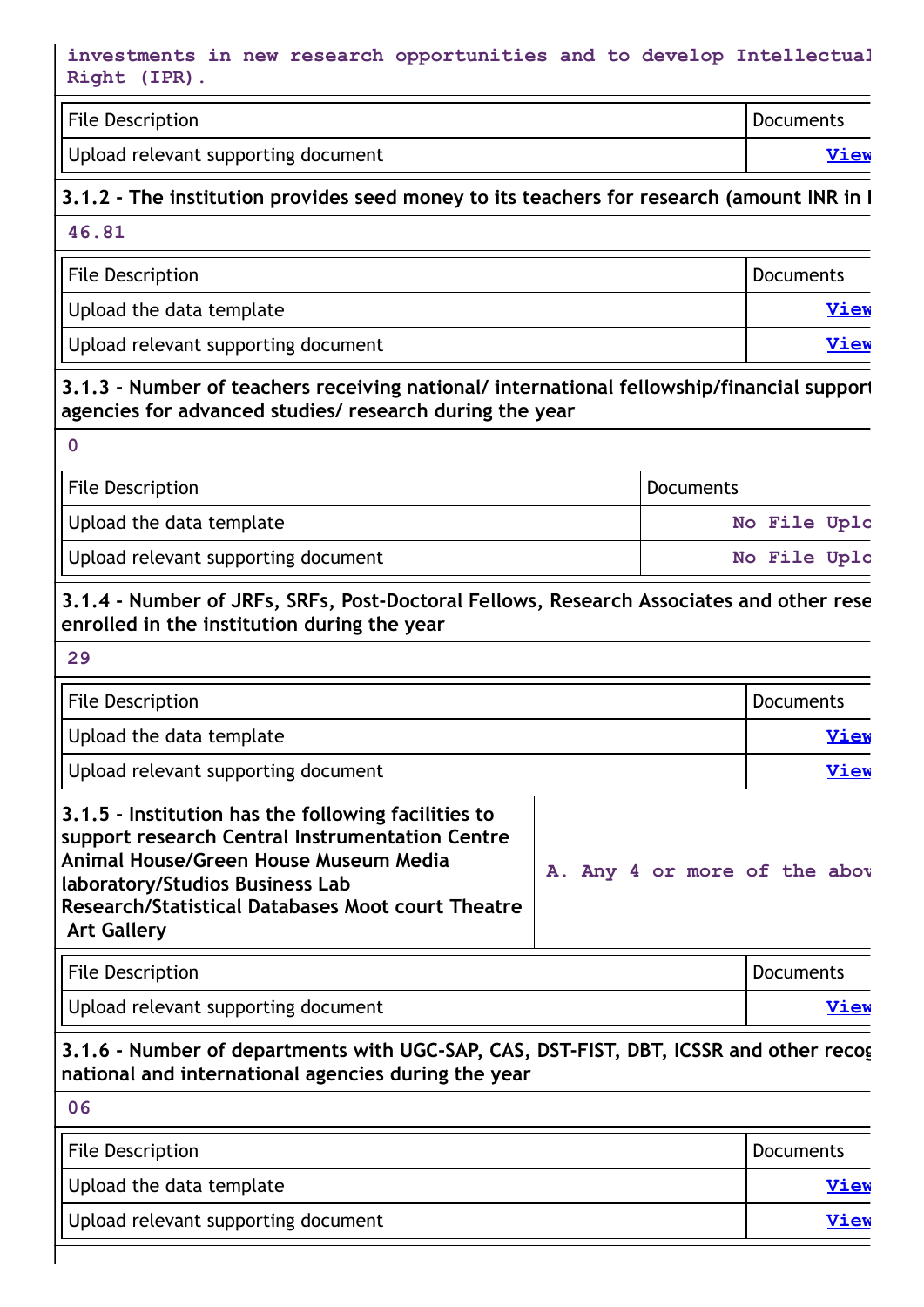#### **3.2 - Resource Mobilization for Research**

**3.2.1 - Extramural funding for Research (Grants sponsored by the non-government sourc industry, corporate houses, international bodies for research projects) endowments, Cha University during the year (INR in Lakhs)**

**0**

| <b>File Description</b>             | Documents        |
|-------------------------------------|------------------|
| Upload the data template            | <b>View File</b> |
| Upload relevant supporting document | No File Uplc     |

#### **3.2.2 - Grants for research projects sponsored by the government agencies during the ye Lakhs)**

**11**

| <b>File Description</b>             | <sup>I</sup> Documents |
|-------------------------------------|------------------------|
| Upload the data template            | View                   |
| Upload relevant supporting document | View                   |

#### **3.2.3 - Number of research projects per teacher funded by government and non-governm during the year**

**0.2**

| File Description<br>Documents       |             |
|-------------------------------------|-------------|
| Upload the data template            | <b>View</b> |
| Upload relevant supporting document | View        |

#### **3.3 - Innovation Ecosystem**

3.3.1 - Institution has created an eco-system for innovations including Incubation centre and initiatives for creation and transfer of knowledge

**Research and methodology are an integral part of physical education a as any other technical subject or area involves. We are into all basi and action research in this area where we ensured new variety of trai programs which supports both novice and elite athletes in their conce and activity.**

**Exercise management, exercise physiology, exercise psychology, sports biomechanics are the major areas where we worked for experimenting ne provide a solution to society in a simple and applied manner. Student all excessive and practical skills which helps them in their career p**

**Our day-to-day activities sessions gives us opportunity to face the r challenges and we also tried to resolve them on field itself at our e faculty members and panel of experts provide their valuable guidance time in such transformation and learning.**

| <b>File Description</b>             | Documents |
|-------------------------------------|-----------|
| Upload relevant supporting document | View      |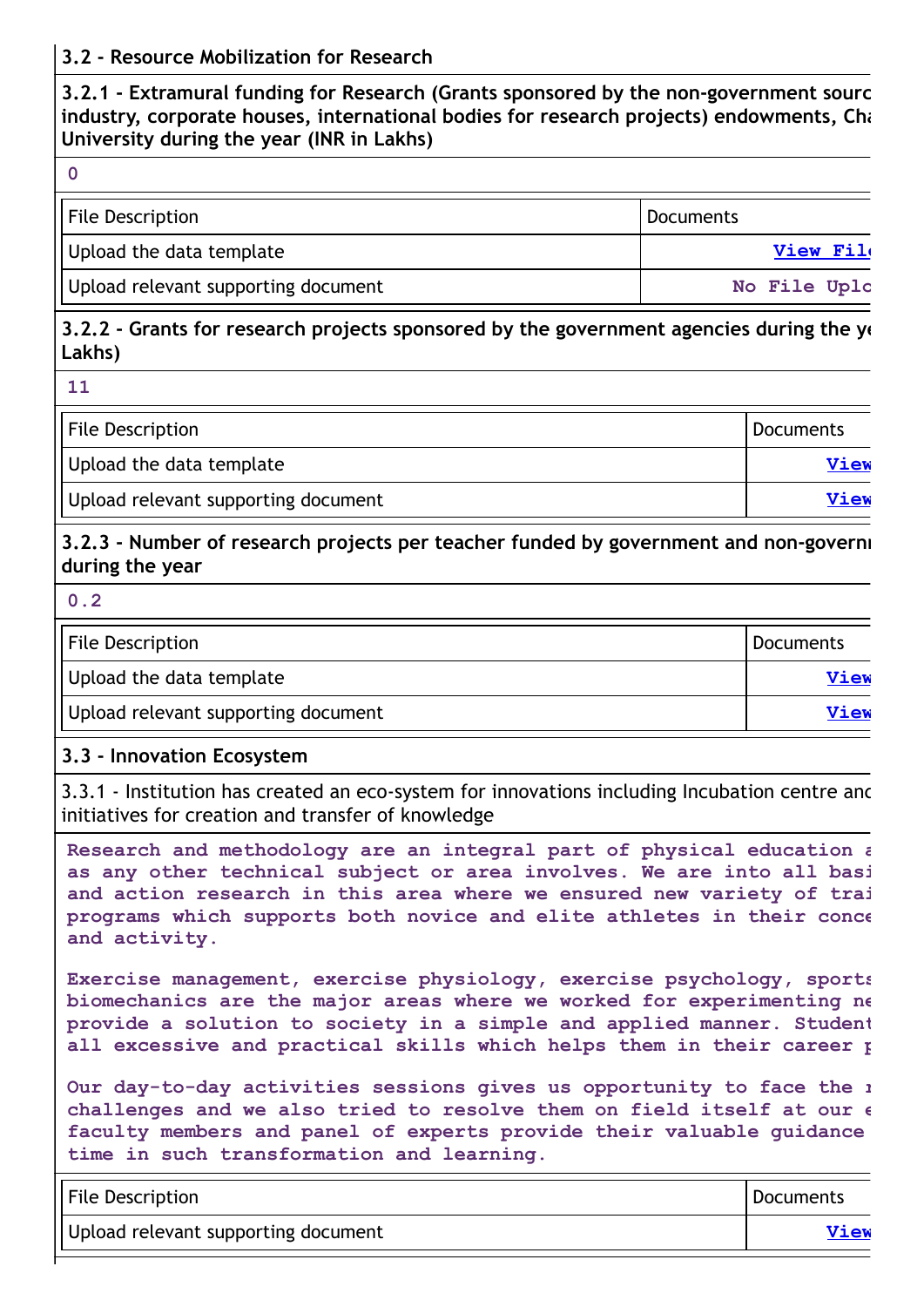**3.3.2 - Number of workshops/seminars conducted on Research Methodology, Intellectual Rights (IPR), Entrepreneurship and Skill Development during the year**

#### **Nil**

## **3.3.2.1 - Total number of workshops/seminars conducted on Research methodology, Inte Property Rights (IPR), entrepreneurship, skill development year wise during the year**

#### **20**

**13**

| <b>File Description</b>             | Documents   |
|-------------------------------------|-------------|
| Upload the data template            | View        |
| Upload relevant supporting document | <b>View</b> |

**3.3.3 - Number of awards / recognitions received for research/innovations by the institution/teachers/research scholars/students during the year**

**3.3.3.1 - Total number of awards / recognitions received for research/innovations won b institution/teachers/research scholars/students year wise during the year**

| File Description                    | Documents   |
|-------------------------------------|-------------|
| Upload the data template            | <b>View</b> |
| Upload relevant supporting document | View        |

#### **3.4 - Research Publications and Awards**

**3.4.1 - The institution ensures implementation of its stated Code of Ethics for research**

| 3.4.1.1 - The institution has a stated Code of<br>Ethics for research and the implementation of<br>which is ensured through the following<br>• Inclusion of research ethics in the research<br>methodology course work |  |  | A. All of the above |  |
|------------------------------------------------------------------------------------------------------------------------------------------------------------------------------------------------------------------------|--|--|---------------------|--|
| • Presence of institutional Ethics committees                                                                                                                                                                          |  |  |                     |  |
| (Animal, chemical, bio-ethics etc)                                                                                                                                                                                     |  |  |                     |  |
| • Plagiarism check                                                                                                                                                                                                     |  |  |                     |  |
| • Research Advisory Committee                                                                                                                                                                                          |  |  |                     |  |

File Description **Documents** Upload relevant supporting document **[View](https://assessmentonline.naac.gov.in/storage/app/public/aqar/14581/14581_349_795.pdf?1653304430) 3.4.2 - The institution provides incentives to teachers who receive state, national and international recognitions/awards Commendation and monetary incentive at a University function Commendation and medal at a University function Certificate of honor Announcement in the Newsletter / website E. None of the above**

| <b>File Description</b>  | <i>I</i> Documents |
|--------------------------|--------------------|
| Upload the data template | No File Uplc       |
|                          |                    |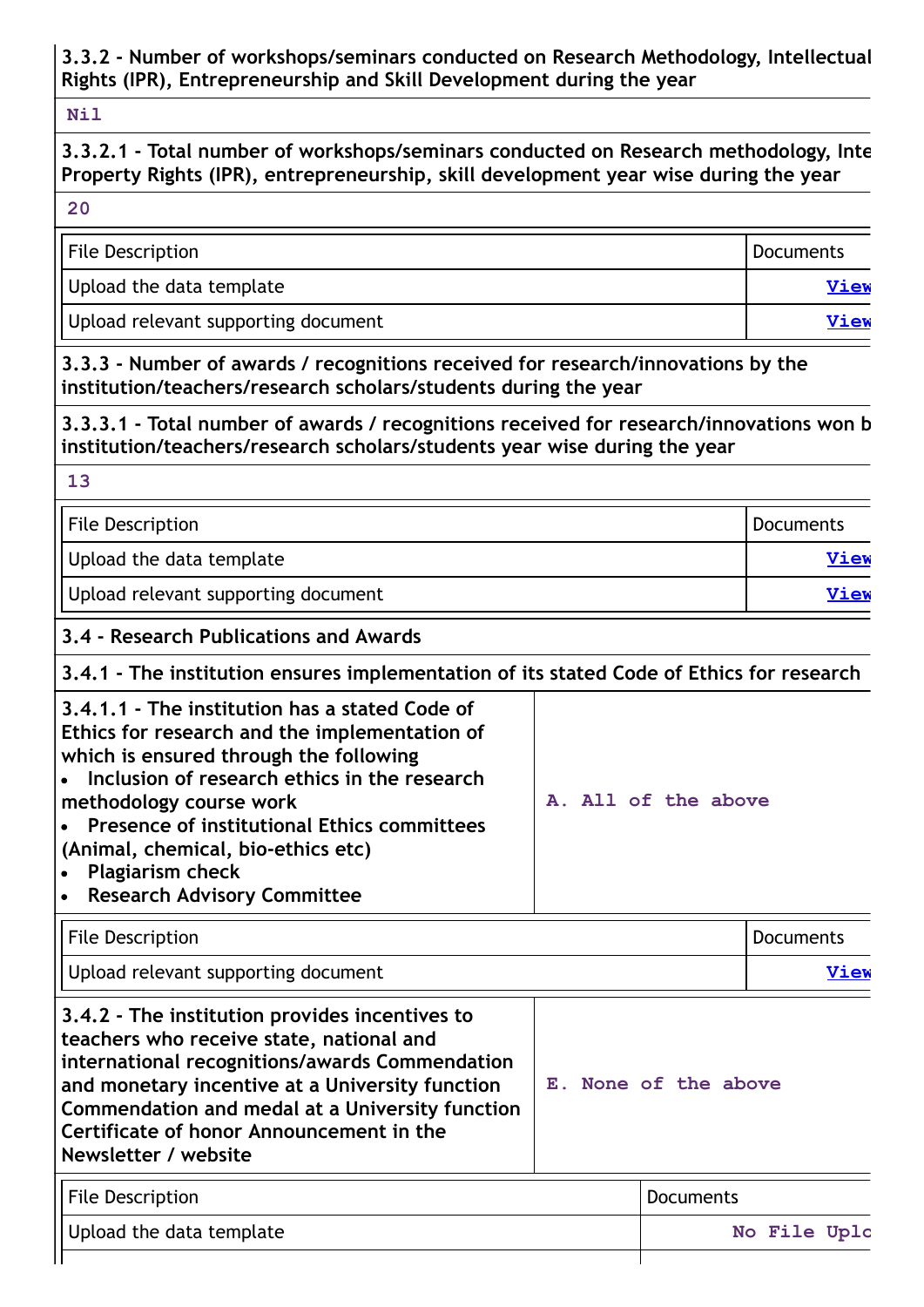#### **3.4.3 - Number of Patents published/awarded during the year**

#### **3.4.3.1 - Total number of Patents published/awarded year wise during the year**

#### **0**

| <b>File Description</b>             | Documents |              |  |
|-------------------------------------|-----------|--------------|--|
| Upload the data template            |           | No File Uplc |  |
| Upload relevant supporting document |           | No File Uplc |  |

#### **3.4.4 - Number of Ph.D's awarded per teacher during the year**

#### **3.4.4.1 - How many Ph.D's are awarded during the year**

**57**

| File Description                    | Documents |
|-------------------------------------|-----------|
| Upload the data template            | View      |
| Upload relevant supporting document | View      |

#### **3.4.5 - Number of research papers per teacher in the Journals notified on UGC website d year**

**2**

| File Description                    | Documents    |
|-------------------------------------|--------------|
| Upload the data template            | View File    |
| Upload relevant supporting document | No File Uplc |

## **3.4.6 - Number of books and chapters in edited volumes published per teacher during th**

**3.4.6.1 - Total number of books and chapters in edited volumes / books published, and p national/international conference-proceedings during the year**

**03**

| <b>File Description</b>                                                                                                                                                                                                       | Documents             |              |
|-------------------------------------------------------------------------------------------------------------------------------------------------------------------------------------------------------------------------------|-----------------------|--------------|
| Upload the data template                                                                                                                                                                                                      |                       | View File    |
| Upload relevant supporting document                                                                                                                                                                                           |                       | No File Uplc |
| 3.4.7 - E-content is developed by teachers For e-<br>PG-Pathshala For CEC (Under Graduate) For<br><b>SWAYAM For other MOOCs platform For</b><br>NPTEL/NMEICT/any other Government Initiatives<br><b>For Institutional LMS</b> | D. Any 2 of the above |              |
| <b>File Description</b>                                                                                                                                                                                                       |                       | Documents    |

| Upload the data template            | View |
|-------------------------------------|------|
| Upload relevant supporting document | View |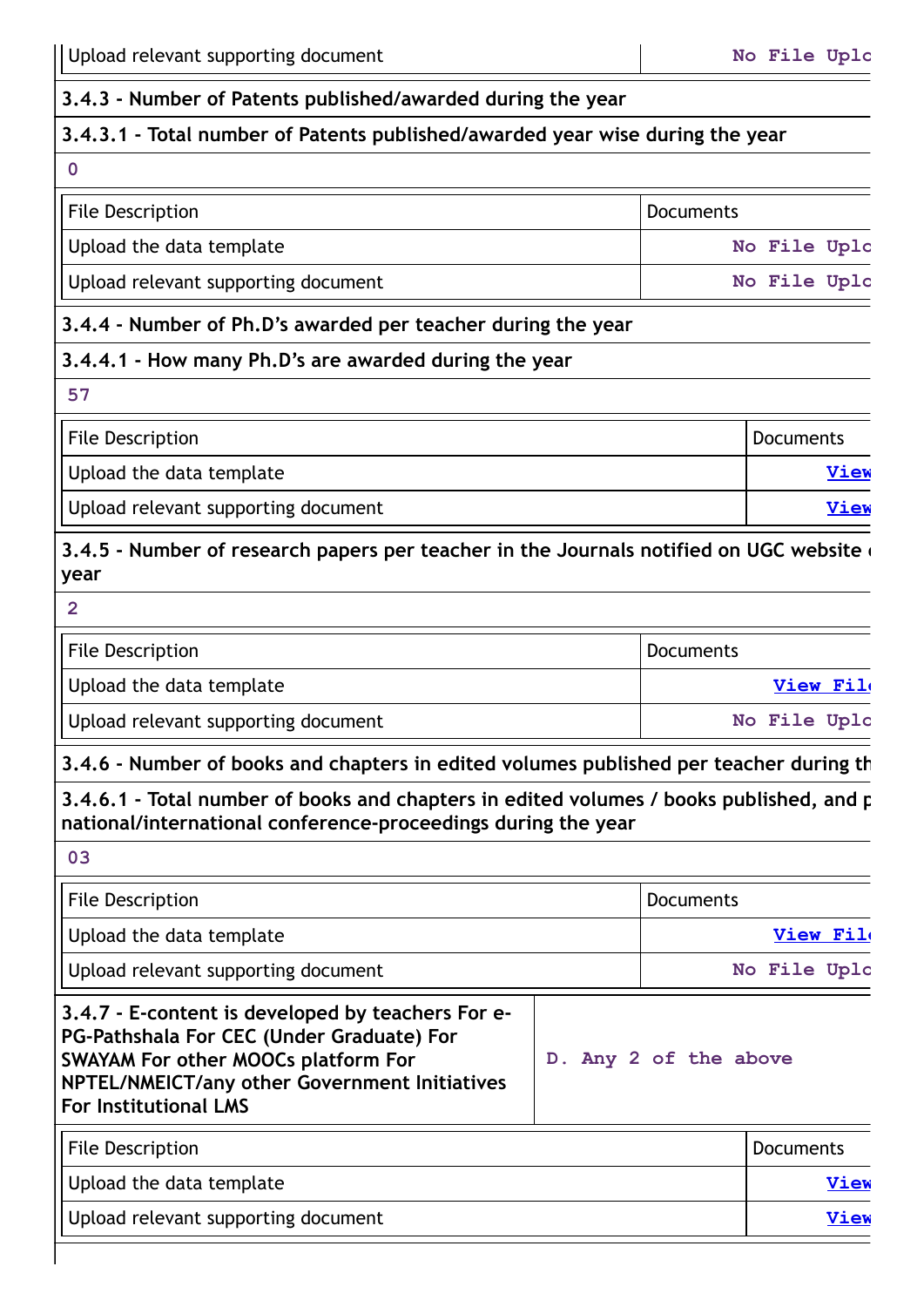## **3.4.8 - Bibliometrics of the publications during the year based on average Citation Index Web of Science/PubMed**

| <b>Scopus</b>              | Web of Science |                  |
|----------------------------|----------------|------------------|
| 83                         | 78             |                  |
| <b>File Description</b>    |                | <b>Documents</b> |
| Any additional information |                | No File Up       |

Bibliometrics of the publications during the year **[View](https://assessmentonline.naac.gov.in/storage/app/public/aqar/14581/14581_356_809.pdf?1653304430) F** 

## **3.4.9 - Bibliometrics of the publications during the year based on Scopus/ Web of Scienc the University**

| Scopus | Web of Science |
|--------|----------------|
| 12.76  | 8.3            |

| <b>File Description</b>                                                                       | Docume |
|-----------------------------------------------------------------------------------------------|--------|
| Bibliometrics of publications based on Scopus/ Web of Science - h-index of the<br>Institution |        |
| Any additional information                                                                    | T7.    |

#### **3.5 - Consultancy**

3.5.1 - Institution has a policy on consultancy including revenue sharing between the institu individual and encourages its faculty to undertake consultancy

**"University Supported Consultancy" means Consultancy provided through entered into by the University or one of its subsidiaries with a thir which the Consultancy will be performed by a Staff Member within his of academic, research or administrative expertise. This Consultancy i by the University and may involve the use of University resources, in property and other resources.**

**University Supported Consultancy arrangements are only permitted wher is distinct from any project or other work undertaken on the Universi (in order to avoid a Staff Member competing for contracts with the University).It creates and enhances links between the University and organisations that will aid the University in areas such as increasin opportunities, and student recruitment and placement, and helps the U to achieve its mission of knowledge transfer to improve the local and economies.**

| <b>File Description</b>             | Documents   |
|-------------------------------------|-------------|
| Upload relevant supporting document | <b>View</b> |

**3.5.2 - Revenue generated from consultancy and corporate training during the year (INR**

**3.5.2.1 - Total amount generated from consultancy and corporate training during the yea lakhs)**

**0**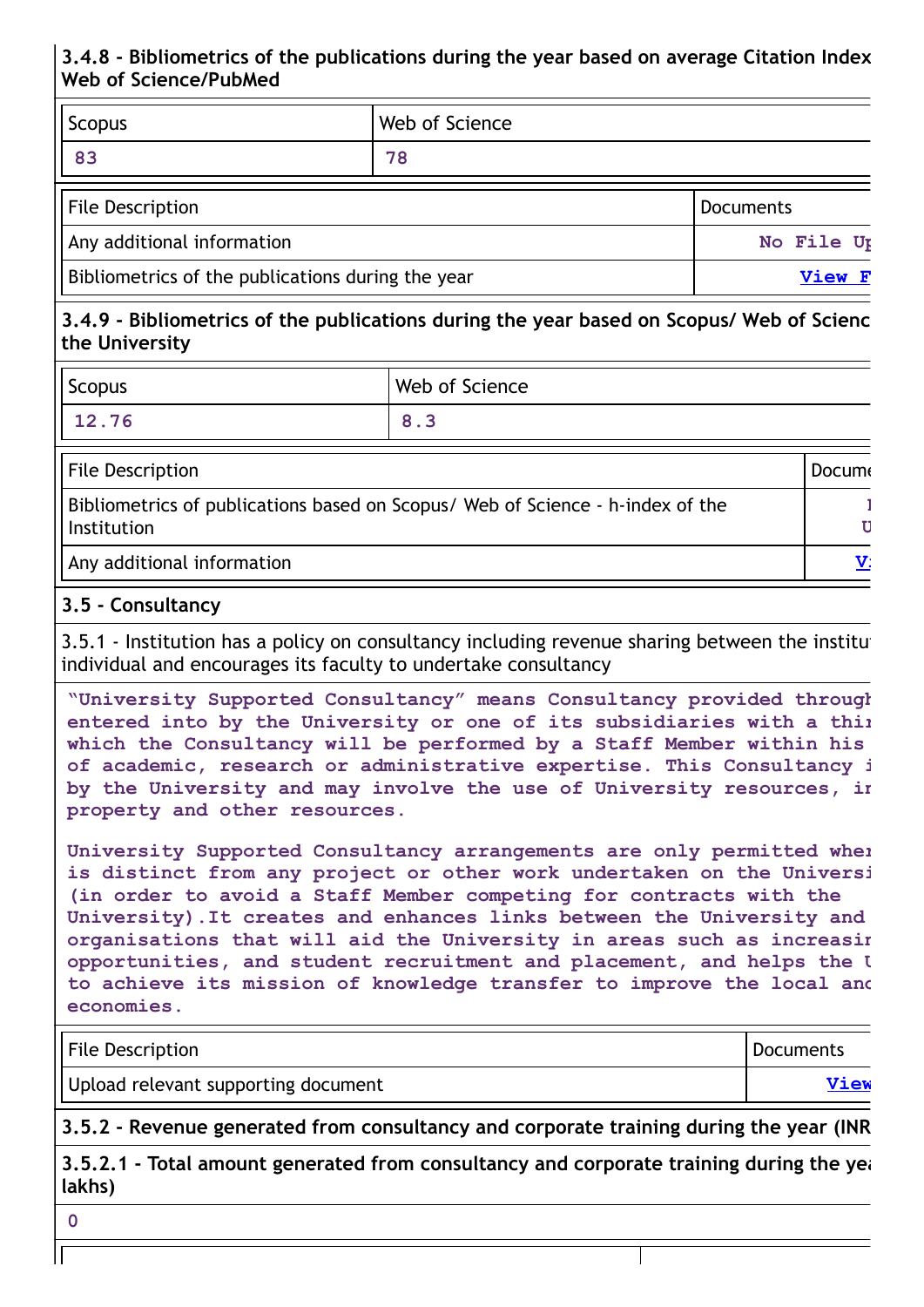| File Description                    | Documents    |
|-------------------------------------|--------------|
| Upload the data template            | No File Uplc |
| Upload relevant supporting document | No File Uplc |

#### **3.6 - Extension Activities**

3.6.1 - Extension activities in the neighbourhood community in terms of impact and sensitis social issues and holistic development during the year

**The university organizes a number of extension activities to promote neighbourhood community to sensitize the students towards community n students of our university actively participate in social service act leading to their overall development. The college runs effectively Na Services Scheme (NSS). Through these schemes, the college undertakes extension activies in the neighbourhood community. NSS organize sever activities addressing social issues which include cleanliness, tree p water conservation etc. Group discussion Eradication of superstition, Bachao Beti Padhao, Environmental awareness, Women empowerment, Natio Integrity, AIDS awareness, Blood donation camp, Health checkup camp, guidance, Farmers meet etc. The aim of NSS to developing qualities of leadership, patriotism, maintaining discipline, character building, s adventure and the ideal of self service. The NSS unit of college orga various extension activities as Road safety awareness, Ekta daud for Save fuel save country, Swachhta Abhiyan, National equality awareness**

**Other than NSS, the various departments of the university is consciou responsibilities for shaping students into responsible citizens of th by making students aware of social issues through various programmes Environmental awareness, Personal health and Hygiene, Diet awareness, safety, Tree plantation, Soil and water testing, Plastic eradiction, day, Organizing visit to Orphanages and Aganwadi, Voters awareness, B Detection, Blood donation camp, Dental check up camp etc.**

**All these mentioned activities have positive impact on the students a developed student community relationship, leadership skill and self c of students. It also helped in cultivating hidden personality of stud created awareness among students.**

| <b>File Description</b>             | <b>Documents</b> |
|-------------------------------------|------------------|
| Upload relevant supporting document | <b>View</b>      |

**3.6.2 - Number of awards received by the Institution, its teachers and students from Gov /Government recognised bodies in recognition of the extension activities carried out du**

**3.6.2.1 - Total number of awards and recognition received for extension activities from Government recognised bodies during the year**

**0**

| <b>File Description</b>             | Documents    |
|-------------------------------------|--------------|
| Upload the data template            | No File Uplc |
| Upload relevant supporting document | No File Uplc |

**3.6.3 - Number of extension and outreach programs conducted by the institution includi**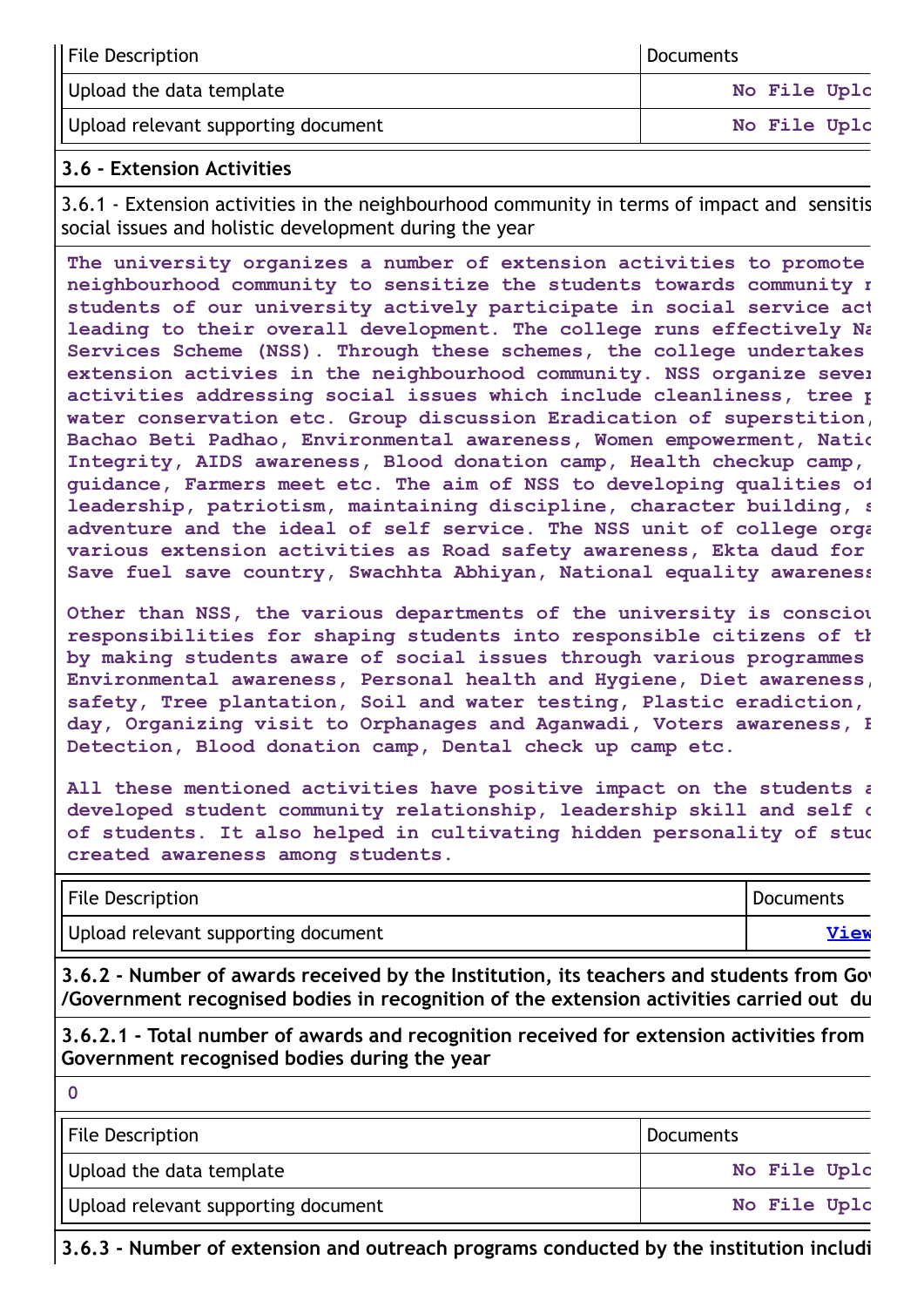#### **through NSS/NCC/Red cross/YRC during the year(including Government initiated program Swachh Bharat, Aids Awareness, Gender Issue, etc. and those organised in collaboration community and NGOs)**

#### **07**

| <b>File Description</b>             | Documents   |
|-------------------------------------|-------------|
| Upload the data template            | <b>View</b> |
| Upload relevant supporting document | <b>View</b> |

**3.6.4 - Total number of students participating in extension activities listed at 3.6.3 abov year**

**424**

| <b>File Description</b>             | <b>Documents</b> |
|-------------------------------------|------------------|
| Upload the data template            | View             |
| Upload relevant supporting document | View             |

#### **3.7 - Collaboration**

**3.7.1 - Number of collaborative activities with other institutions/ research establishmen research and academic development of faculty and students during the year**

**3.7.1.1 - Total number of Collaborative activities with other institutions/ research establishment/industry for research and academic development of faculty and students d year**

| e e<br>m.           |  |
|---------------------|--|
|                     |  |
|                     |  |
| ۰.<br>۰.<br>×<br>۰. |  |
|                     |  |
|                     |  |

| <b>File Description</b>             | Documents   |
|-------------------------------------|-------------|
| Upload the data template            | View        |
| Upload relevant supporting document | <b>View</b> |

**3.7.2 - Number of functional MoUs with institutions/ industries in India and abroad for in the-job training, project work, student / faculty exchange and collaborative research du**

| File Description                    | <b>Documents</b> |
|-------------------------------------|------------------|
| Upload the data template            | <b>View</b>      |
| Upload relevant supporting document | <b>View</b>      |

## **INFRASTRUCTURE AND LEARNING RESOURCES**

## **4.1 - Physical Facilities**

4.1.1 - The institution has adequate facilities for teaching - learning. viz., classrooms, labor computing equipment, etc.

**The University ensures adequate availability and optimal utilization infrastructure as it is critically linked to the vision of the colleg create an environment of excellence in education' through technologic advanced pedagogical tools. In our University there are proper classr**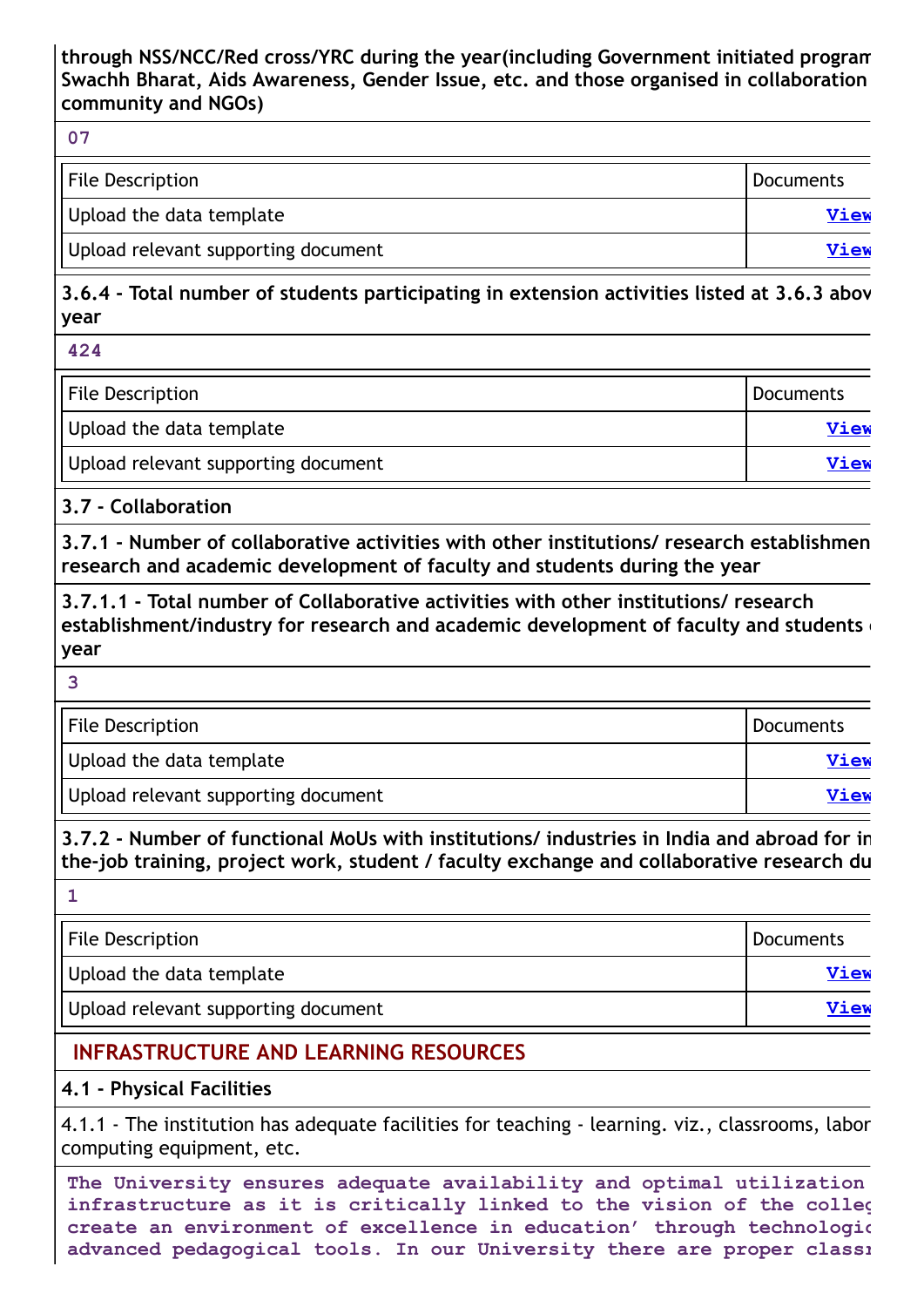**laboratories, computing equipment according to requirement. Every dep adequate classrooms and laboratory facility. Computer and equipment a available according to student ratio. Requirements regarding classroo specially e-classes facility, laboratories and other equipment also k beget in every year plan of our University.**

**University has advanced & well equipped computer labs with latest con in every department. The labs are well supported with latest software and strong anti-virus software support to invasion of viruses. The Un has all supportive equipment's such as printers, scanners, software, Laptop, LCD projector etc. The class rooms facilitate traditional and modes of teaching with technological aids such as LCD projectors, rol screens, green boards and podium for faculty. They are centrally airand Wi-Fi enabled.**

**Since the abashment of the University in the year 1970, University ha on developing good infrastructure which will meet the specified requi statutory bodies. The physical infrastructure of the University inclu classroom, seminar halls, computer centre, language laboratory, Libra room, workshop, canteen, playground, parking area and hostel in the c has set of common practices to play in creation of infrastructure fac The budget is prepared with the coordination between faculties, HODs, submitted for the approval. Once it is approved the same is being imp with the help of administration in the respective field.**

**Class Room: The University has adequate number of class rooms and Tut to perform its academic activities.**

**Seminar Halls: The University has a number of Seminar halls every dep have separate seminar hall.**

**Laboratories: The University has well established all the required la for all the programs as stated by statutory bodies.**

**Research Labs: The Master of Engineering & Master of Pharmacy program Research laboratory which is available but not sufficient equipment a there. Workshop: Engineering program requires a Workshop & Drawing Ha available in our University.**

**Animal House: The animal house requires for pharmacy and life science programmes that is necessary for pharmacy students to carry out their work.**

**Computer Centre: The University has not any well established computer students for the purpose of completing their academic activities. At level this facility is provided as per requirement of students.**

**Library & Reading Room: The physical infrastructure of University als library & Reading room which is available in our University.**

**Internet Facilities : The University have excellent facility for acce internet. The internet can be accessed from each division, library, a by faculty and students. Every student is provided one computer for u the course period. It provides ample opportunity to explore internet other programs for academic research and training activities.**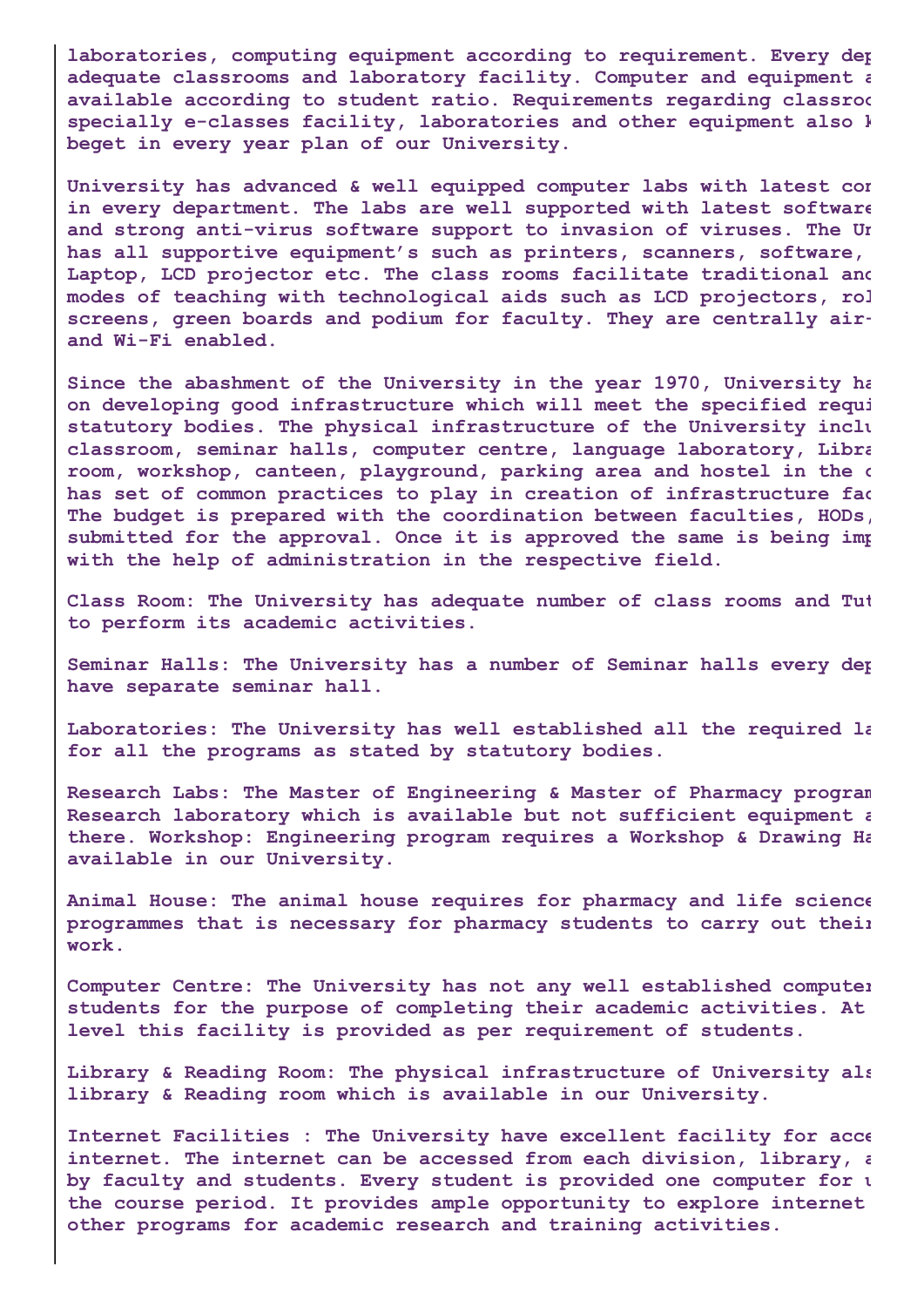**Toward the beginning of the academic year need-assessment for replace gradation/addition of the existing infrastructure is carried out depe the suggestions from BOS members, Heads of the departments, lab techn system administrator in the wake of reviewing course requirements, co understudy ratio, spending constraints, working condition of the exis equipment and furthermore understudies' grievances. In order to imple plans and achieve desired goal, the University has created adequate infrastructure in terms of computer labs, library, language lab, facu and class rooms Seminar Halls.**

| <b>File Description</b>             | Documents |
|-------------------------------------|-----------|
| Upload relevant supporting document | View      |

4.1.2 - The institution has adequate facilities for cultural activities, yoga, games (indoor, ou sports. (gymnasium, yoga centre, auditorium, etc.)

**The common infrastructure facilities including amenities can be used programs depending upon their availability and requirement. The Unive facilities for sports, games (indoor, outdoor, gymnasium, yoga centre cultural activities are also very important for any University. The U with its regular academic activities keeps more emphasis on co-curric extracurricular activities. A sports ground is available for outdoor sports room is available for playing indoor games, yoga and meditatio gymnasium hall is available which remains open for the students at al The University has social services cell, women empowerment cell, heal hygiene facilities are available for students and staff. The Universi all the required sports material in good condition and in good number staff and teachers also go for play in play ground. Regular sports ac are organized by the campus including inter college, University level National level sports. so many medal won by the university student at level as well as world level also. Sports: (outdoor)The University ha established playground for playing outdoor games which is surrounded trees. The various outdoor games which are played on the ground inclu games like Cricket, Baseball, Badminton, Basketball, Kabaddi, Kho-Kho ball, Throw ball. Athletics games which are played on the ground incl jump, 100 mtr running, Javelin thru, Shot put. Sports (Indoor): The U has indoor sports room where the indoor games can be played. Games li Chess, Table tennis are played in the sports room. The University has available all the required sports equipment and material for the same**

**Gymnasium: The University has well equipped Gymnasium for Girls and B Separately.**

**Yoga Centre: Yoga and meditation centre are made available recognizin importance of mental peace in students' life. The centre is helping o student to enhance their core values, Concentration and mind building**

**Cultural Activities: The University has good emphasis over the cultur activities as well. The cultural activities cell conducts various act which includes Independence Day celebration, Republic Day celebration Jayanti, Orientation program for first year students, Annual social g Convocation, Foundation day, Engineers day, which are carried out in Auditorium and seminar halls.**

File Description and a proportion of the Description of the Documents of the Documents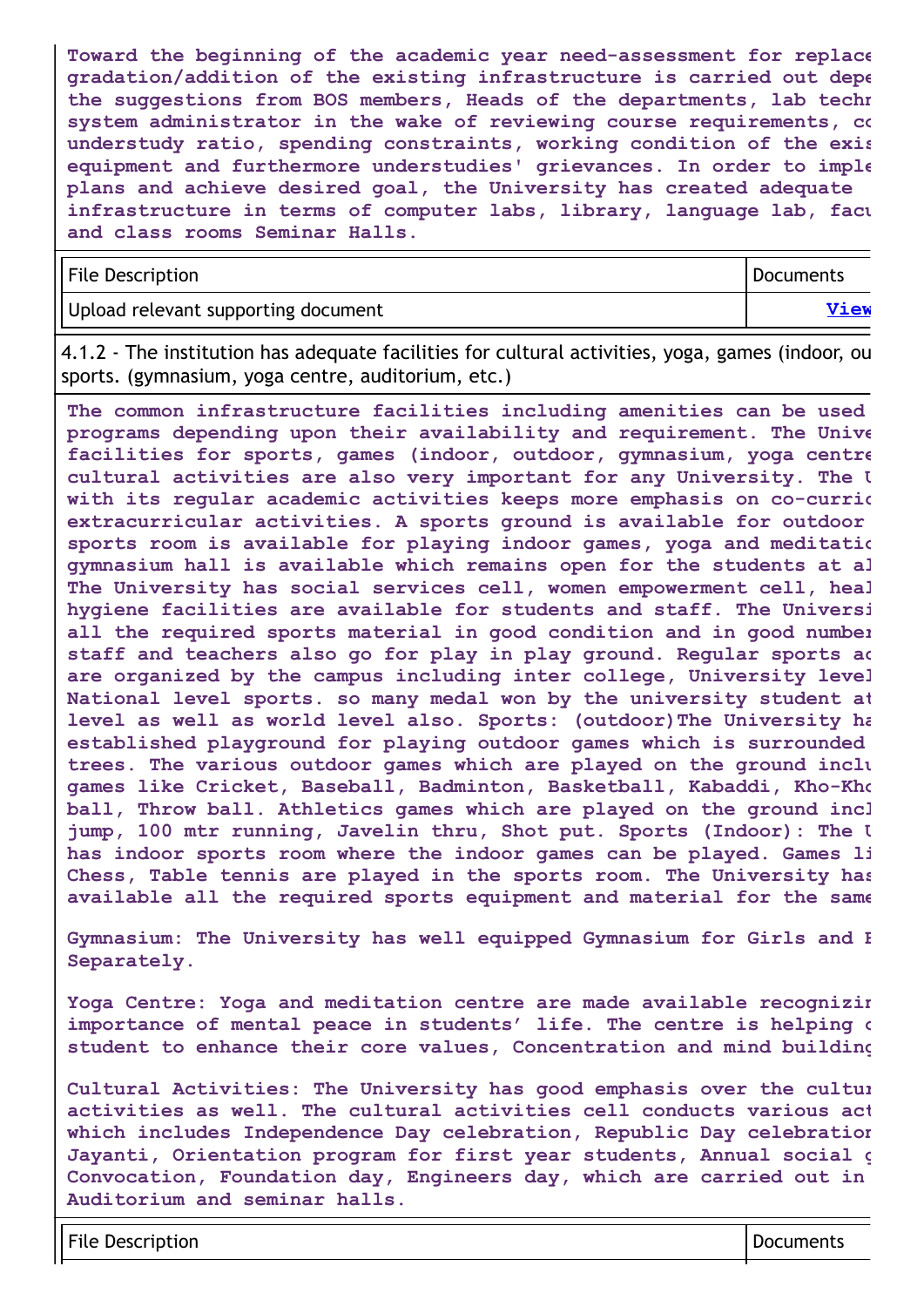#### 4.1.3 - Availability of general campus facilities and overall ambience

**In order to implement the plans and achieve desired goal, the Univers created adequate infrastructure such as the campus has well equipped Hostel and mess gymnasium, park and pond also. University has facilit post office, photo-copier, Stationary store, state bank of India with campus. University has well equipped conference room with A/C and LCD facility and Audio-Video presentation and recording system. Universit maintaining conducive environment for the students to achieve their d Additional Canteen and Auditorium is available in our campus. The Uni lot of greenery it known as clean and green environment. It provide p healthy life and as well as peaceful mind of students, faculty and ot also. So it is one of best campus of teaching and learning in Bhopal Madhya Pradesh.**

**In terms of infrastructure, our Barkatullah University is one of the University in the country because of its beautiful physical environme one which has upgraded its classrooms to facilitate teaching through tools and techniques. The University has centrally air conditioned cl equipped with Wi-Fi system and LCD projectors, library, tutorial room room and a fully equipped auditorium (Gyan Vigyan Bhavan) with seatin of approximate 2000 persons. The University is endowed with medical s systems (along with physiotherapy centre and Paramarsh Kendra), moder gymnasium, park, pool, a huge parking facility sports complex and pla international standards. A complete smoke free zone, the University p eco-friendly environment to its students with the latest initiatives panel, rainwater harvesting, paper recycling and other green initiati University has taken measures to address the need for vigilance and s The campus is CCTV-enabled to cater to the safety requirements of a w and equipped campus receiving for all over the campus. The University adequate number of of contract basis security guards for the safety p students, and others. The class rooms facilitate traditional and mode teaching with technological aids such as LCD projectors, roll-down sc green boards and podium for faculty. Students have personal interacti faculty on academic and other matters and further conduct their extra activities such as debate, speech, discussion, cultural activity. The have ultimately emerged as the bedrock for the generation of bright i also provide the faculty with a peaceful and comfortable place for th academic. The University has hostel facility such as 3 Boys and 3 gir within its campus to accommodate 1000 boys and 1500 girl students who the different parts of the country and the world. The Hostel has prov accommodation for various semester students. The Hostel has a separat hall, common room and washroom area within the hostel. The rooms are furnished. The Mess is operated thrice a day at breakfast, lunch and Fi facility is also available in the Hostel. The University has made unprecedented attempts to make the our campus differently-abled frien**

| <b>File Description</b>             | Documents |
|-------------------------------------|-----------|
| Upload relevant supporting document | View      |

**4.1.4 - Total expenditure excluding salary for infrastructure augmentation during the ye Lakhs)**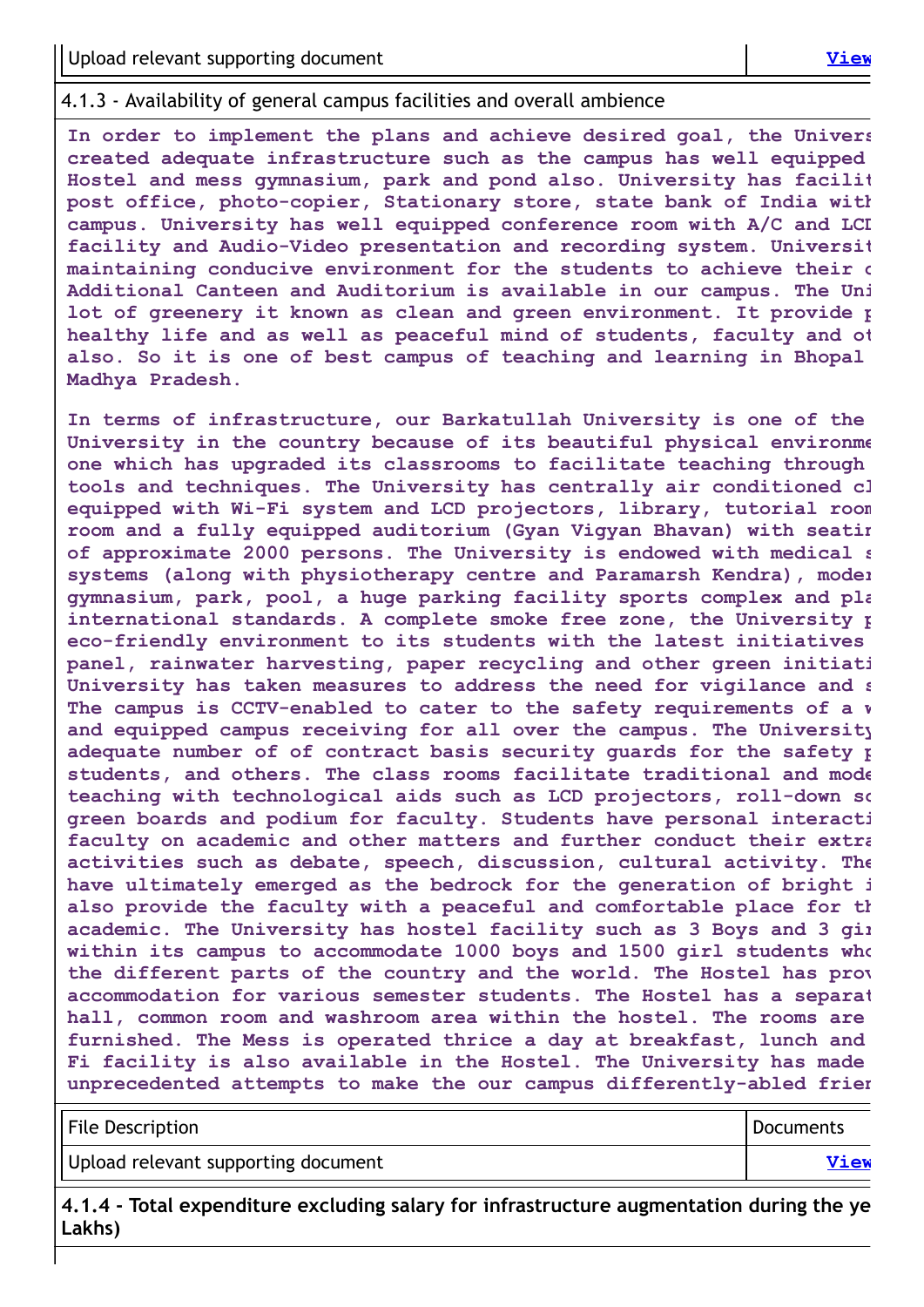| <b>File Description</b>             | Documents   |
|-------------------------------------|-------------|
| Upload the data template            | View        |
| Upload relevant supporting document | <b>View</b> |

## **4.2 - Library as a Learning Resource**

4.2.1 - Library is automated using Integrated Library Management System (ILMS) and has dig facility

#### **Library Automation**

**The central library of the University is in the process of automation digitalization. It this process library has organized workshop where from different parts of the country visited and gave their suggestion committee from NITTR, NLUI and CEDMAP visited the library for suggest library digitilization process. Some of the committee consultation an recommendations are in process. Need for skilled staff, infrastructur the major recommendations through which digitalization and automation the library should be carried out in future.**

**A good face of the library is very necessary for a good university in context if University, library has a good web page which can attract looking information about library might certainly compel them to visi In this context informal discussion with faculties in Barkatullah Uni expert in the field of library digitalization is being carried out fr time. The expert NITTR and IISER extended their help.**

**The University as a member, is accessing the resources of INFLIBNET C through web portal, https://inflibnet.ac.in/**

| <b>File Description</b>                                                                                                                                                           |                       | Documents   |
|-----------------------------------------------------------------------------------------------------------------------------------------------------------------------------------|-----------------------|-------------|
| Upload relevant supporting document                                                                                                                                               |                       | <b>View</b> |
| 4.2.2 - Institution has subscription for e-Library<br>resources Library has regular subscription for the<br>following: e - journals e-books e-ShodhSindhu<br>Shodhganga Databases | C. Any 2 of the above |             |

| File Description                    | Documents |
|-------------------------------------|-----------|
| Upload relevant supporting document | View      |

**4.2.3 - Annual expenditure for purchase of books/ e-books and subscription to journals/e during the year (INR in Lakhs)**

**122.33791**

| File Description                    | Documents |
|-------------------------------------|-----------|
| Upload the data template            | View      |
| Upload relevant supporting document | View      |

**4.2.4 - Number of usage of library by teachers and students per day (foot falls and login**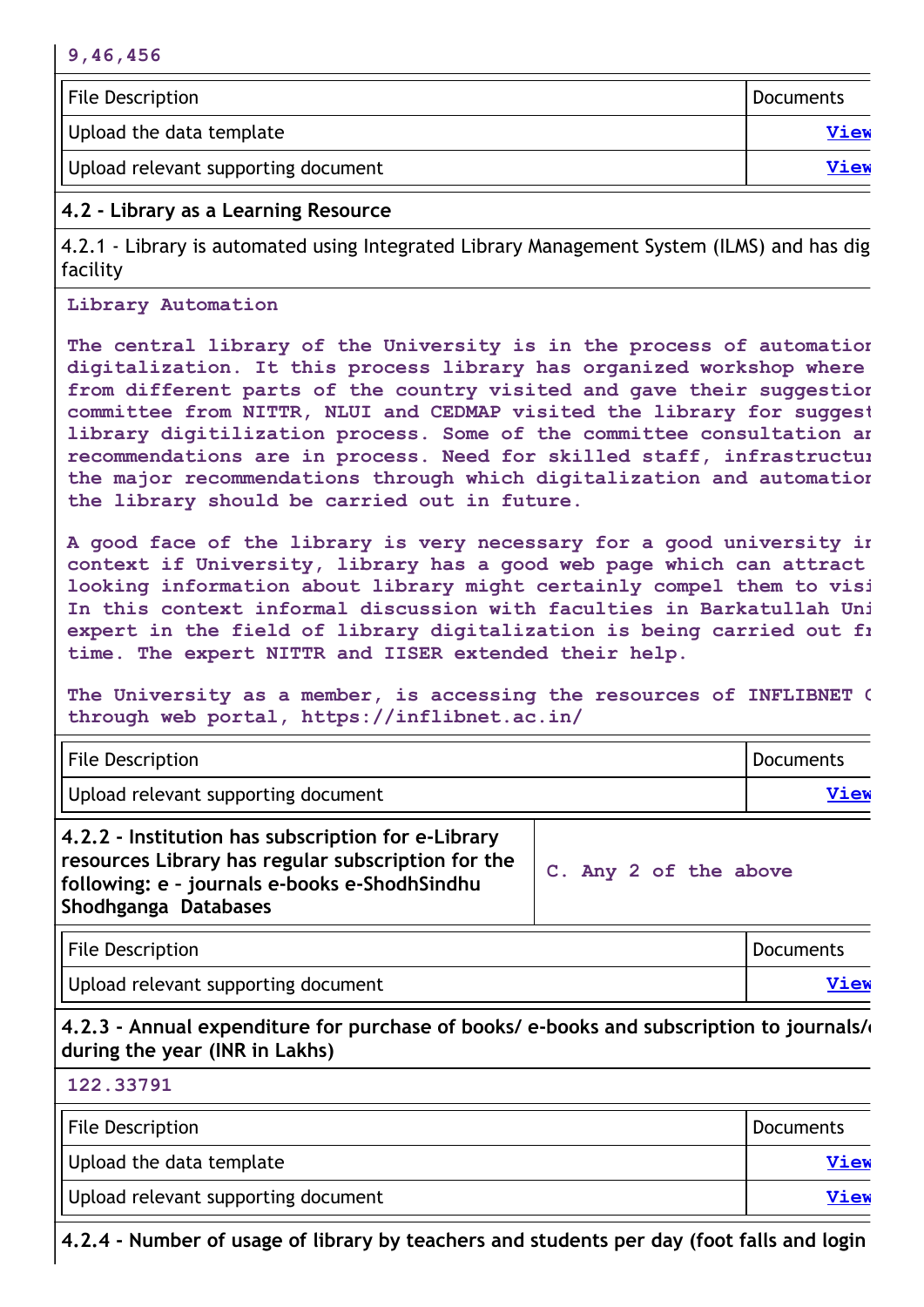**access)**

| -43                                 |           |
|-------------------------------------|-----------|
| File Description                    | Documents |
| Upload relevant supporting document | View      |

#### **4.3 - IT Infrastructure**

**4.3.1 - Number of classrooms and seminar halls with ICT - enabled facilities such as LCD, Wi-Fi/LAN, audio video recording facilities during the year**

**111**

| File Description                    | <b>I</b> Documents |
|-------------------------------------|--------------------|
| Upload the data template            | <b>View</b>        |
| Upload relevant supporting document | <b>View</b>        |

4.3.2 - Institution has an IT policy, makes appropriate budgetary provision and updates its IT including Wi-Fi facility

**Points of the documents provided related to IT policies of University follows.**

**1) University is at growing stage of use of IT.**

**2) EOI to implement Complete Integrated University Management System**

**3) First step in IT development Continuous internet facility to all d thorough Optic fibre**

**4) The fund from RUSA will be utilized to strengthen the IT infrastru implementation of IUMS.**

**5) Many of the admission, exam form filling, and fees submission are computerized through MP-Online.**

**6) Bioinformatics center's research and academic activity for strengt in Biological sciences.**

**7) Budget of 150 lakhs towards the further development of IT in Unive**

| File Description                    | Documents |
|-------------------------------------|-----------|
| Upload relevant supporting document | View      |

#### **4.3.3 - Student - Computer ratio during the year**

| Number of students | Number of Computers available to students for academic purpose. |
|--------------------|-----------------------------------------------------------------|
| 2366               | 4.74                                                            |

#### **4.3.4 - Available bandwidth of internet connection in the Institution (Leased line)**

**• ≥1 GBPS**

File Description **Documents**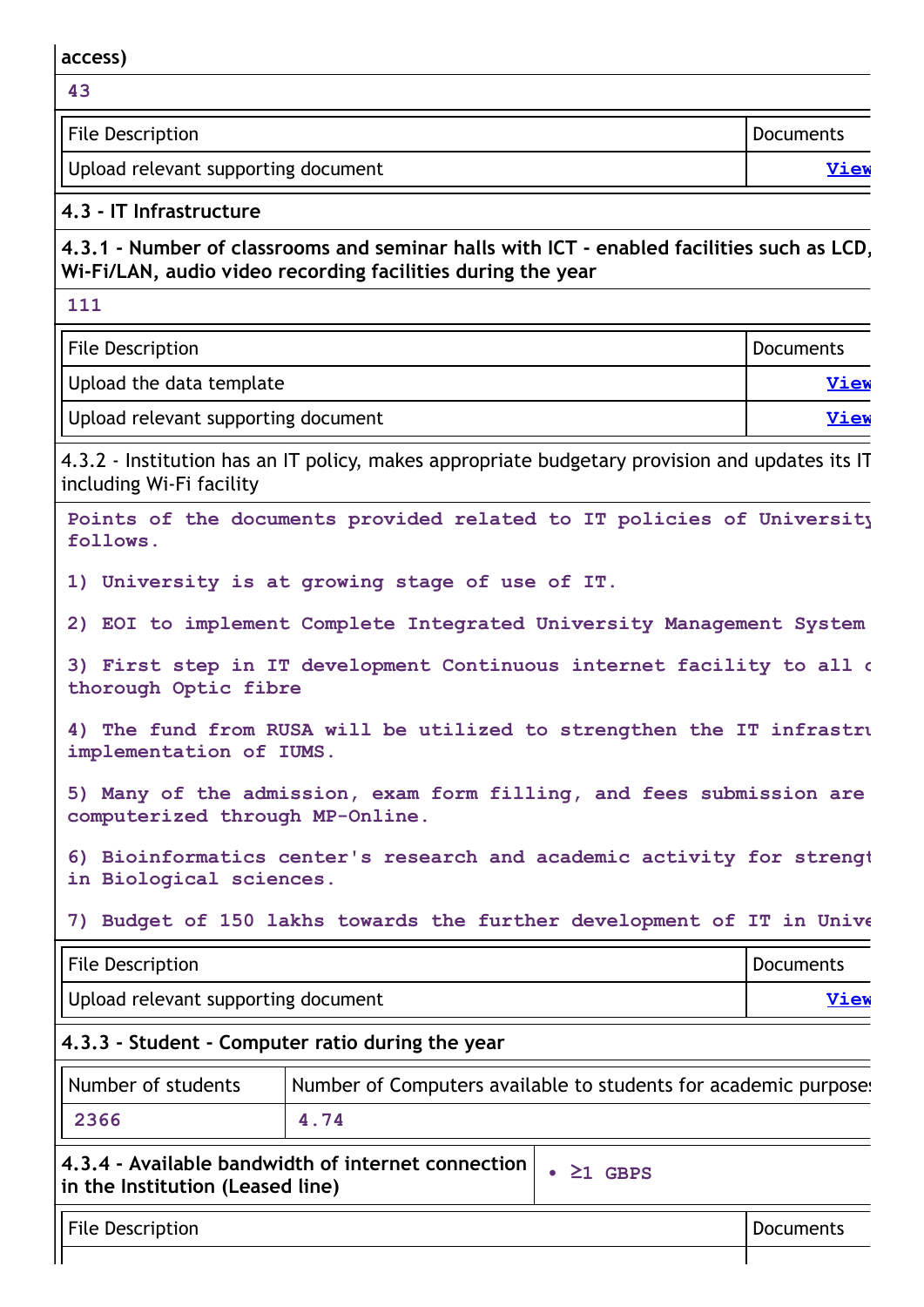#### **4.3.5 - Institution has the following Facilities for e-content development Media centre Audio visual centre Lecture Capturing System(LCS) Mixing equipment's and softwares for editing**

**E. None of the above**

| <b>File Description</b>             | <b>Documents</b> |
|-------------------------------------|------------------|
| Upload relevant supporting document | No File Uplc     |
| Upload the data template            | View File        |

#### **4.4 - Maintenance of Campus Infrastructure**

**4.4.1 - Total expenditure incurred on maintenance of physical facilities and academic su excluding salary component during the year**

**2,57,500**

| File Description                    | Documents |
|-------------------------------------|-----------|
| Upload the data template            | View      |
| Upload relevant supporting document | View      |

4.4.2 - There are established systems and procedures for maintaining and utilizing physical, support facilities - laboratory, library, sports complex, computers, classrooms etc.

**The University ensures adequate availability and optimal utilization infrastructure as it is critically linked to the vision of the Univer create an environment of excellence in education' through technologic advanced pedagogical tools. In our University there are proper classr laboratories, computing equipment according to the requirement. Every has adequate classrooms and laboratory facility. The computers and eq are also available according to student ratio. The requirements regar classrooms especially e-classes facility, laboratories and other equi keep in budget in every year plan. University has advanced and well e computer laboratories with latest configuration in every department. University has all supportive equipment's such as printers, scanners, speakers, Laptop, LCD projector etc. The class rooms facilitate tradi modern modes of teaching with technological aids such as LCD projecto down screens, green boards and podium for faculty. They are centrally conditioned and Wi-Fi enabled.**

**The physical infrastructure of the University includes classroom, sem computer centre, language laboratory, Library, reading room, workshop playground, parking area and hostel in the campus. The University hav physical infrastructure as per the requirement. The University follow provided concern authority. The University constantly develops the re infrastructure facilities. It has set of common practices to play in infrastructure facilities. The budget is prepared with the coordinati faculties, HODs, and is submitted for the approval.**

**The University has adequate number of classrooms, laboratories, resea laboratories, computer facility and each department has its own semin Central Library has reading rooms beside the online literature search facility. The University have two Internet connections, Leased line (**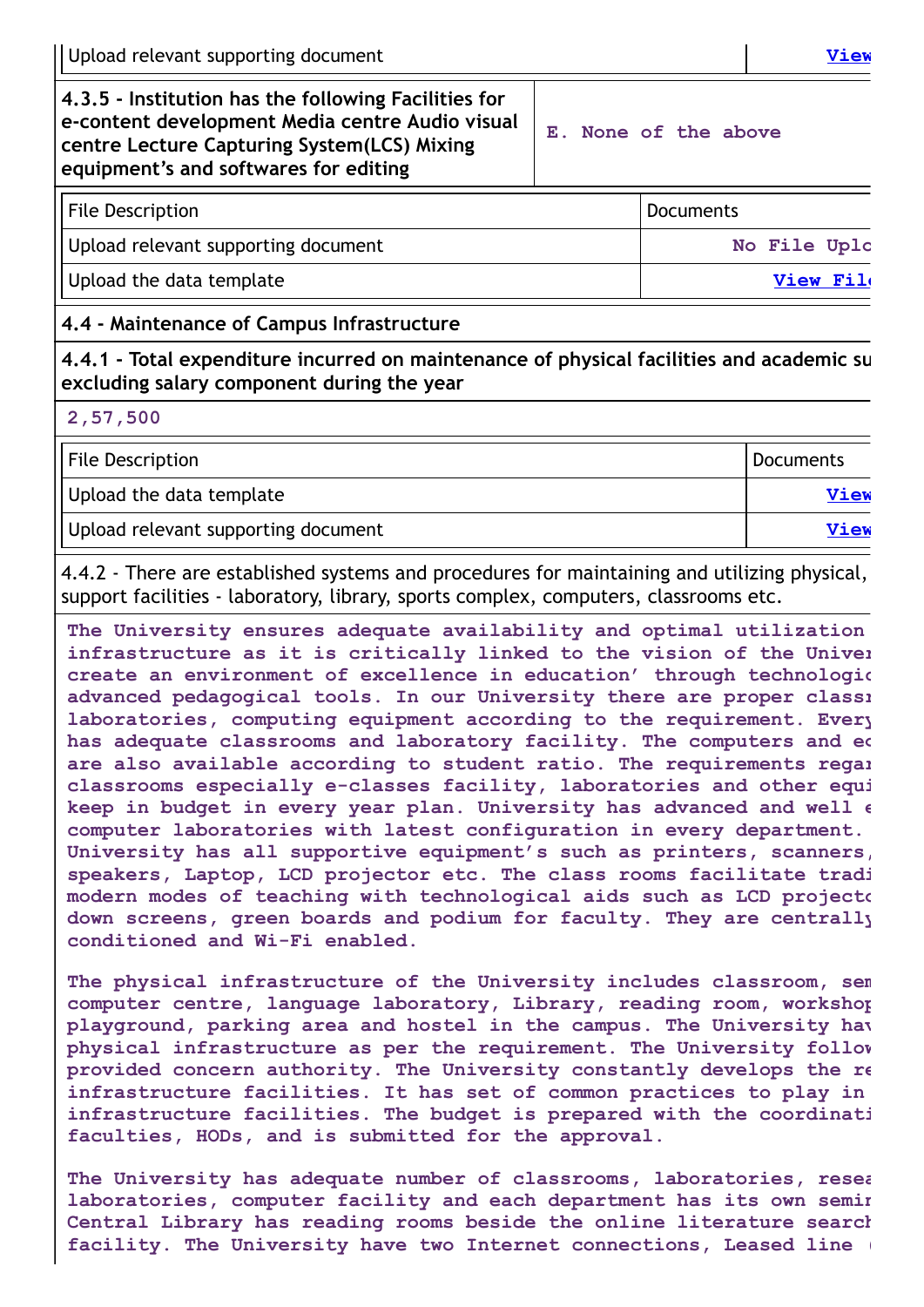**supplementary line broadband connection (512 kbps) to each department using wi-fi and cable networking.**

**The common infrastructure facilities including amenities can be used programs depending upon their availability and requirement. The Unive facilities for sports, games (indoor, outdoor, gymnasium, yoga centre cultural activities are also very important for any University. The U with its regular academic activities keeps more emphasis on co-curric extracurricular activities. A sports ground is available for outdoor sports room is available for playing indoor games, yoga and meditatio gymnasium hall is available which remains open for the students at al The University has social services cell, women empowerment cell, heal hygiene facilities are available for students and staff. The Universi all the required sports material in good condition and in good number staff and teachers also go for play in play ground. Regular sports ac are organized including inter college, University level and National sports. Numbers of medals are won by the university student at nation international.**

**Sports: (outdoor) The University has well established playground for outdoor games which is surrounded by wall and trees. The various outd which are played on the ground includes team games like Cricket, Base Badminton, Basketball, Kabaddi, Kho-Kho, Volley ball, Throw ball. Ath games which are played on the ground includes long jump, 100 mtr runn Javelin thru, Shot put.**

**Sports: (Indoor): The University has indoor sports room where the ind can be played. Games like Carom, Chess, Table tennis are played in th room. The University has made available all the required sports Equip material for the same.**

**Gymnasium: The University has well equipped Gymnasium for Girls and B Separately.**

**Yoga Centre: The University has also made available Yoga and meditati recognizing the importance of mental peace in students' life. The cen helping out the student to enhance their core values, Concentration a building aids.**

**Cultural Activities: The University has good emphasis over the cultur activities as well. The cultural activities cell conducts various act which includes Independence Day celebration, Republic Day celebration Jayanti, Orientation program for first year students, Annual social g Prize distribution, Convocation, Foundation day, Engineers day. The a are carried out in the Auditorium and seminar halls.**

| <b>File Description</b>             | <b>Documents</b> |
|-------------------------------------|------------------|
| Upload relevant supporting document | View             |

#### **STUDENT SUPPORT AND PROGRESSION**

**5.1 - Student Support**

**5.1.1 - Total number of students benefited by scholarships and free ships provided by th Government and non-government agencies (NGOs) during the year (other than the stude**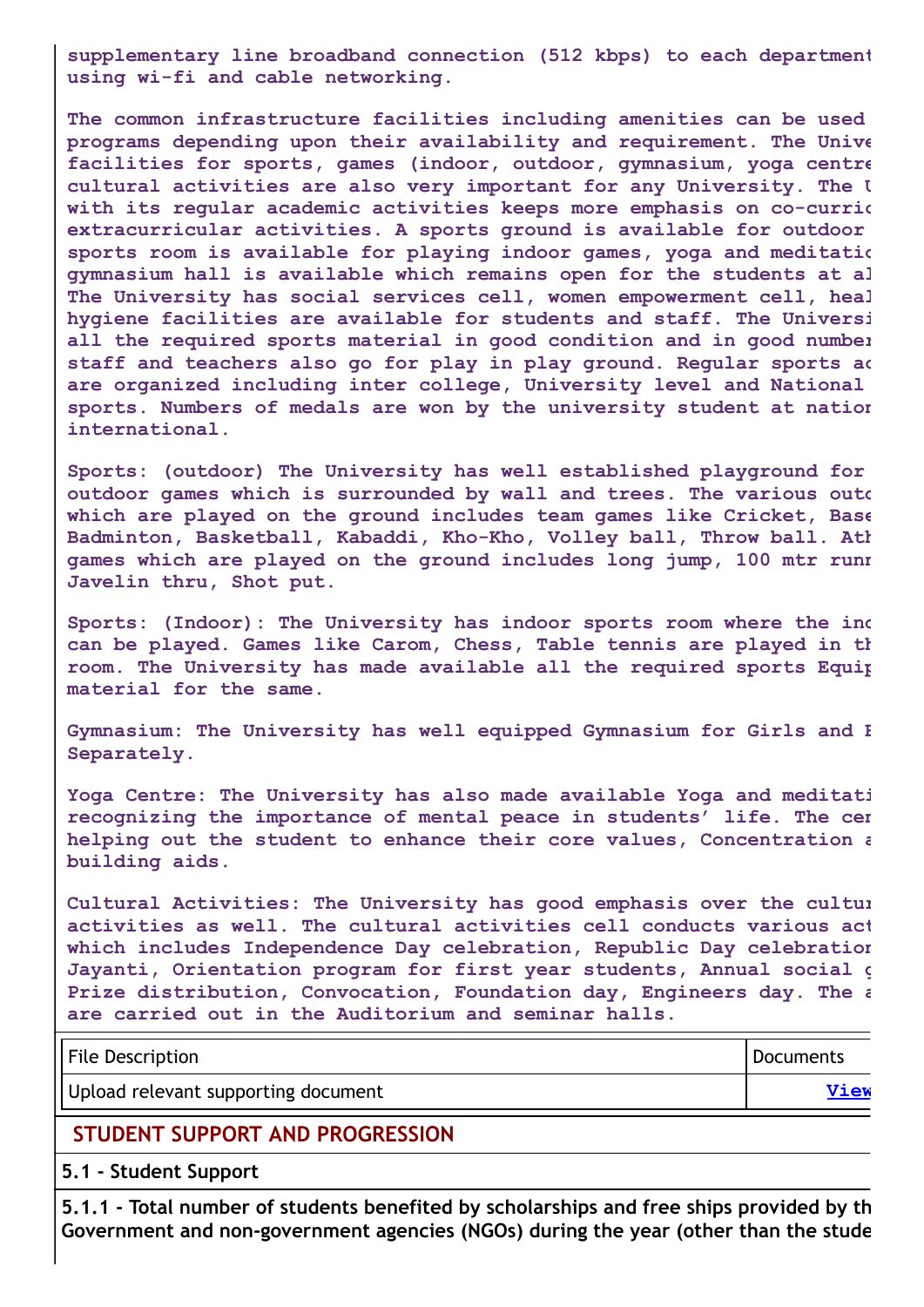#### **scholarships under the government schemes for reserved categories)**

**The University ensures adequate availability and optimal utilization infrastructure as it is critically linked to the vision of the Univer create an environment of excellence in ed**

| File Description                    | Documents   |
|-------------------------------------|-------------|
| Upload the data template            | <u>View</u> |
| Upload relevant supporting document | <b>View</b> |

**5.1.2 - Total number of students benefited by career counselling and guidance for compe examinations offered by the Institution during the year**

| $\sim$<br>u.<br>۰,<br>۰.<br>w<br>- |  |
|------------------------------------|--|
|------------------------------------|--|

| <b>File Description</b>                                                                                                                                                                                                                                     |                       | <b>Documents</b> |
|-------------------------------------------------------------------------------------------------------------------------------------------------------------------------------------------------------------------------------------------------------------|-----------------------|------------------|
| Upload the data template                                                                                                                                                                                                                                    |                       | <b>View</b>      |
| Upload relevant supporting document                                                                                                                                                                                                                         |                       | <b>View</b>      |
| 5.1.3 - Following Capacity development and skills<br>enhancement initiatives are taken by the<br>institution Soft skills Language and communication<br>skills Life skills (Yoga, physical fitness, health and<br>hygiene) Awareness of trends in technology | C. Any 2 of the above |                  |

| <b>File Description</b>             | Documents |
|-------------------------------------|-----------|
| Upload the data template            | View      |
| Upload relevant supporting document | View      |

| 5.1.4 - The Institution adopts the following for  |                      |
|---------------------------------------------------|----------------------|
| redressal of student grievances including sexual  |                      |
| harassment and ragging cases Implementation of    |                      |
| guidelines of statutory/regulatory bodies         |                      |
| Organisation wide awareness and undertakings on   | • Any 3 of the above |
| policies with zero tolerance Mechanisms for       |                      |
| submission of online/offline students' grievances |                      |
| Timely redressal of the grievances through        |                      |
| appropriate committees                            |                      |

| <b>File Description</b>             | Documents   |
|-------------------------------------|-------------|
| Upload relevant supporting document | <b>View</b> |

#### **5.2 - Student Progression**

**5.2.1 - Number of students qualifying in state/ national/ international level examinations the year (eg:NET/SLET/GATE/GMAT/CAT/ GRE/TOEFL/Civil Services/State government exa**

**5.2.1.1 - Number of students who qualified in state/ national/ international examination JAM/NET/SET/JRF/ GATE /GMAT /CAT/ GRE/ TOEFL/Civil Services/State government exam during the year**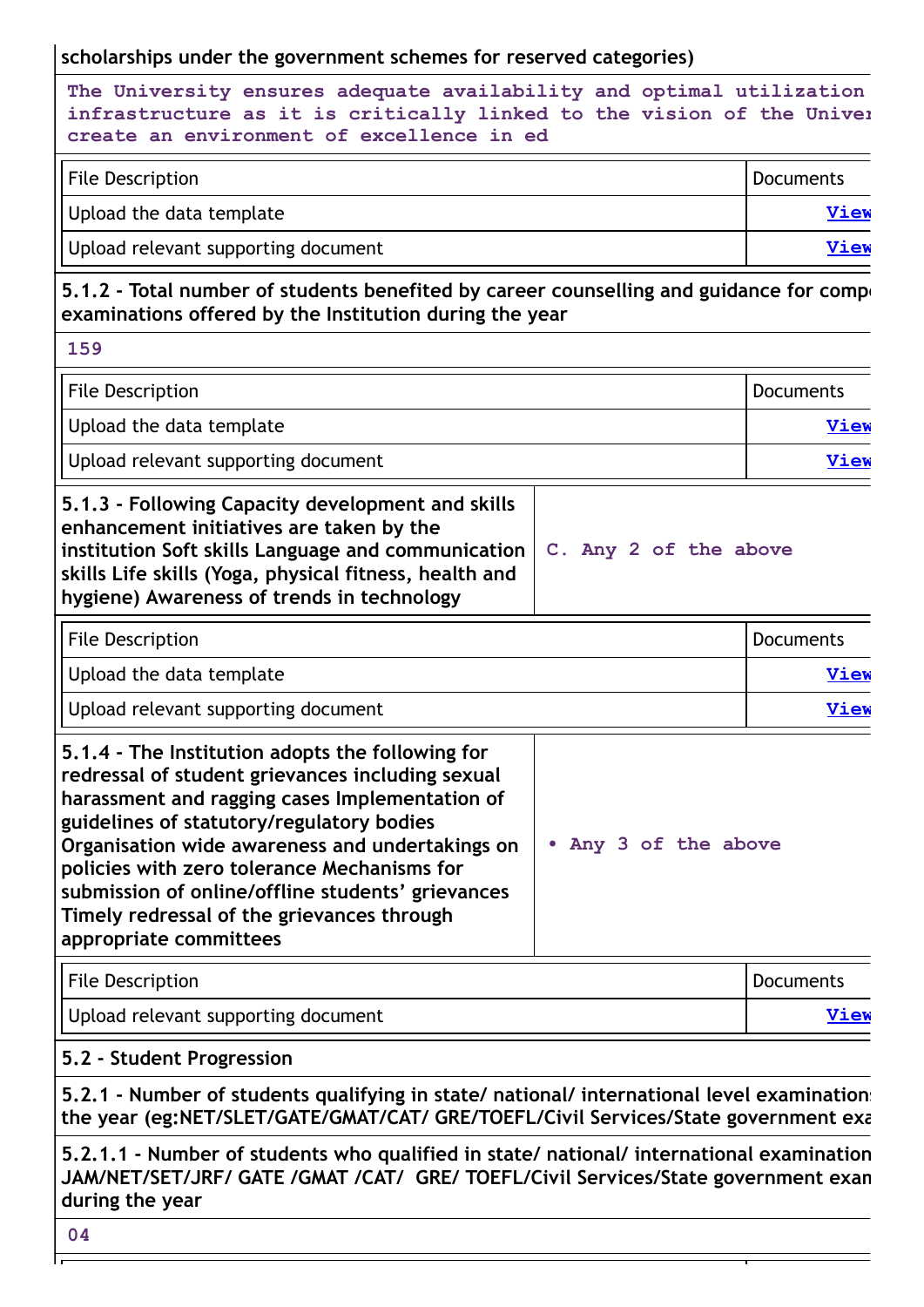| <b>File Description</b>             | Documents |
|-------------------------------------|-----------|
| Upload the data template            | View      |
| Upload relevant supporting document | View      |

## **5.2.2 - Total number of placement of outgoing students during the year**

| 27                                  |                  |
|-------------------------------------|------------------|
| <b>File Description</b>             | <b>Documents</b> |
| Upload the data template            | <b>View</b>      |
| Upload relevant supporting document | View             |

#### **5.2.3 - Number of recently graduated students who have progressed to higher education graduating batch) during the year**

**09**

| File Description                    | <b>Documents</b> |
|-------------------------------------|------------------|
| Upload the data template            | View             |
| Upload relevant supporting document | View             |

#### **5.3 - Student Participation and Activities**

**5.3.1 - Number of awards/medals won by students for outstanding performance in sports activities at inter -university/state/national/international events (award for a team even counted as one) during the year**

**03**

| <b>File Description</b>             | Documents   |
|-------------------------------------|-------------|
| Upload the data template            | <b>View</b> |
| Upload relevant supporting document | View        |

5.3.2 - Presence of Student Council and its activities for institutional development and stude

**YES University Level. The Student Council is an increasingly common f many colleges and have worked to the benefit of the institutes. Stude valuable contribution to make to the betterment of their college and involvement in the operation of the college is itself a valuable part education process for the students. A Student Council provides an opp for students to**

**engage in a structured partnership with teachers, students and manage operation of their college. Research indicates that Student Councils academic standards and reduce dropout rates in colleges. Student Coun create a sense of ownership of the college and its activities among t population.**

**The establishment of a Student Council gives students an opportunity the sort of communication, planning and organizational skills which w benefit to them in their future lives. It enables students to take**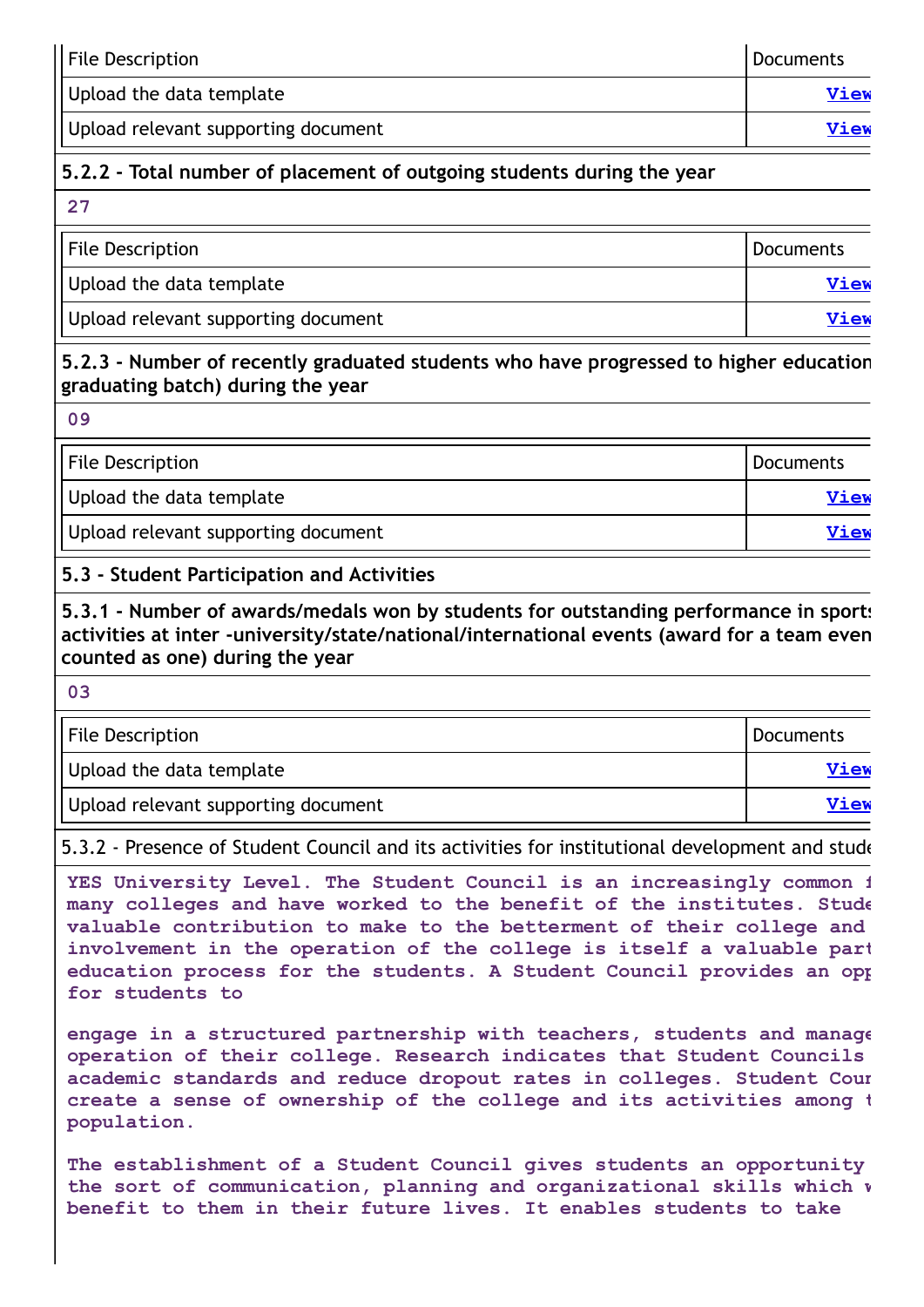**responsibility for projects, and to demonstrate that they can manage such projects to successful conclusion.**

**The role of the Student Council :**

**A Student Council will set its own objectives. Some general objective include:**

- **• To enhance communication between students, management and staff**
- **• To promote an environment conducive to educational and personal dev**
- **• To promote friendship and respect among pupils**
- **• To support the management and staff in the development of the colle**
- **• To represent the views of the students on matters of general concer**

**A Student Council will identify activities that it would like to be i organising, although the final decision on the activities of a Studen should be agreed with university management. A Student Council should through its activities interfere with, or detract from, the authority university management or the teaching staff of the department.**

**It is therefore not a function of a Student Council to discuss or com matters relating to the employment or professional affairs of the dep to become involved in any issues that fall within their professional Student councils are a great way for students to take on leadership r promote the voice of the student body, solve problems and impact thei community. The department understands the need and importance of stud and their representation at academic and administrative level. The de has number of committees which are assigned to teachers along with st Where students can voice up their opinions and needs also they can di possible solutions with teachers so that possible outcome can be reac**

| File Description                    | Documents    |
|-------------------------------------|--------------|
| Upload relevant supporting document | No File Uplc |

**5.3.3 - Number of sports and cultural events / competitions organised by the institution year**

| - - -                               |             |
|-------------------------------------|-------------|
| <b>File Description</b>             | Documents   |
| Upload the data template            | <b>View</b> |
| Upload relevant supporting document | View        |

#### **5.4 - Alumni Engagement**

**04**

5.4.1 - The Alumni Association/Chapters (registered and functional)contributes significantly development of the institution through financial and other support services during the year

**The University is having its alumni association. Also, individual dep are having department wise alumni groups, which are actively engaged communicating with each other. They often gather and share their expe**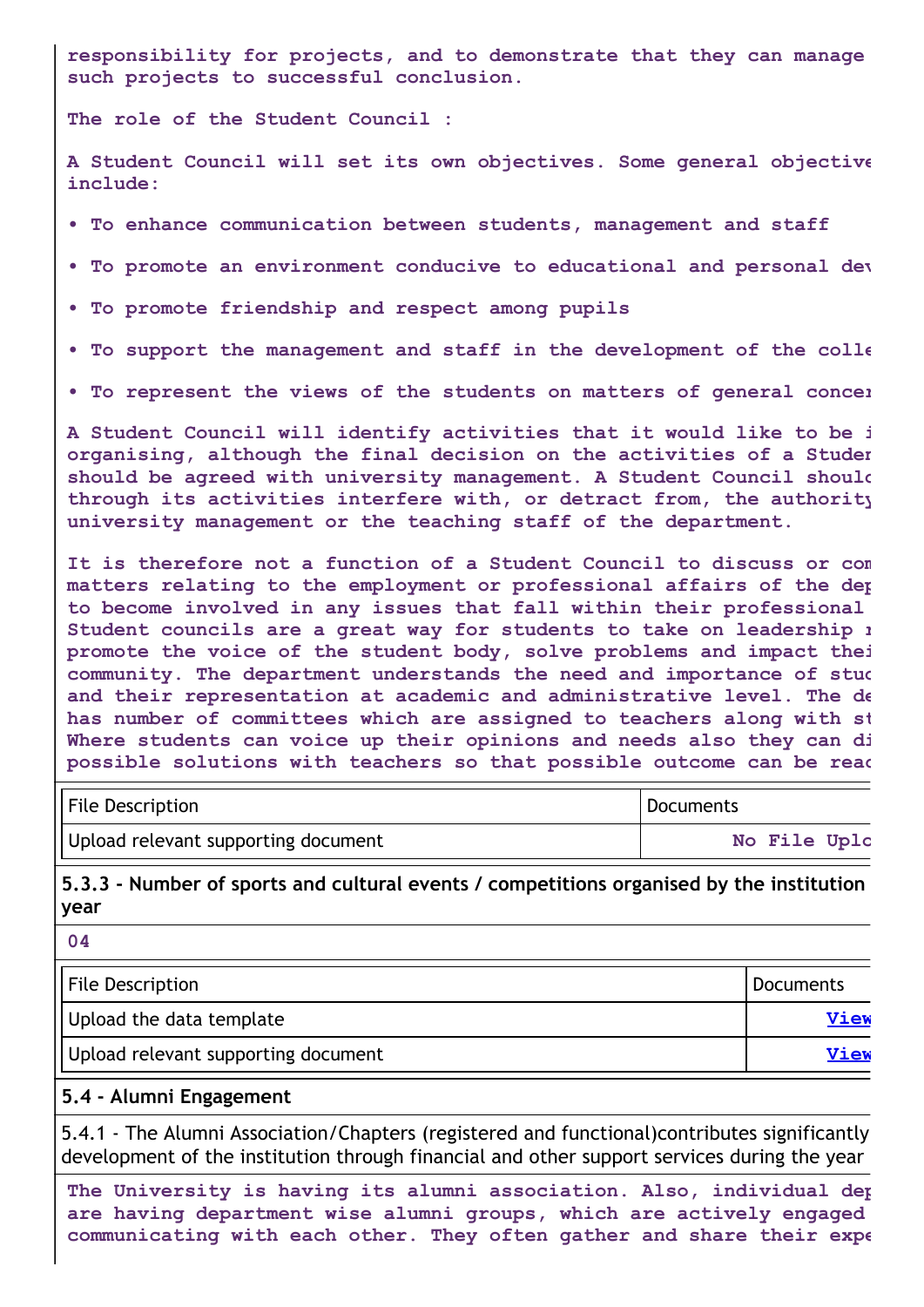**with the new commers and guide them. In few departments no formal alu association is there, but distinguished alumni are connected to the i online. Approximately 200 students are on whatsapp group, 400 on yaho than 1000 students are connected on Facebook with the group name unde umbrella of BUIT.**

| File Description                    | Documents |
|-------------------------------------|-----------|
| Upload relevant supporting document | View      |

## **5.4.2 - Alumni contribution during the year (INR in Lakhs) E. <1Lakhs**

| <b>File Description</b>             | Documents   |
|-------------------------------------|-------------|
| Upload relevant supporting document | <b>View</b> |

## **GOVERNANCE, LEADERSHIP AND MANAGEMENT**

#### **6.1 - Institutional Vision and Leadership**

6.1.1 - The institution has a clearly stated vision and mission which are reflected in its acad administrative governance

- **VISION STATEMENT:**
- **To develop the university into a world-class centre of excellence field of education through value-based education training and ski development and innovative research.**
- **To become leading institution of academic to produce competent pr of high values commensurate with the requirement of the national**
- **To develop human resource for furtherance of knowledge through te research and innovation and ranked amongst the top educational in of the world for the better service to the humanity in general an nation in particular.**
- **Mission statement:**
- **The mission of the University is, to be a University driven by va enriched with diverse cultures, to promote economic, social and s advancement for an egalitarian society.**
- **To impart holistic education using state of the art technology an global perspective through value based education for social trans**
- **To Inspire and empower the students to become innovative leaders, to the success of organizations and betterment of communities.**

| <b>File Description</b>             | <b>Documents</b> |
|-------------------------------------|------------------|
| Upload relevant supporting document | View             |

6.1.2 - The effective leadership is reflected in various institutional practices such as decent participative management

**The University practices decentralized and participative management a all its activities, initiatives and decision making by involving Dean faculty members at all levels.**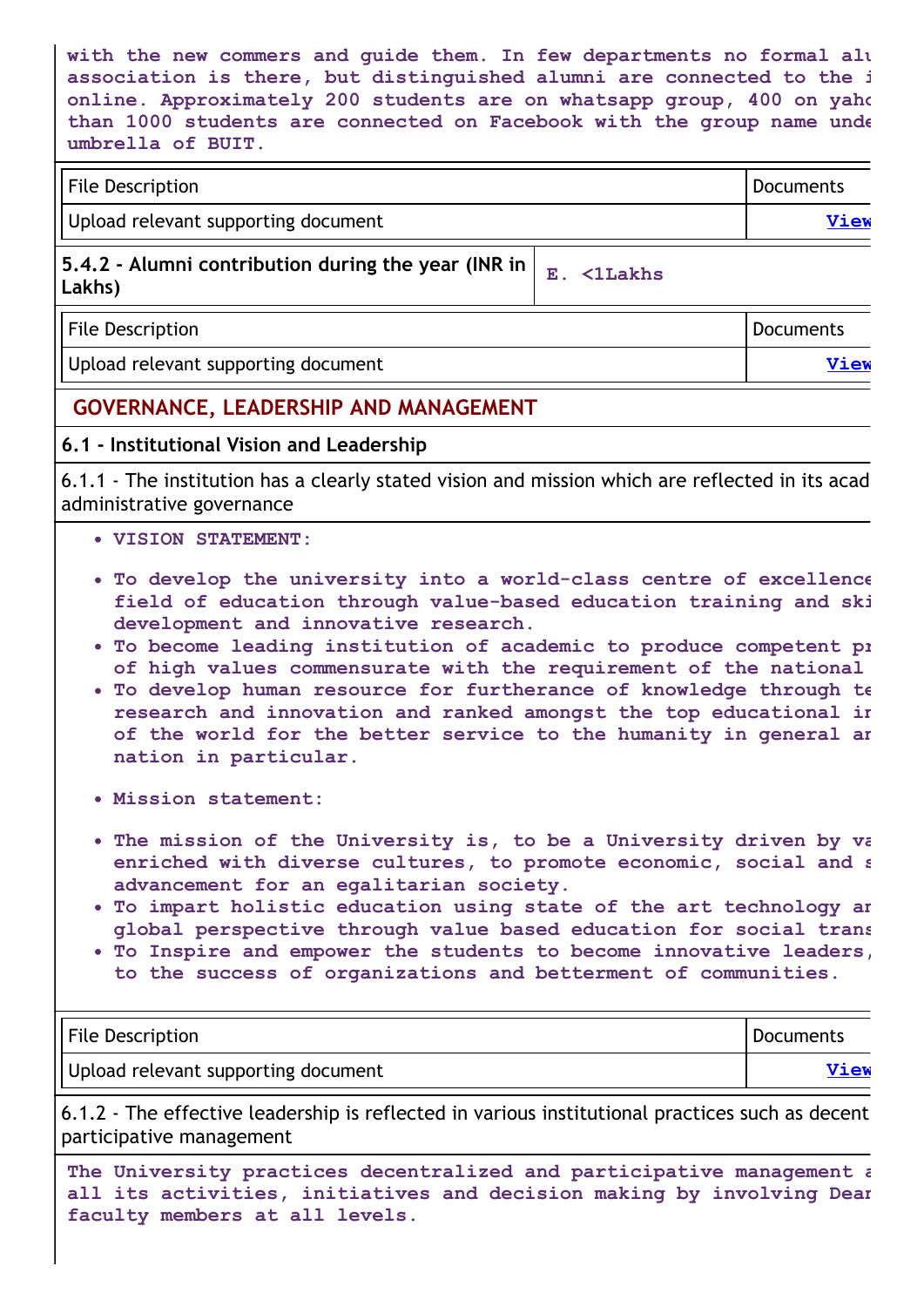**The various committees are in place to review the progress in various and accordingly take necessary timely action for ensuring excellence respective areas.**

**The culture of participative management is promoted by the University in decision making at various levels.**

**The University has a well laid down structure supported by qualified competent teams-**

**The administrative and academic responsibilities are decentralized to effective educational leadership for effective implementation & monit various policies, regulations & guidelines at various levels. Importa them are Dean Student Welfare (DSW), Dean College Development Council and Examination Controller. The role of DSW to look after all the mat related to student's welfare and organizing cultural activities like Festival at University, Inter University, Zone and finally upto Natio The DCDC is an independent authority of the university to look after matters related to the development of all affiliated colleges related University. This includes the inspection various courses offered by t colleges, appointment of the faculty in the colleges and other relate the development of the college. The Examination Controller look after work related examination process viz. scheduling of the examination t examination centre allotment, preparation of question papers, all asp conduct of examination, valuation of answer books and finally declara examination results. It may be pointed out here that that the evaluat answer books have been conducted Barkatullah University Leeds College identified by the University in order to declare the result as early possible.**

**INVOLVEMENT OF STAKEHOLDERS' IN THE REVIEW PROCESS**

**Institution identify eminent experts to integrate their feedback whil curriculum/**

**programme. The stakeholders' involved are:**

**(i) Faculty members**

**(ii) Students**

**(iii) Industry experts**

**(iv) External subject experts**

**(v) Experts from research organizations coopted members.**

**(vi)Alumni**

**(vii)Parents**

| File Description                    | <b>Documents</b> |
|-------------------------------------|------------------|
| Upload relevant supporting document | View             |
|                                     |                  |

**6.2 - Strategy Development and Deployment**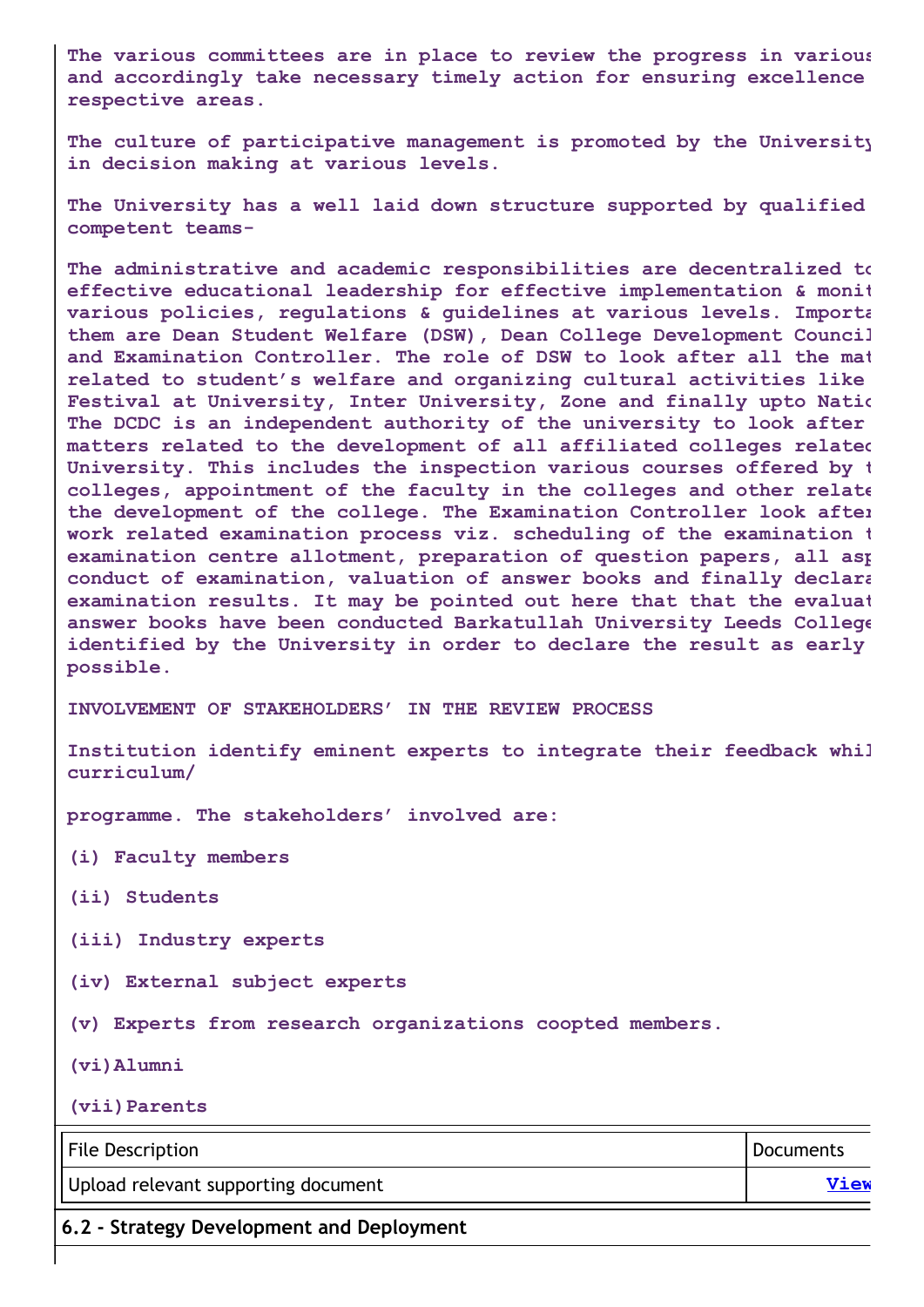#### 6.2.1 - The institutional Strategic plan is effectively deployed

#### **1. Curriculum Development**

**1. Barkatullah University have Board of Study Committees in all the for Curriculum design and development. In addition the Department Education also constituted Central Board of Study Committee for C development both for UG and PG courses. The regular meetings of b Board of Studies conducted from time to time for Curriculum devel deployment. In June 2019, Choice Based Credit System (CBCS) was i for all PG level courses in University Teaching Department for wh scheme and the syllabus was framed by concerned Board of Study fo courses running in University Teaching Departments.**

#### **Teaching and Learning**

- **1. Regular teaching of all the courses are going on as per the Acade schedule of the university. The faculty covers the syllabus withi stipulated period but in case if the syllabus is not covered due undefined reason, the course is covered by engaging the remedial the faculty. The teaching is done both by Black Board and Audio-V including Smart Classrooms. As far as learning is concerned the s have been given assignments and project work as a part of their c and are exposed to various seminars, symposia, workshops, and tra programme from time to time. Fieldwork is also conducted as a par curriculum in some of the courses as requirement of the subject.**
- **1. Examination and Evaluation**
- **1. The performance of the students are evaluated both by Internal an examination, scheduled by Confidential Section of the University. assignments given to students are evaluated by the internal facul besides the practical examination in science subjects. For extern examination the answer sheets are given bar codes to maintain confidentiality of the students. All the answer books are evaluat Central Valuation and by sending the answer books to examiners wi and decoding system. Attempts are made to maintain all possible l confidentiality and to maintain the academic schedule of the univ**
- **1. Research and Development**
- **1. The students are admitted to Ph.D. programmes available in differ subjects through online process, followed by written test on OMR successful candidates given seat as per the concerned Ph.D. Ordin university. A care has been taken while finalizing the Research T RDC, that it should be of applied nature and have relevance for t development of the society. To encourage the research in the subj IQAC of Barkatullah University has organized a Research Seminar e for the Research Scholars of the University Teaching Departments academic year.**
- **2. In order to encourage the research and development, the Barkatull University provides funding to the projects submitted by faculty different subjects.**
- **3. In addition the students are also given the scholarship for their work by the university.**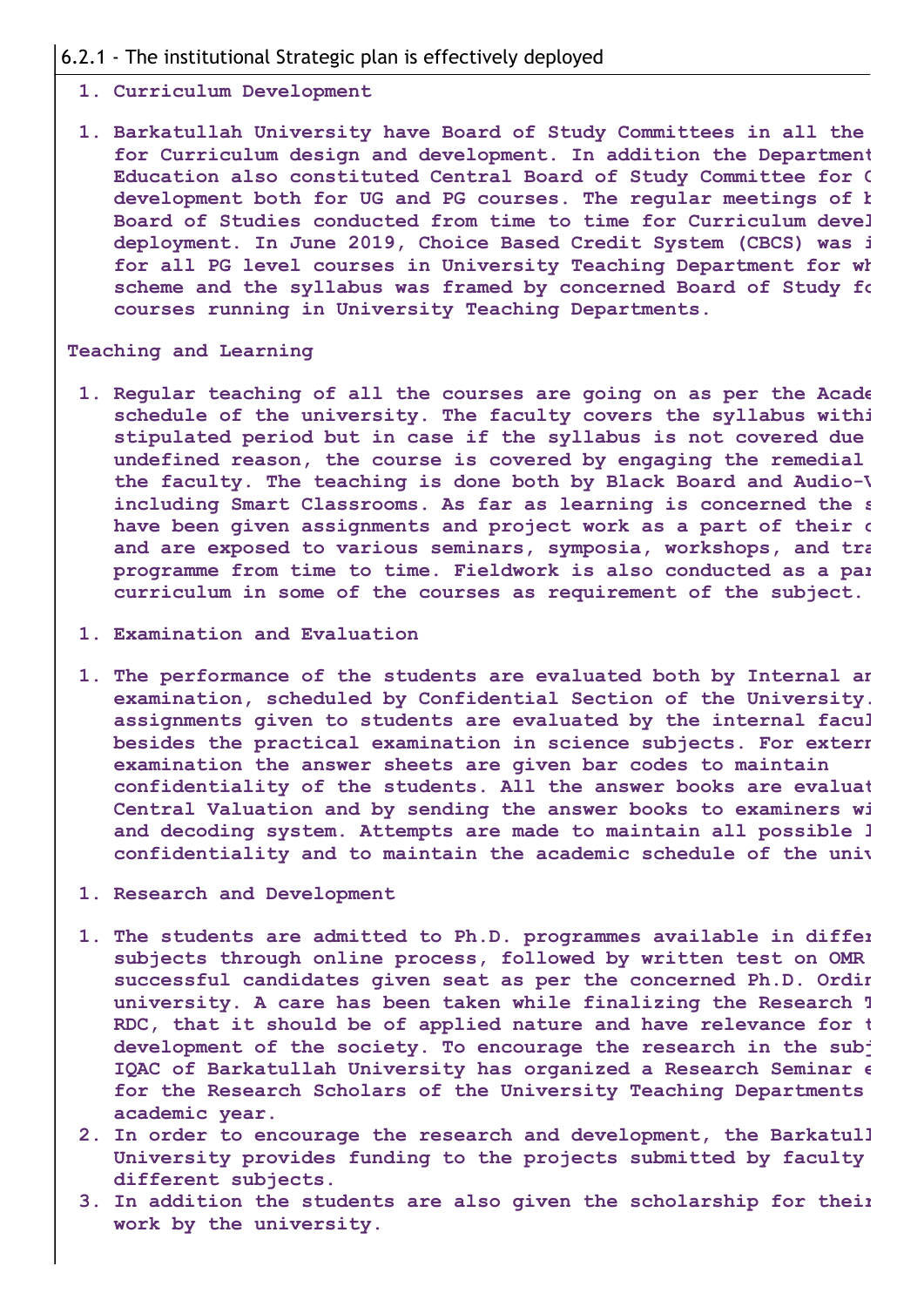**The Physics department of the University has received the grant from funding agencies like SAP, FIST and BRNS for research and development teachers are involved in Research and development. The final year stu also guided by the teachers for project related work. The Woman Study also actively working on Research & Development. The Department has c projects on woman related issues.**

**The Pharmacy Department of the University motivate students for the p of GPAT and GRE as well as competitive exams like recruitment of drug and pharmacist in state/central government to pursue their higher edu**

- **1. The research & development of the research scholars have been mai the Research Committee of the Department.**
- **1. Library, ICT and Physical Infrastructure / Instrumentation**
- **1. Beside the Central facility of library, every department in the U has its departmental library. The Central Library is well equippe facility and furnished reading rooms for the students. The Centra consist of about 89866 books with about 1500 titles. During this year books worth of Rs. 5 lac have been ordered in different subj**
- **2. In Science, Life Science, Technology and Engineering Faculty, eve department is equipped with the instruments useful for classroom teaching/practical and research purposes. In addition the Univers own central instrumentation facility known as USIC. The science a science Departments of the University have many sophisticated ins for research purpose.**
- **1. Human Resource Management**
- **1. The field of specialization of the faculty members have been used Resources of the University. Faculty members provides consultancy popular lectures on different themes of science and society devel programme. The Yoga Department of the University running the yoga for the citizens of Bhopal on regular basis. The Departments of o institute has undertaken various social drives with the aim to se community such as health awareness camp, blood donation camps, et**
- **1. Industry Interaction / Collaboration**
- **1. Many Departments of Barkatullah University have linkages with man industries particularly in the field of Science, Life science, Te Social sciences, Commerce and Law etc. The students of these depa used to visit industries for academic purposes and underwent trai the expertise available with them. During 2018 – 2019, the Barkat University has signed collaborative MOUs with AMPRI, CEDMAP, and institute of National interest.**
- **1. Admission of Students**
- **1. In Barkatullah University, the admission of students are made thr advertisement in news papers and on website of the university. Th Applications are invited through online process in regular Univer Teaching Departments whereas for professional courses like Pharma Engineering and Management the admission of students are made thr counselling carried out by Department of Technical Education (DTE**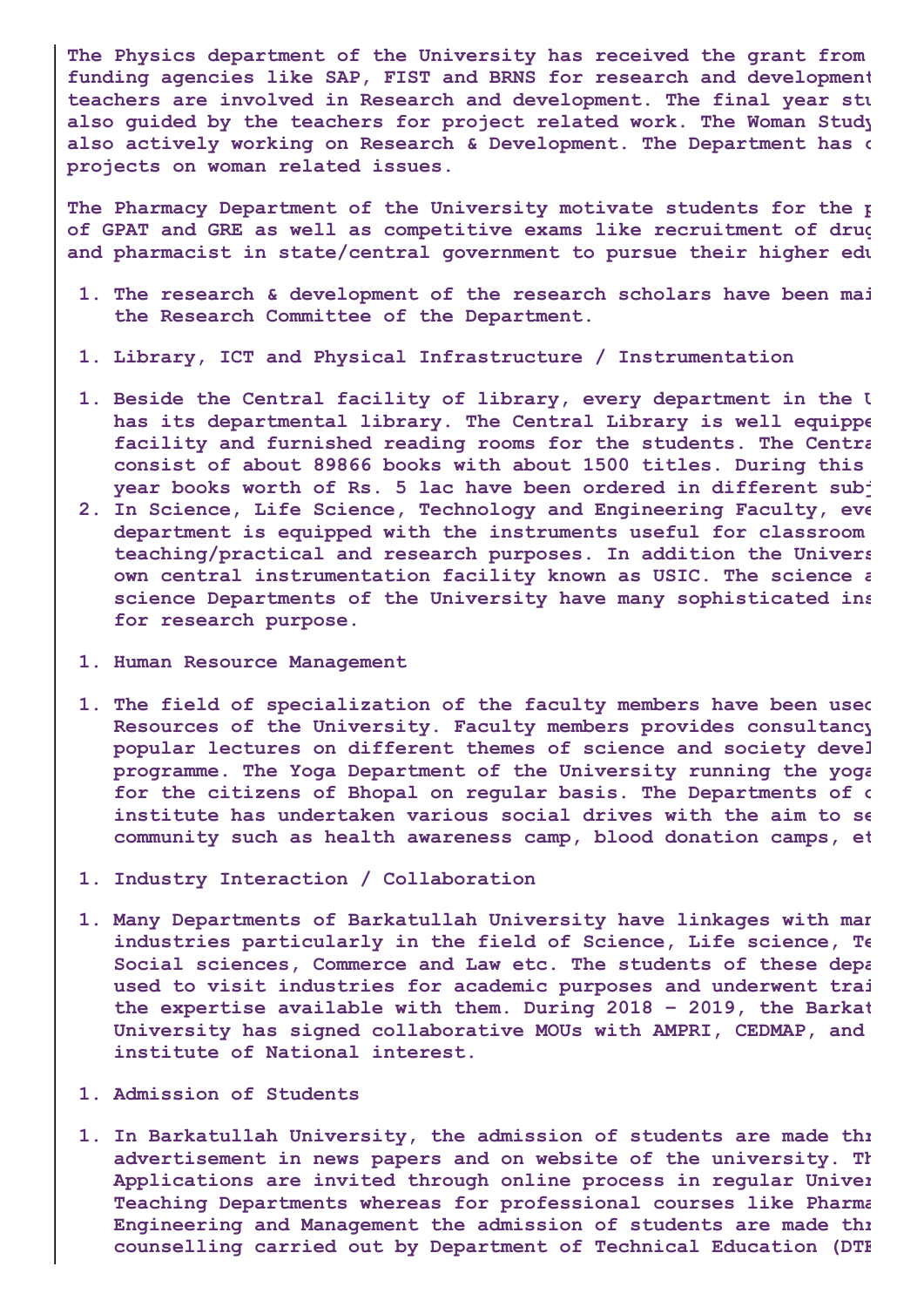**admissions are made on the basis of merit and if the seats are av admission is made through CLC. The Barkatullah University attract attention of students not only from Madhya Pradesh but throughout country and abroad. For Ph.D. programmes the admission of student through online process followed by written test and the seats are to the students on the basis of merit in different subjects.**

| <b>File Description</b>             | Documents   |
|-------------------------------------|-------------|
| Upload relevant supporting document | <b>View</b> |

6.2.2 - The functioning of the institutional bodies is effective and efficient as visible from  $p_1$ administrative setup, appointment and service rules, procedures, etc.

**The University administrative set up is well defined in the Act, stat ordinances of the university. There is an organogram on the website o university.**

**University has well defined policies of Vision, Ethics, Research and displayed on its website. Functioning of the university depends on th policies. There are service rules under statute 31 of the university. recruitment is done as mentioned in Section 49 of the Act. Procedure rules are as per the guidelines issued by the UGC from time to time.**

| <b>File Description</b>             | Documents |
|-------------------------------------|-----------|
| Upload relevant supporting document | View      |

#### **6.2.3 - Institution Implements e-governance in its areas of operations**

| 6.2.3.1 - e-governance is implemented covering<br>following areas of operation                     |                     |
|----------------------------------------------------------------------------------------------------|---------------------|
| 1. Administration<br>2. Finance and Accounts<br>3. Student Admission and Support<br>4. Examination | A. All of the above |
|                                                                                                    |                     |

| File Description                    | Documents   |
|-------------------------------------|-------------|
| Upload the data template            | <b>View</b> |
| Upload relevant supporting document | View        |

#### **6.3 - Faculty Empowerment Strategies**

6.3.1 - The institution has a performance appraisal system, promotional avenues and effecti measures for teaching and non-teaching staff

**The Institution has Self-appraisal system for faculty, wherein all fa to submit their performance for the academic year including all acade curricular activities. On the basis of the assessment of Self-apprais promotional avenues will be allowed for the faculty. However, the pro avenues for non-teaching staff carried out as per State Government ru regulation.**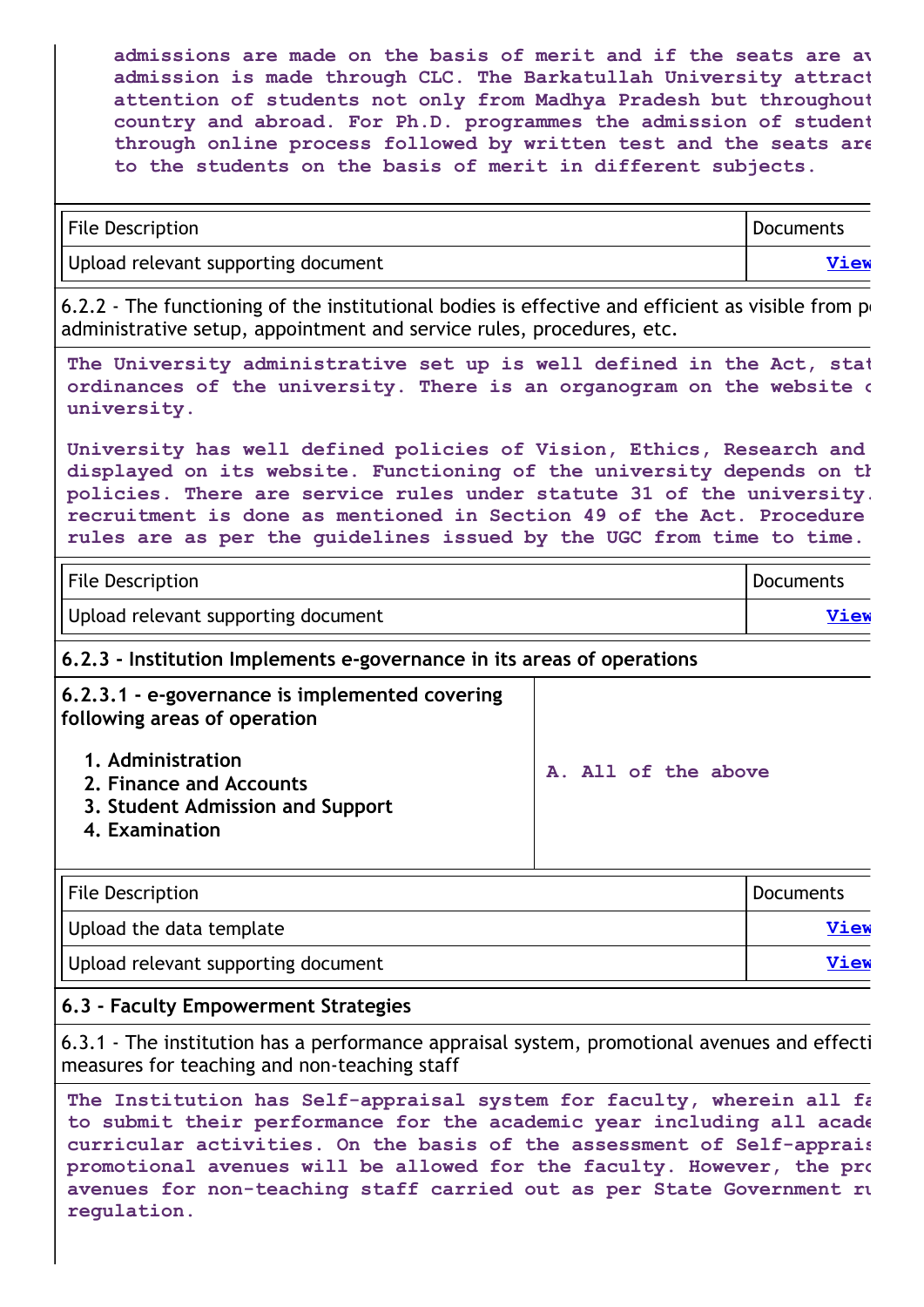**In addition, the institute observe the welfare practices for teaching teaching staff. These practices are exclusive to any of the statutory universities. The following is the list of welfare measures:**

**1. There is an employee ward quota for teaching and non-teaching emp different courses (professional and traditional) according to the body's laws. In various courses (professional and traditional) su the rules of regulatory body, there is employee ward quota for te non-teaching employees.**

**For example, for all the courses covered under the CET (excluding tho regulated by external regulatory agencies including Pharmacy/Medical/ of India, there is one seat is reserved for teaching and one seat for teaching employee on per section of 60 seats.**

- **1. There is a fee waiver for non-teaching staff (i.e. IT and TV clas courses. It implies that the offices of non-teaching staff have f education in various university departments. There is a concessio for the faculties of teachers and officers and they need to pay o the total fees.**
- **2. For regular teaching and non-teaching staff of the university, se bungalows, quarters, concessional accommodation is available.**
- **3. The community health insurance for all its employees has been int the university and there is also ESI (Employee State Insurance) c**
- **4. The day care centre (Creche) and the health centre services were the university at very nominal rates.**
- **5. Canteen facilities are made available for all the students, teach staff.**
- **6. Bank facilities are available in Barkatullah vishwavidyalaya. (St India, University Branch).**

**7. Post Office Facilities are available in Barkatullah vishwavidyala**

- **8. Self Appraisal Report from all teaching staff (CAS)**
- **9. Festival Advance**
- **10. Time bound promotion**
- **11. Grain Advance**
- **12. Conveyance/Bus Facilities are available to our employees.**
- **13. Health center/Ambulance Facilities.**
- **14. Child care Leave.**

| File Description                    | Documents   |
|-------------------------------------|-------------|
| Upload relevant supporting document | <b>View</b> |

#### **6.3.2 - Total number of teachers provided with financial support to attend conferences / and towards membership fee of professional bodies during the year**

| File Description                    | Documents   |
|-------------------------------------|-------------|
| Upload the data template            | View        |
| Upload relevant supporting document | <b>View</b> |
|                                     |             |

**6.3.3 - Number of professional development / administrative training Programmes organi institution for teaching and non-teaching staff during the year**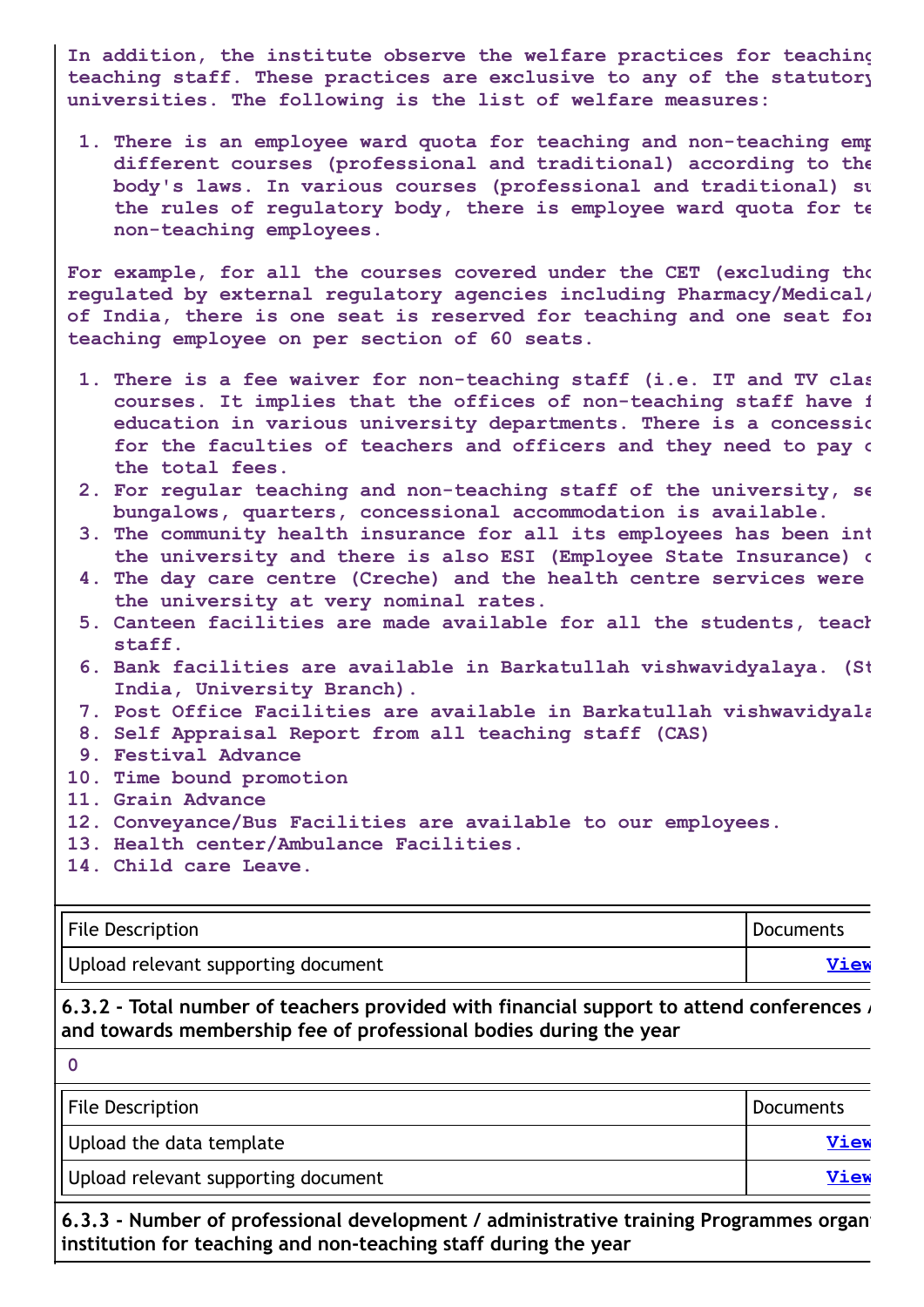| w<br>۰. |  |
|---------|--|
|         |  |

| File Description                    | Documents |
|-------------------------------------|-----------|
| Upload the data template            | View      |
| Upload relevant supporting document | View      |

#### **6.3.4 - Total number of teachers undergoing online/ face-to-face Faculty Development P (FDP)during the year(Professional Development Programmes, Orientation / Induction Programmes Refresher Course, Short Term Course)**

**30**

| <b>File Description</b>             | Documents   |
|-------------------------------------|-------------|
| Upload the data template            | View        |
| Upload relevant supporting document | <b>View</b> |

## **6.4 - Financial Management and Resource Mobilization**

6.4.1 - Institutional strategies for mobilisation of funds and the optimal utilisation of resoure

#### **NIL**

| File Description                    | Documents |              |  |
|-------------------------------------|-----------|--------------|--|
| Upload relevant supporting document |           | No File Uplc |  |

**6.4.2 - Funds / Grants received from government bodies during the year for developmen maintenance of infrastructure (not covered under Criteria III and V) (INR in Lakhs)**

**0** File Description **Documents** Upload the data template **[View](https://assessmentonline.naac.gov.in/storage/app/public/aqar/14581/14581_403_883.xlsx?1653304431) Service Contract of the Upload the data template**  $\sqrt{2}$ Upload relevant supporting document **[View](https://assessmentonline.naac.gov.in/storage/app/public/aqar/14581/14581_403_884.xlsx?1653304431)** 

**6.4.3 - Funds / Grants received from non-government bodies, individuals,philanthropists year for development and maintenance of infrastructure (not covered under Criteria III a Lakhs)**

**0**

| File Description                    | Documents        |
|-------------------------------------|------------------|
| Upload the data template            | <b>View File</b> |
| Upload relevant supporting document | No File Uplc     |

6.4.4 - Institution conducts internal and external financial audits regularly

**As a state university, Barkatullah Visiwavidyalaya follows the audit established by the state government. Besides the internal audit of ac university follows the two-way account and financial audit process as the state government, i.e.**

**1. Account Financial audit before payment conducted by Local Fund Aud**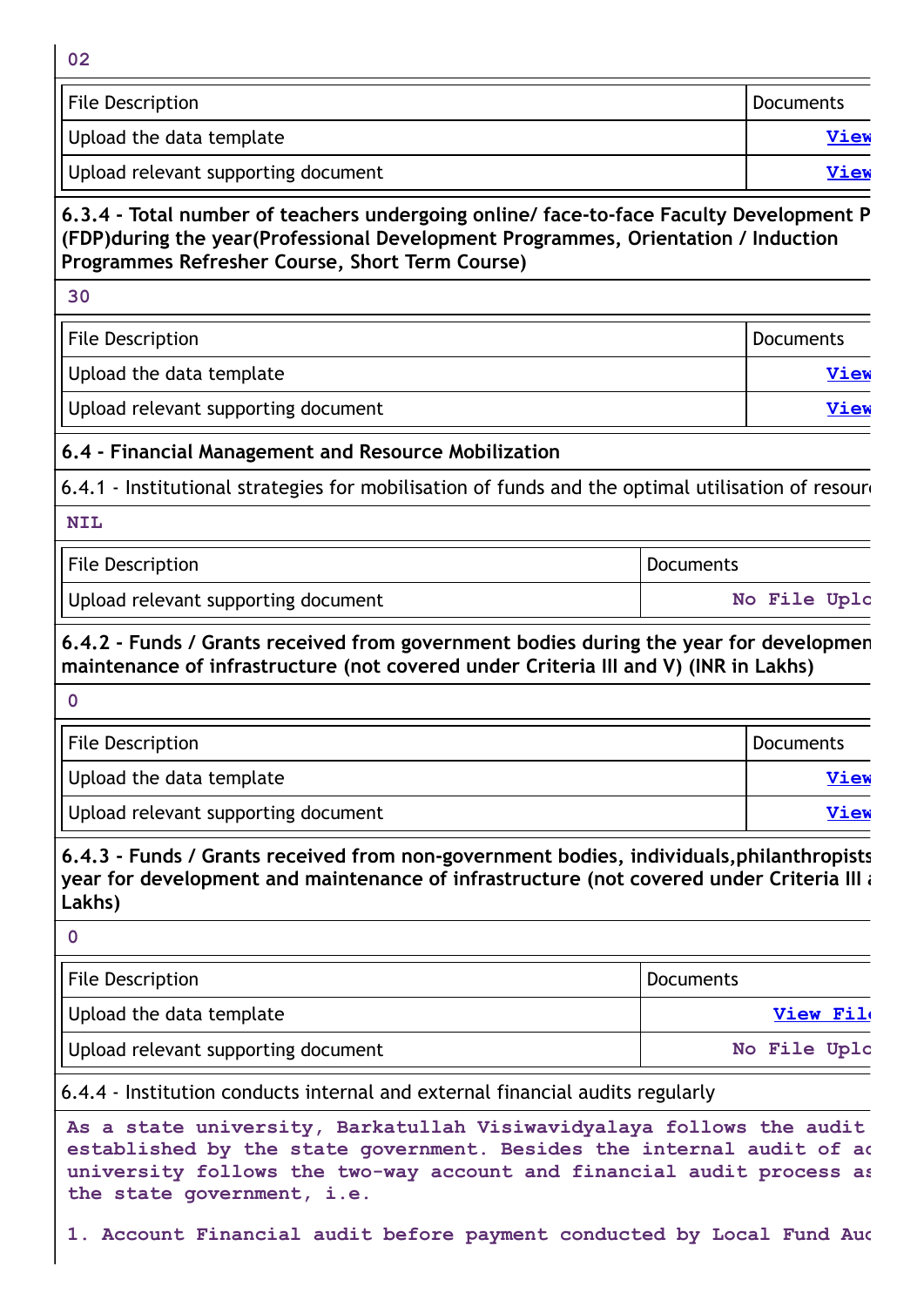**2. Account Financial audit utter payment by the office of Auditor Gen Gwalior.**

**Institutional audit is done by the local fund audit section establish University where team of auditor has been posted from a finance depar government of Madhya Pradesh. All payments are made after administrat approval followed by pre-audit process by auditor. The external finan is also made by a team of auditors appointed by the office of Auditor Gwalior on regular basis.**

**An Internal Accounts Audit Cell exists in the university, which pre-a the payment bills put before it. Following a due audit of all cases, Internal Account Audit Cell shall clear the same and forward it for f clearance to the Residential Audit Section. The payment is made until is cleared by the Residential Auditor.**

**In addition to the above, once the financial year is complete, the re and internal audit is carried out annually by the Office of the Audit M.P. Gwalior.**

**The audit objections are broadly generated at two levels, i.e.**

**1. In course of advance/pre audit conducted by Local Fund Audit staff**

**2. In course of residential and internal audit conducted by the offic Auditor General-M.P. Gwalior.**

**In the case of audit objections generated in the course of an advance before clearing the payment, the staff of the Local Audit Fund gets t objections cleared through the department/section/person concerned. I of audit objections occurring during the residential and internal aud out at the end of the financial year, the required contacts and follo be made with the department concerned.**

| <b>File Description</b>             | Documents |
|-------------------------------------|-----------|
| Upload relevant supporting document | View      |

#### **6.5 - Internal Quality Assurance System**

6.5.1 - Internal Quality Assurance Cell (IQAC) has contributed significantly for institutionaliz assurance strategies and processes by constantly reviewing the teaching learning process, st methodologies of operations and learning outcomes at periodic intervals

**The Barkatullah Vishwavidyalaya, Bhopal has established an Internal Q Assurance Cell (IQAC) in accordance with the vision of NAAC and the g proposed by NAAC. The IQAC of the University is continuously looking overall quality enhancement by proposing quality policy, quality rese facilitating quality teaching and learning outcomes amongst the facul and the students. In this way the IQAC has created a kind of quality improvement of education system in the University. In the last five y Internal Quality Assurance Cell has made sincere efforts to instituti quality standards in education. In this direction the main activities by the University during the academic year 2020-21 are as follows:**

**1. Barkatullah University Bhopal is a major hub of academic activiti central India catering to the need of higher education in eight d**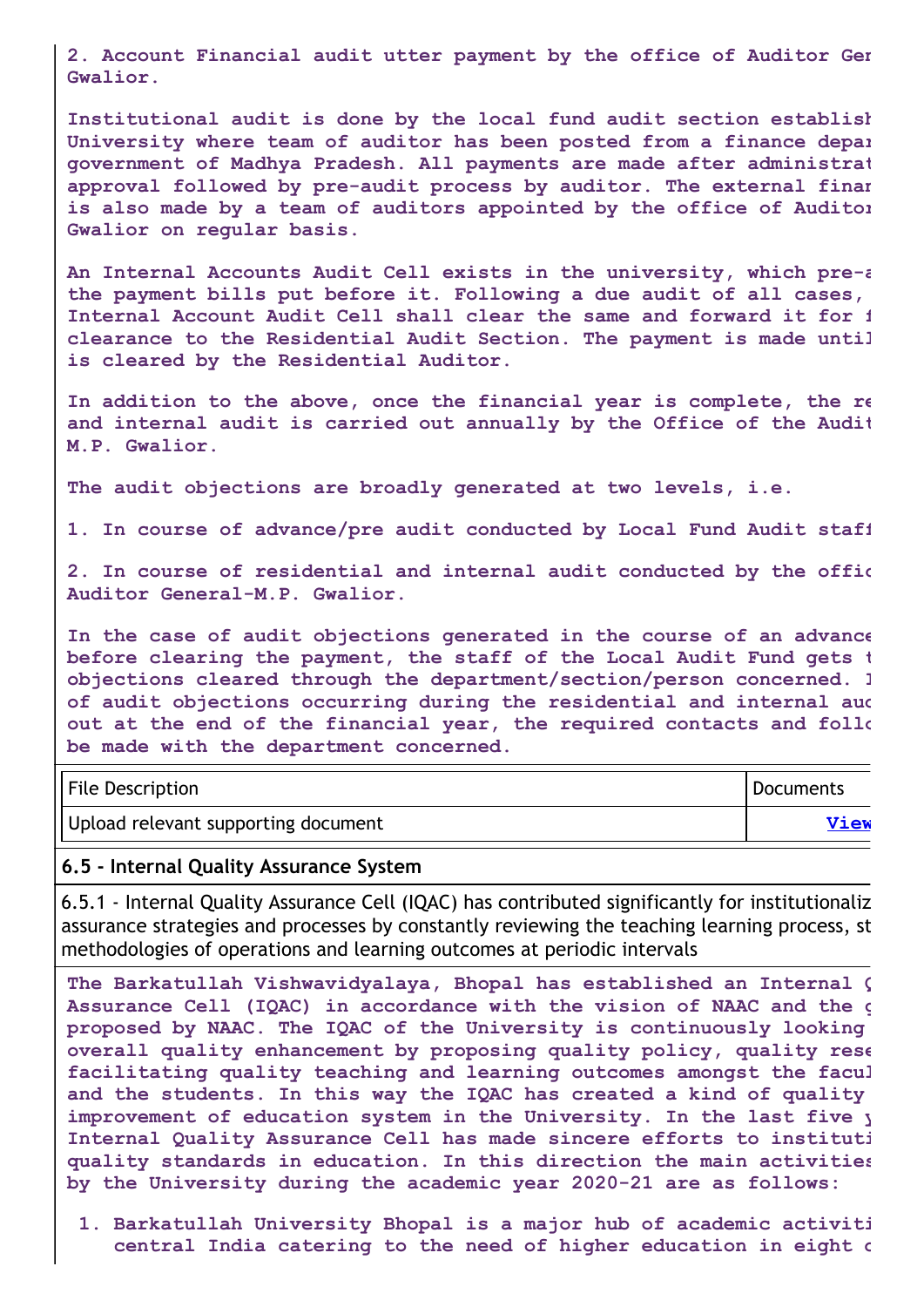**MP including a large number of tribal populations.**

**The IQAC Barkatullah University, Bhopal has organized two days Second seminar in online mode for the faculty members & researchers of UTD t them at a common platform. The real purpose of this seminar was to cr common understanding and interaction among the research scholars of a that the work carried out by them may be further highlighted and acco justified. The seminar was held on 14th and 15th June 2021, in which members as guides participated along with their research scholars. Du Research Seminar a total of 116 Oral presentations were made by the R Scholars and Faculty members of University Teaching Departments. Ther three different session organized in the seminar in which first sessi oral presentations were made by Faculty members of the University Tea Department. In second session was dedicated to research scholars of t Department in which about 75 research scholars have made their presen The third session was for the guest faculty and about 10 research pap presented. The research scholars were encouraged by awarding first, s third prize for their work and the way of their presentation.**

| <b>File Description</b>                                                                                                                                                                                                                                                                                                                                                                                                                                                               |                       | Documents   |
|---------------------------------------------------------------------------------------------------------------------------------------------------------------------------------------------------------------------------------------------------------------------------------------------------------------------------------------------------------------------------------------------------------------------------------------------------------------------------------------|-----------------------|-------------|
| Upload relevant supporting document                                                                                                                                                                                                                                                                                                                                                                                                                                                   |                       | <b>View</b> |
| 6.5.2 - Institution has adopted the following for<br><b>Quality assurance Academic Administrative Audit</b><br>(AAA) and follow up action taken Confernces,<br>Seminars, Workshops on quality conducted<br>Collaborative quality initiatives with<br>other institution(s) Orientation programme on<br>quality issues for teachers and studens<br>Participation in NIRF Any other quality audit<br>recognized by state, national or<br>international agencies (ISO Certification, NBA) | B. Any 4 of the above |             |

| File Description                     | Documents   |
|--------------------------------------|-------------|
| Upload the data template             | Viev        |
| Upload relevant supporting documnent | <b>Viev</b> |

6.5.3 - Incremental improvements made for the preceding during the year with regard to qu of first cycle) Post accreditation quality initiatives(second and subsequent cycles)

**On the basis of the recommendations given by the Peer Team during las accreditation, attempts have been made to address the suggestion made members of the team. The faculty members have largely participated in Conferences, Seminar and Symposia organized by institutions of repute have also undergone the ICT training in collaboration with the other institutions. Barkatullah University, have launched the quality manag for its administrative work therefore the administrative staff of the has also undergone the ICT training organized at University Institute Technology for its employees. To develop innovative culture of resear campus the IQAC of the University organized two days research seminar exclusively for research students and faculty members of the Universi research students of UTDs have also been provided with the fellowship research culture in the University. Looking to the needs of the stude**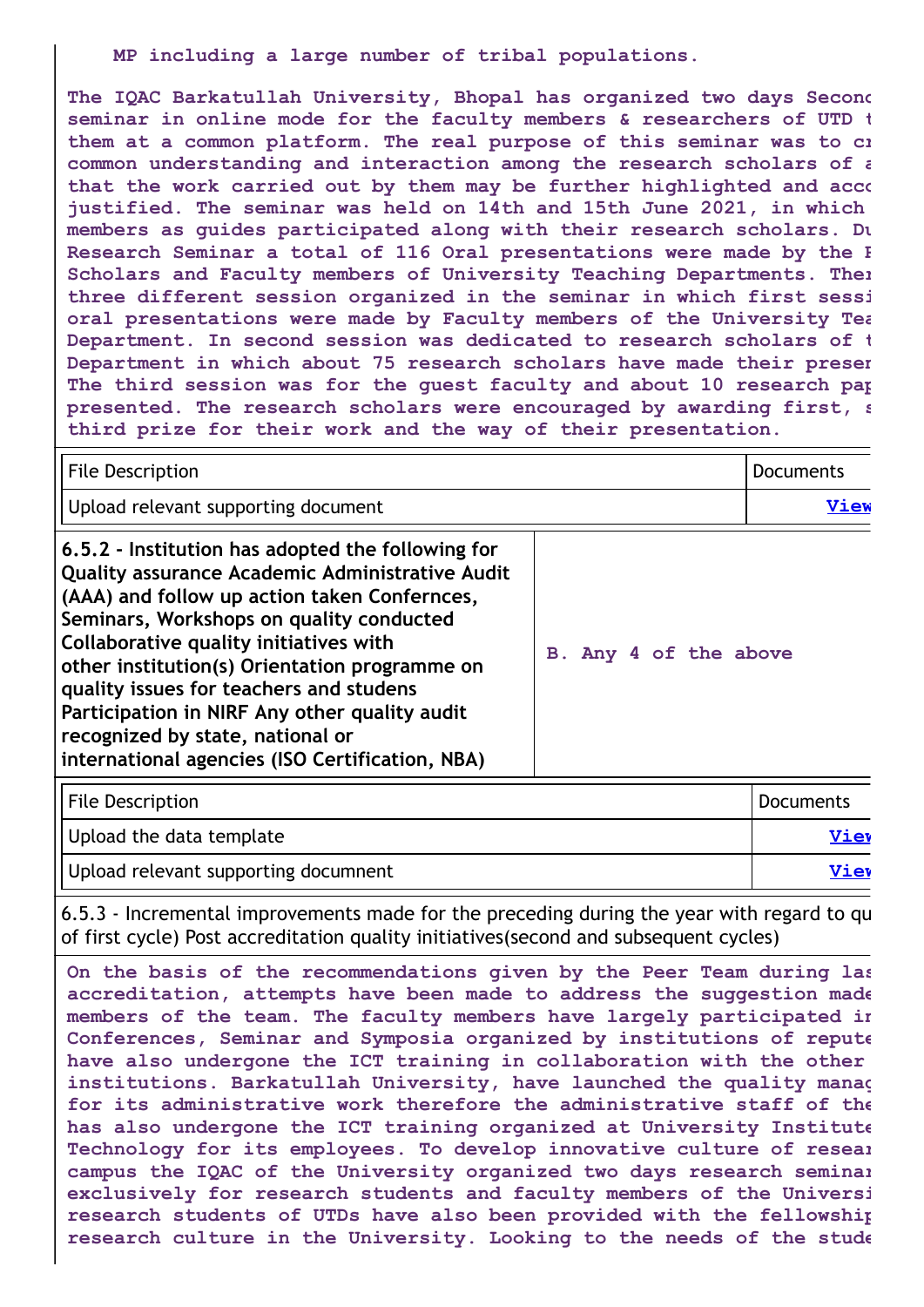**library timings have also been enhanced till 7:00pm in the evening as the NAAC peer team. To provide good academic Environment to hostel st the hostels of the University are supported with the WiFi facility. T renovation and maintenance work in the hostel is also in progress. Th University also adopted the Choice Based Credit System (CBCS) in majo courses of the University. The self-financing programmes have also be reorganized within the department. The market driven courses have als proposed to start from the academic year 2021-22.**

| File Description                    | <b>I</b> Documents |
|-------------------------------------|--------------------|
| Upload relevant supporting document | <b>View</b>        |

## **INSTITUTIONAL VALUES AND BEST PRACTICES**

#### **7.1 - Institutional Values and Social Responsibilities**

7.1.1 - Measures initiated by the Institution for the promotion of gender equity during the  $y_1$ 

**Gender studies are a major component in the programs offered in vario departments of the university at master's and doctoral levels .The fo these programs relates to status, gender equality, gender rights, acc health, education, resources, etc. with the objective of creating und of social structure and processes and their impact on gender experien also sensitising the students to the issues. Seminars, invited lectur also conducted covering various aspects of gender for all students on issues of rights, health, digital literacy, cyber safety, etc. of gen concern. To promote gender equity the Government of Madhya Pradesh ha various financial incentives for girl students. Special concession is tuition fees to girl students. Many students pursuing various courses university. The university has hostel facilities with women guards fo students; lady doctor is there in university health Centre. Universit committees like Anti Sexual Harassment Committee with very senior tea deal with gender related issues. 24 hours Security is available in ca deal with gender sensitive issues for quick redressal of complaints. Webinar on "Women and Leadership –Sharing stories of Women Achievers" organized By Women's Studies Department in Collaboration with NSS, BU 8th March, 2021, Total participants-50.**

File Description

Upload relevant supporting document

Annual gender sensitization action plan(s)

Specific facilities provided for women in terms of: a. Safety and security b. Counseling c. Comm rooms d. Daycare Centre e. Any other relevant information

| 7.1.2 - The Institution has facilities for alternate<br>sources of energy and energy conservation Solar<br>Biogas plant Wheeling to the Grid<br>energy<br>Sensor-based energy conservation Use of LED<br>bulbs/ power-efficient equipment | C. Any 2 of the above |
|-------------------------------------------------------------------------------------------------------------------------------------------------------------------------------------------------------------------------------------------|-----------------------|
| <b>Eilo Doccription</b>                                                                                                                                                                                                                   | Documonts             |

| <b>File Description</b>             | Documents |
|-------------------------------------|-----------|
| Upload relevant supporting document | View      |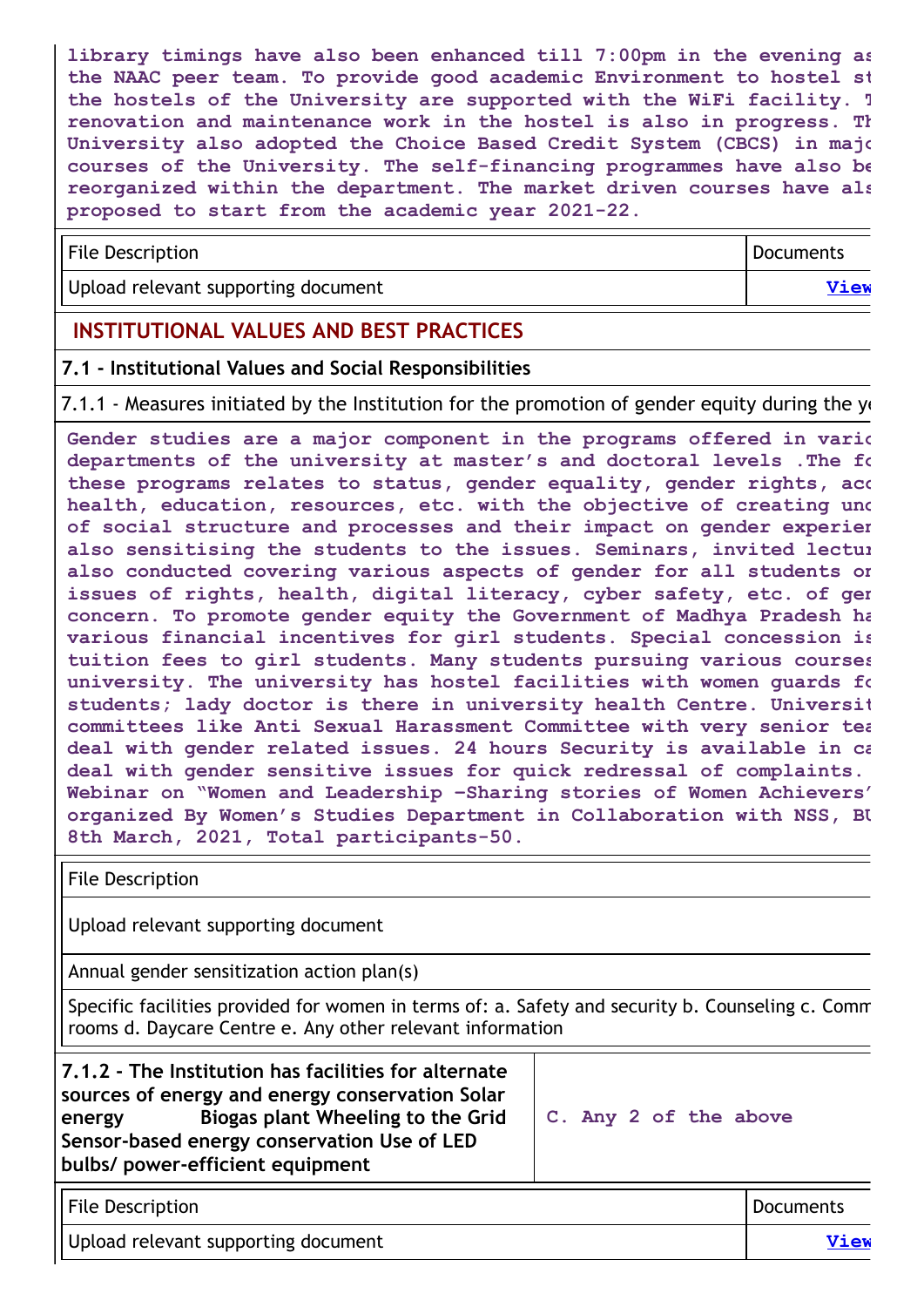7.1.3 - Describe the facilities in the Institution for the management of the following types of and non-degradable waste (within 200 words) Solid waste management Liquid waste manage Biomedical waste management E-waste management Waste recycling system Hazardous che radioactive waste management

**Barkatullah University is aware of impact of waste on mother nature/e University is keen to work on the principle of 3-R (Reduce, Reuse and wherever it can to reduce the environmental impact and contribute to "Zero Waste".**

**notable contribution toward waste management include:**

**1) Reduce Stationery: All the important circulars & information are m available on e-mail to reduce paper wastage.**

**2) Recycle Stationery: Blank/other side of printed-paper is routinely second time to save stationery/paper and in turn trees.**

**3) Plastic Free Campus: The University is making all attempts to make plastic free. One time use plastic is ban in the campus.**

**4) Dustbins: University placed dustbins throughout the campus for col different types of wastes**

**The students and staff members regularly participate in Swachhata Abh Swachha Bharat. As a mark of Unity, University celebrates Gandhi Jaya various programs in campus majorly cleanliness of campus.**

**E waste management- Listing for all the outdated electronic items has by all the departments of the University and measures are being taken these items.**

| <b>File Description</b>                                                                                                                                                                                                                                        |                              | <b>Documents</b> |
|----------------------------------------------------------------------------------------------------------------------------------------------------------------------------------------------------------------------------------------------------------------|------------------------------|------------------|
| Upload relevant supporting document                                                                                                                                                                                                                            |                              | View             |
| 7.1.4 - Water conservation facilities available in<br>the Institution: Rain water harvesting Bore well<br>/Open well recharge Construction of tanks and<br>bunds Waste water recycling Maintenance of<br>water bodies and distribution system in the<br>campus | B. Any 3 of the above        |                  |
| <b>File Description</b>                                                                                                                                                                                                                                        |                              | <b>Documents</b> |
| Upload relevant supporting document                                                                                                                                                                                                                            |                              | View             |
| 7.1.5 - Green campus initiatives include                                                                                                                                                                                                                       |                              |                  |
| 7.1.5.1 - The institutional initiatives for greening<br>the campus are as follows:                                                                                                                                                                             | A. Any 4 or All of the above |                  |
| 1. Restricted entry of automobiles<br>2. Use of bicycles/ Battery-powered vehicles<br>3. Pedestrian-friendly pathways<br>4. Ban on use of plastic                                                                                                              |                              |                  |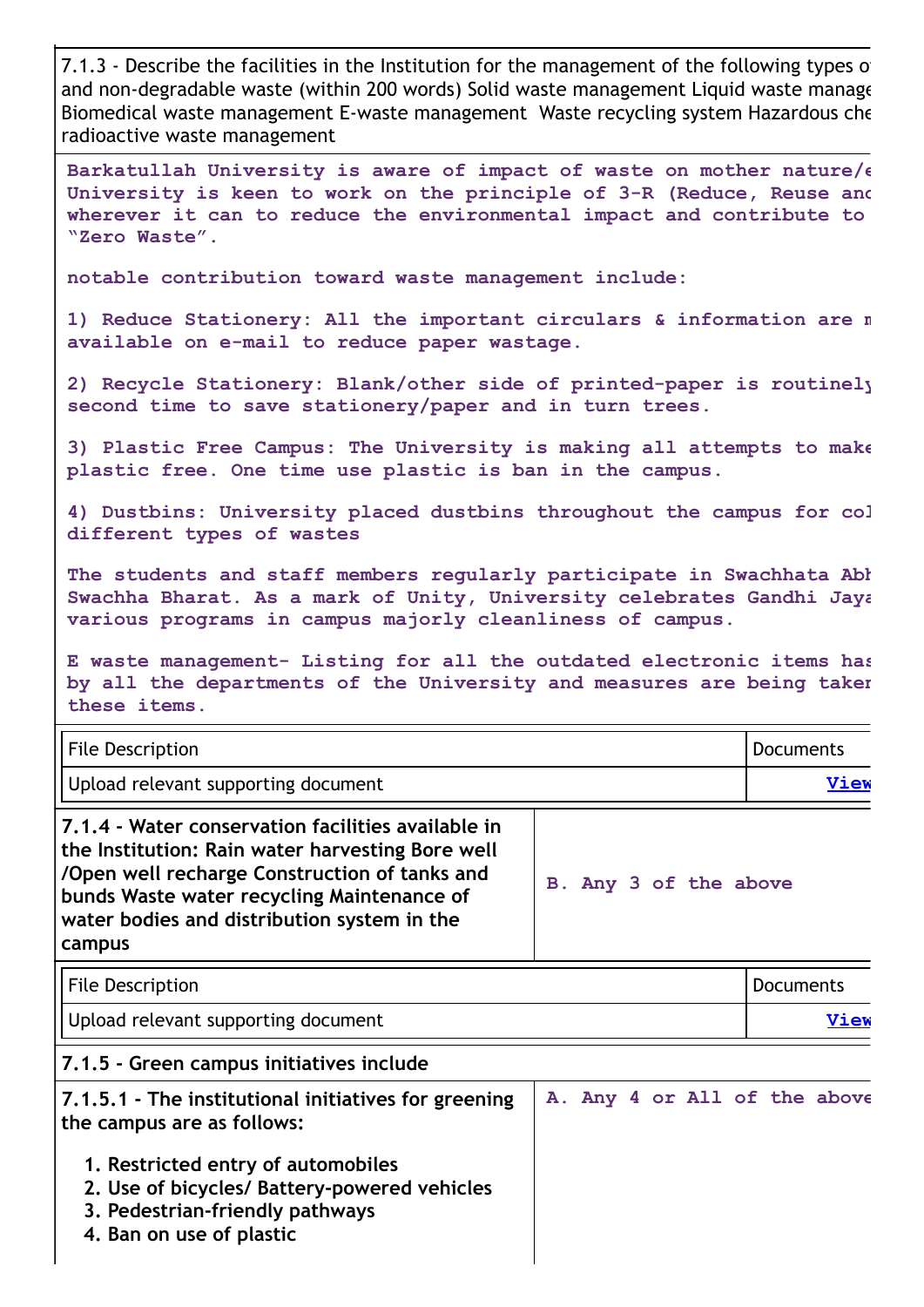| 5. Landscaping                                                                                                                                                                                                                                                                                                                                                                                                                                                                                                                                |                       |                  |
|-----------------------------------------------------------------------------------------------------------------------------------------------------------------------------------------------------------------------------------------------------------------------------------------------------------------------------------------------------------------------------------------------------------------------------------------------------------------------------------------------------------------------------------------------|-----------------------|------------------|
| <b>File Description</b>                                                                                                                                                                                                                                                                                                                                                                                                                                                                                                                       |                       | <b>Documents</b> |
| Upload relevant supporting document                                                                                                                                                                                                                                                                                                                                                                                                                                                                                                           |                       | <u>View</u>      |
| 7.1.6 - Quality audits on environment and energy are regularly undertaken by the instite                                                                                                                                                                                                                                                                                                                                                                                                                                                      |                       |                  |
| 7.1.6.1 - The institution's initiatives to preserve<br>and improve the environment and harness energy<br>are confirmed through the following:<br>1. Green audit<br>2. Energy audit<br>3. Environment audit<br>4. Clean and green campus recognitions/awards<br>5. Beyond the campus environmental<br>promotional activities                                                                                                                                                                                                                   | C. Any 2 of the above |                  |
|                                                                                                                                                                                                                                                                                                                                                                                                                                                                                                                                               |                       |                  |
| <b>File Description</b>                                                                                                                                                                                                                                                                                                                                                                                                                                                                                                                       |                       | <b>Documents</b> |
| Upload relevant supporting document                                                                                                                                                                                                                                                                                                                                                                                                                                                                                                           |                       | <b>View</b>      |
| 7.1.7 - The Institution has a disabled-friendly and<br>barrier-free environment Ramps/lifts for easy<br>access to classrooms and centres. Disabled-<br>friendly washrooms Signage including tactile path<br>lights, display boards and signposts Assistive<br>technology and facilities for persons with<br>disabilities: accessible website, screen-reading<br>software, mechanized equipment, etc. Provision<br>for enquiry and information: Human assistance,<br>reader, scribe, soft copies of reading materials,<br>screen reading, etc. | C. Any 2 of the above |                  |
| <b>File Description</b>                                                                                                                                                                                                                                                                                                                                                                                                                                                                                                                       |                       | <b>Documents</b> |

7.1.8 - Describe the Institutional efforts/initiatives in providing an inclusive environment i.e harmony towards cultural, regional, linguistic, communal, socio-economic and other diversit maximum of 200 words)

**University has rich socio-cultural diversity in its campus. As well a employees as well as students come from varied socio-economic backgro from all parts of the country. To ensure inclusiveness and equity Uni works on various platforms. There is a rich tradition of celebrating festivals in the campus specially hostels reflects this diversity and encourages participation of local students.**

**Yuva Utsav is organized each year which brings out the talent of stud also give them an opportunity to showcase local culture in the nation Is another vertical that helps in the promotion of National integrati its various activities in the campus**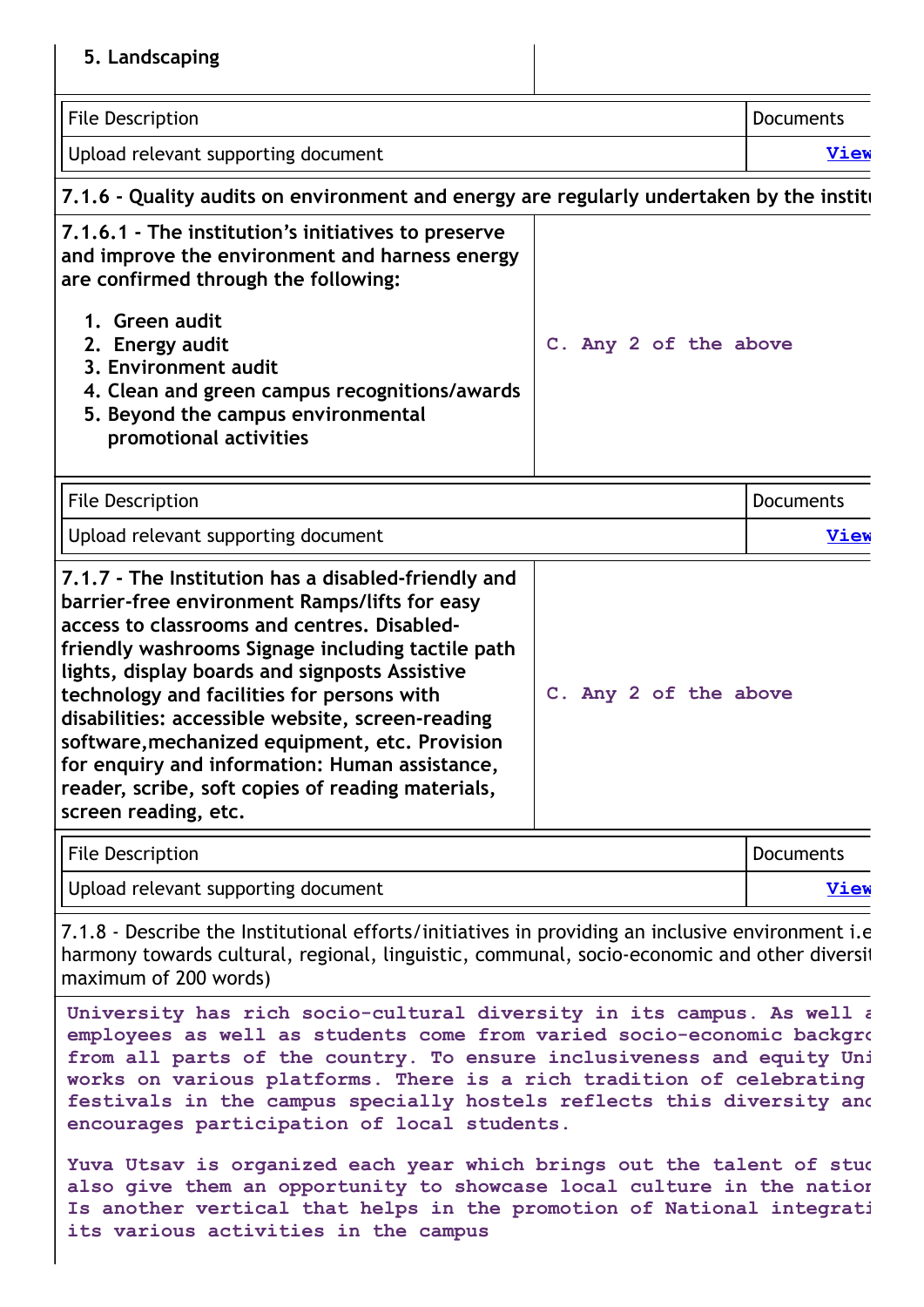**Various seminars and lectures are another way to celebrate this diver focused issues of different communities are organized to spread the m awareness of harmony and national integration**

**Various central/state government and other fellowships promote not on excellence but also support students from weaker section to benefit f education.**

| <b>File Description</b>             | Documents |
|-------------------------------------|-----------|
| Upload relevant supporting document | View      |

7.1.9 - Sensitization of students and employees of the institution to constitutional obligation rights, duties and responsibilities of citizens:

```
BU routinely undertakes different initiatives by organizing various
programmes/activities to sensitize not only students but employees al
their constitutional obligation i.e. Values, Rights, Duties and respo
as a citizen of India.
```
**Various programmes/activities like:**

**1) Independence (15/Aug) /**

**2) Republic (26/Jan) Day celebration**

**3) Debate/Poster Competition, Seminar/Talk-Show, Nukad - Natak (Role various occasions like:**

**Gandhi Day (2/Oct),**

**Samvidhan Divas (Constitution Day, 26/Nov) Every year, Constitution D celebrated in the Law Department of the University to make all the st aware of their rights and duties to make them responsible citizens.**

**Blood donation camp - On the occasion of National Sports day 29 Augus department of physical education arrange a blood donation camp with t Govt. Hamidiya Blood Bank since 1995, for last 23 years. Many times i in a year, one on 29 August birth day of Major Dhyan Chand and the ot 3 December death of Mj Dhyanchand and MIC gas tragedy day.**

**Use of Kabaad-Department has started using trash for different facili Installing chairs made out of trash for the spectators, hicletyre and then into a Punching bags, Plastic bottle for marking Cricket boundar encourage constructive thinking amongst students and to walk the ecoway .Sprinkle water on the ground by pumping from a nearby nullah.**

| 7.1.10 - The Institution has a prescribed code of<br>conduct for students, teachers, administrators and<br>other staff and conducts periodic programmes in<br>this regard. The Code of Conduct is displayed on<br>the website There is a committee to monitor<br>adherence to the Code of Conduct Institution<br>organizes professional ethics programmes for<br>students, teachers, administrators and other staff | All of the above |
|---------------------------------------------------------------------------------------------------------------------------------------------------------------------------------------------------------------------------------------------------------------------------------------------------------------------------------------------------------------------------------------------------------------------|------------------|
|---------------------------------------------------------------------------------------------------------------------------------------------------------------------------------------------------------------------------------------------------------------------------------------------------------------------------------------------------------------------------------------------------------------------|------------------|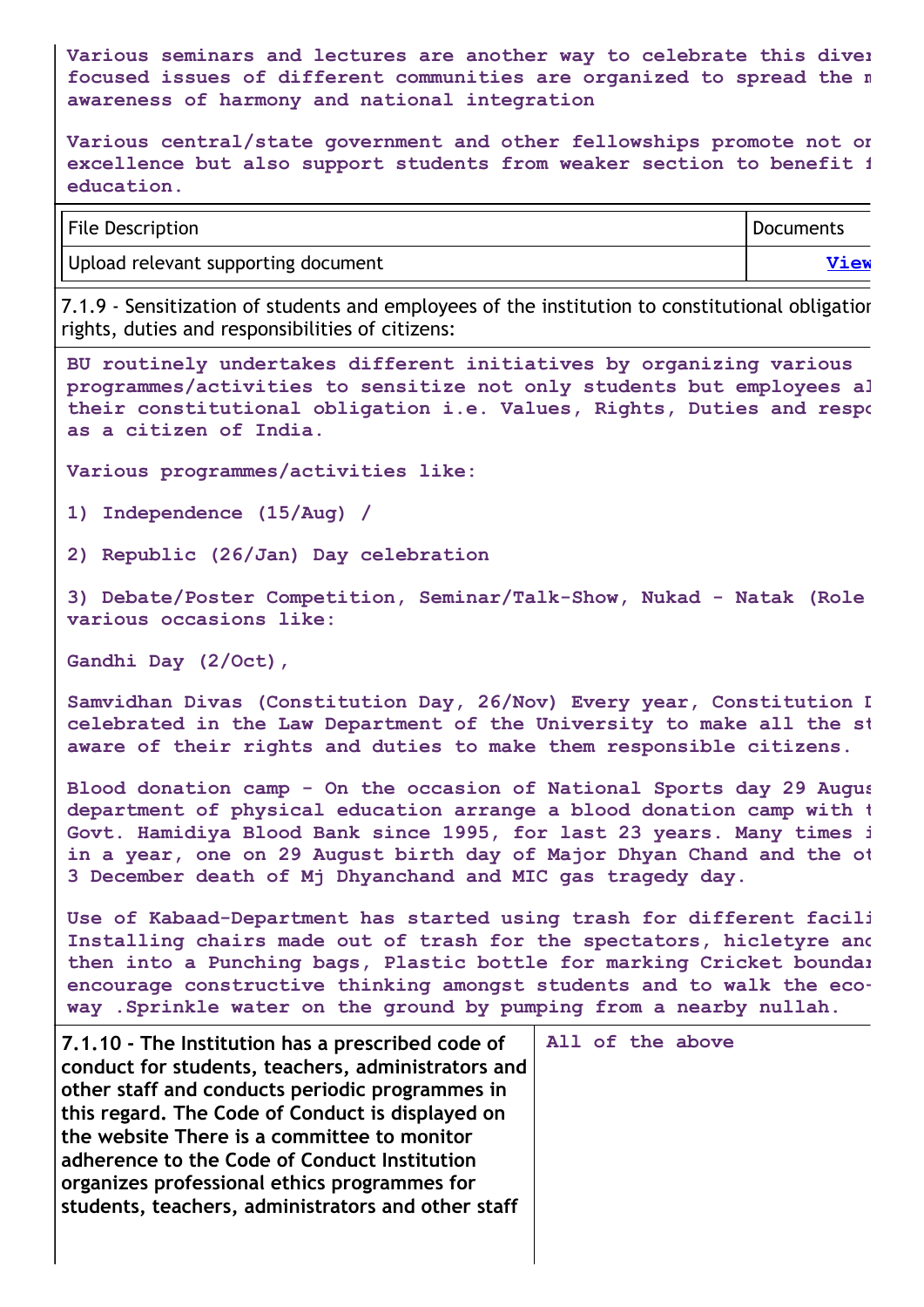| <b>File Description</b>             | Documents |
|-------------------------------------|-----------|
| Upload relevant supporting document | View      |

7.1.11 - Institution celebrates / organizes national and international commemorative days,  $\epsilon$ festivals

**The Barkatullah University, Bhopal celebrates /organizes various even celebrate national and international commemorative days, events and f during the year.**

**Some of these include a National Webinar Dated on 11th July, 2020 and 2020 on topic-Education as the Gateway to Self-Reliance. A symposium organized on 11th November, 2020 on the Eve of National Education Day New Education Policy- 2020. A National Webinar was organized on 12th 2021 on the occasion of National Youth Day on topic-Youth and Swami V and an essay competition was organized on this occasion for the stude National Webinar was organized on 31st January, 2021 on topic- Shri B on Education. An online workshop was organized for 14 days from 3rd F 2021 to 16th February 2021 on topic- Art of Effective Teaching. A Nat Orientation programme was organized for 7 days from 8th April 2021 14 2021 on topic- Action Research in Teacher Education. A National Webin organized with reference to covid-19 on 17th June 2021 on topic – Rol Education for stress Management. A National Webinar was organized on World Population Day on 17th June, 2021 on topic-**

**Population Growth and Sustainable Development.**

**-International Commemorative Day.**

**-Teachers Day.**

**-Maulana Abul Kalam Azad's Birth Day.**

**-Prof. Barkatullah Bhopali's Birth Day.**

**1. 26th Jan - Republic Day: It is celebrated to commemorate the adopt constitution. On this day, various formal events including flag-hoist past, etc…are organized and followed by "constitution awareness progr which students & staff members get information of their duties toward nation and rights given to them by our constitution. By organizing su events CRIM/BU does its share to immersed patriotism and awareness to generation.**

**2. 15th Aug - Independence day: It is celebrated every year with the hosting by the Chief Guest and subsequently cultural activities relat independence movement are also exhibited.**

**3. 5th Sep – Teacher's Day (Dr. Sarvpalli Radha Krishnan Birth Annive the occasion of Teacher's Day, students from various departments cond programmes for the teachers and the Guru-Shishya parampara is celebra great passion.**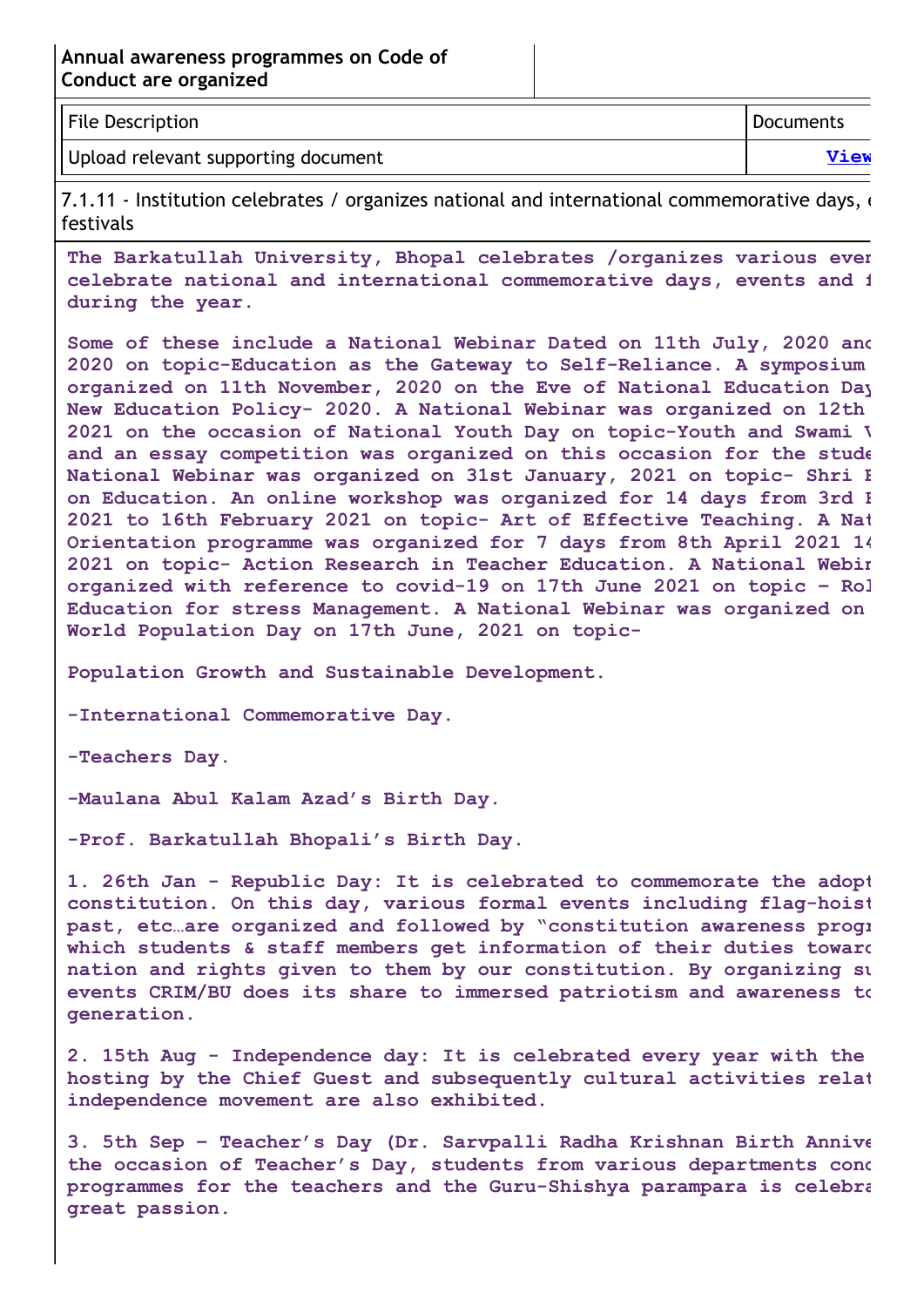**4. 2nd Oct - Mahatma Gandhi Birth Anniversary: To mark the day (Gandh students/university conducts various cultural (role play) and academi (debate/poster) activities to inculcate the standards of Gandhiyan Ph (truth, peacefulness, trustworthiness, non-violence, etc.) among the the BU.**

**5. 31st Oct - Ekata Divas (Birth Anniversary of Sardar Patel): It is as National Unity Day.**

**Women's Studies Department coordinated a Programme on Mahatama Gandhi Anniversary programme organized by IQAC, BU, Bhopal on 2nd October, 2**

**The institution believes in celebrating events and festivals it is an part of learning and building a strong cultural belief in students. T University makes a great effort in celebrating national and internati commemorative days, events and festival throughout the years. We cele Environment Day, International Yoga Day, Independence Day, Republic D International Tourism Day. For International Yoga Day, the institute free yoga camp for one month. The institute also organised a special the birth anniversary of Swami Vivekanand. The Institute has organise keep on organising many such events throughout the year.**

| File Description                    | Documents   |
|-------------------------------------|-------------|
| Upload relevant supporting document | <b>View</b> |

#### **7.2 - Best Practices**

7.2.1 - Describe one best practice successfully implemented by the Institution as per NAAC f provided in the Manual

**A part from regular teaching and learning emphasizing to over all dev and grooming of students into responsible citizen and successful prof were given .To achieve this goal various lecture series were conducte department ,many experts enlighten our students with their motivation and experiences. a)We have Plagiarism check, to ensure Copyright and have institutional ethical committee for lab animals Holistic Health Objectives of the Practice Perfect health is the way of a ainment of happiness. The concept of holis c health is becoming popular in last in modern medicine, but it existed in tradi onal healing methods from present paper discusses the yogic perspec ve of holis c health and we describes the concept of " ve sheaths of existence (Panchkosha)"and y prac ces to take care of these sheaths. Yogic meaning of well-being i tness, mental agility and spiritual verve. Yoga is cura ve, preven v promo ve science of health and wellness which encompasses all aspects We must understand and prac ce yoga to achieve holis c health and wel Perfect health is the way of a ainment of peace and happiness. The co holis c health is becoming popular in last few decades in modern medi it existed in tradi onal healing methods from ages. The present paper the yogic perspec ve of holis c health and wellness. It describes the " ve sheaths of existence (Panchkosha)"and yogic prac ces to take car sheaths. Yogic meaning of well-being is physical tness, mental agili spiritual verve. Yoga is cura ve, preven ve and promo ve science of h wellness which encompasses all aspects of life. We must understand an yoga to achieve holis c health and wellness Perfect health is the way a ainment of peace and happiness. The concept of holis c health is be**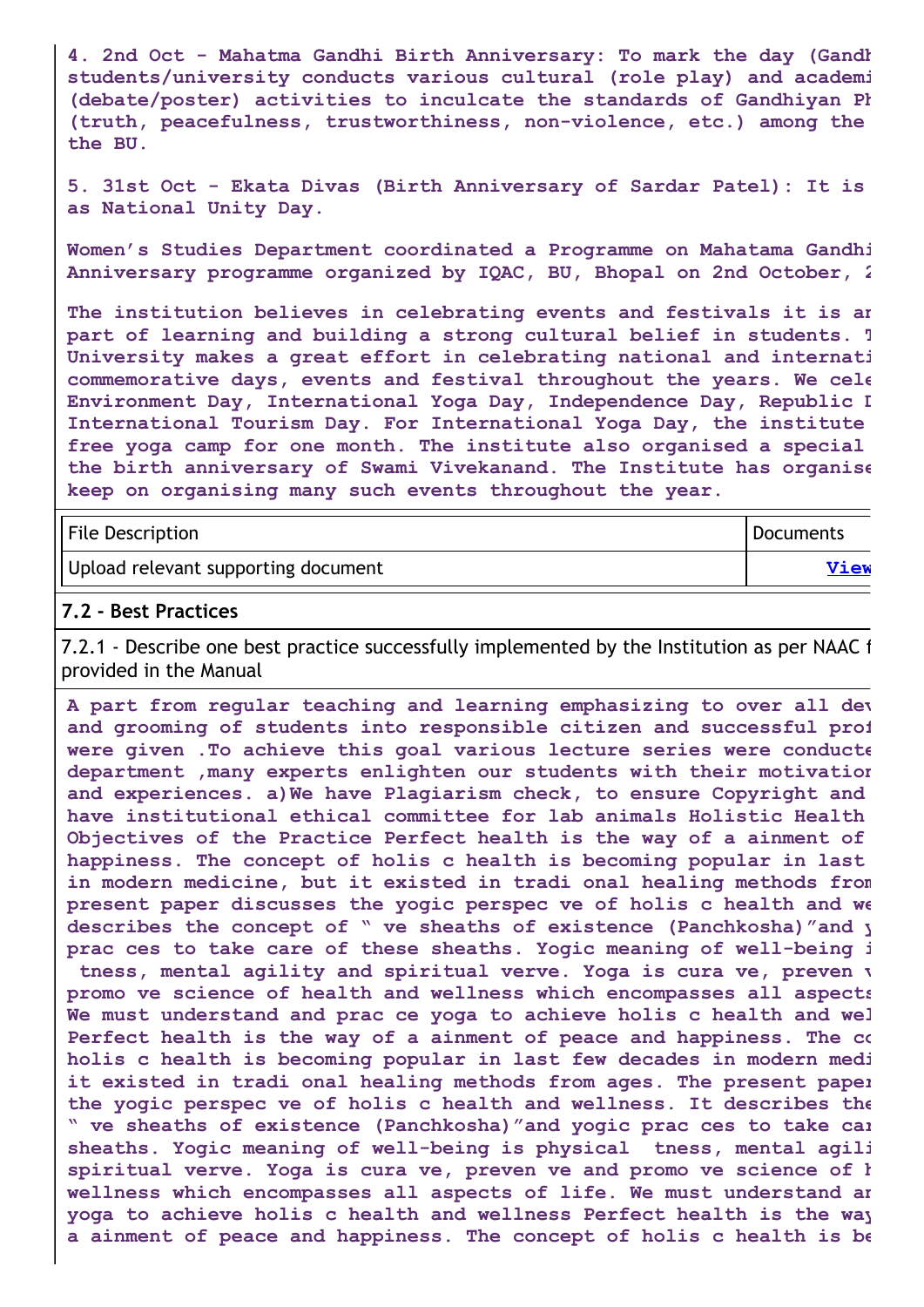**popular in last few decades in modern medicine, but it existed in tra healing methods from ages. The present paper discusses the yogic pers holis c health and wellness. It describes the concept of " ve sheaths existence (Panchkosha)"and yogic prac ces to take care of these sheat meaning of well-being is physical tness, mental agility and spiritua Yoga is cura ve, preven ve and promo ve science of health and wellnes encompasses all aspects of life. We must understand and prac ce yoga holis c health and wellness Holistic health is harmony and balance in components of Physical, Mental, Emotional, Social & spiritual well-be can be measured in many ways and is often broken down into a variety components and thus it is difficult to obtain the best and comprehens of what a truly healthy body and mind should look like. While modernmedicine has brought many wonderful and life saving advancements, one shortcomings of western medicine is the often segmented approach to h which looks at the body in sections of individual symptoms and pieces than the whole system it really is. These are some of the reasons why health is so important, because to truly achieve optimal happiness an in the physical, mental, and spiritual sense. Main objectives of Holi are • To lead a healthy life • Prevention and Treatment of diseases • positive mindset • Social health • Spiritual health Yogic lifestyle i holistic health. claimed that the perfect n each part of achieved wit the words of two renowned 2. Context Department of yoga has plenty of area; there is enough space for mental and spiritual practice which c healthy environment for practitioner. The Department focuses on impro holistic health of students as well as is concerned about the of comm residing in the vicinity of Barkatullah University. However there are constraints for achieving holistic health. These are: • Often it is d follow the strict rule and regulation of yogic life style for practit Lack of experiments and research on emerging trends in Yoga make it d provide good results. • Often practitioner doesn't want to follow yog style because they were not having control over their eating habits, pattern and other life style related issues. • Regular and discipline of Ashtang yoga was not observed by many respondents. • In case of ph limitations with some challenged students performing Asanas and Prana correctly becomes difficult. • Often instructors find it difficult to people to follow yogic life style can treat diseases and promote good The Practice: It is difficult to convince the participants to follow practice of yama ,niyama, asana, pranayam, pratyahar ,dharna, dhyan a as it required drastic change in their habits and life style .But aft experiencing positive affects of the same they actively participated times it is hard to convince the participants that Yama and Niyama is important for holistic health but we positively explain the benefits mental and social health as Patanjali said in yoga sutra संतो षा दनुत्तमसुख Some of the participants feel the drastic change in their behavior is after following the path of Astang yoga. Financial support and busy w schedule is also a challenge for aspirant who wants to join this prog university organizes various awareness programs / seminars /workshops interactive sessions to encourage them. University is also working fo awareness towards health in underprivileged areas. 5. Evidence of suc of the Activity Title Level (National/ International) Date National W of Yoga between Mummy & Baby National 4 July 2020 National Webinar Si of Yoga Sutra in Life Management National 06 Feb 2021 National Webina Importance of Yoga in Nationalism & Self Reliant India National 12 Ja National Webinar • Role of inner Strength in facing the global Pandem**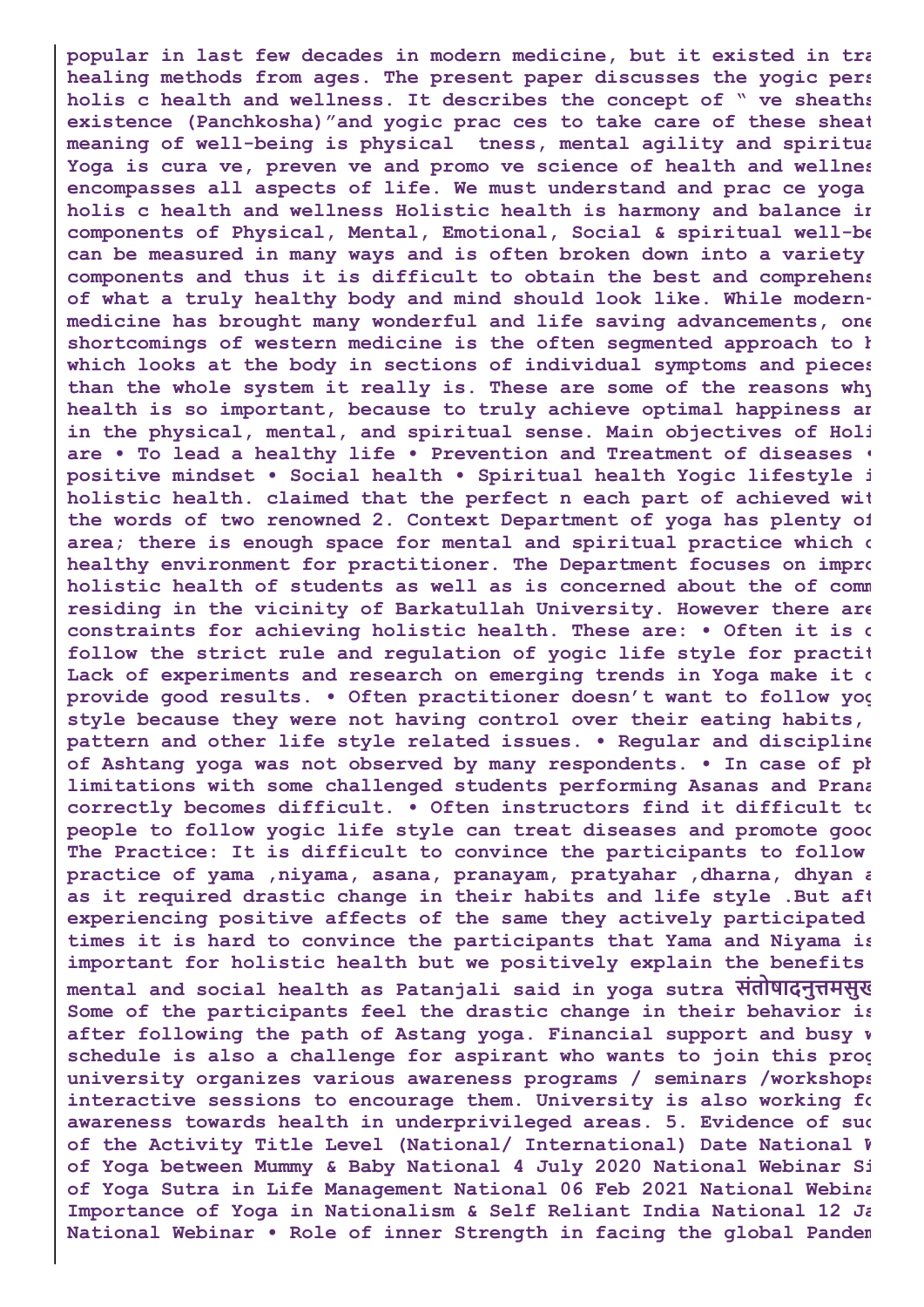**Research Trends in Yoga : The Emerging Scope. • ekuo thou ds mRFkku e izklafxdrk National 13,17&18 June 2021 International Webinar • Streng Immunity (Modern and Traditional ways) • Preventive & limiting the sp COVID-19 : Through Yogic Lifestyle • Mental health, Emotional Health Well Being International 19th to 21st June, 2021 6.Problems Encounter Resources Required • It is difficult for everyone to follow disciplin tough yogic practices. • More and more experiments and research are a required in this field. • We need to organize more awareness program/ workshop to spread the knowledge and health benefits of holistic life Financial support and equipments for practice are also needed. • Last least because it is a time consuming practice and one should be have perseverance to continue regular practice. The department has been organized various conferences, seminars and informative scientific le related to different aspects of advance modern science. Management degradable and non-degradable waste materials in BU Campus. Departm initiating to students to carry forward "Swachh Bharat Mission" progr Government of India to improve solid waste management through various workshops, and lectures series by eminent academicians. Developed v compost & bio-fertilizer is being utilized in the university garden a teaching departments garden as a biological manure to maintain its gr Department of microbiology adopted two villages: Talawali, Block Dehg District Raisen and Village Suhdru, block Dehgaon, district Khandwa, Pradesh with the permission of university administration for field ex on soybean, wheat and other economically important crops for sustaina improvement by the help of plant growth promoting microorganisms (bio fertilizer) and vermi-compost (degradable waste materials). Other Bes Practices: During 2020-2021, CRIM worked extensively on e-learning (i conducted online/virtual classes, provided electronic notes & study m students, conducted online &/or virtual exams/viva's)to mitigate the pandemic situation and to make sure that the learning for students ne compromised 1.Topic-Clean green and eco-friendly campus Objective – T awareness among the students against the increasing hazards of pollut create a sense of responsibility among students to keep the campus cl green. Context- Go green, swachh Bharat mission, environmental protec sustainable development are the concepts evolved after understanding effects of pollution not only on our health but also on the ecologica Keeping our environment clean and green is necessary for healthy life sustainable future. In this context this department has initiated var activities and programs to promote the practice of green and clean ca Practice - A significant step in involving the students in making the clean, green and eco friendly and at the same time creating awareness about the necessity of conservation of the environment. Common practi planting the saplings Students are advised to reduce the use of plast Evidence- Faculty members and students participated in Swachh Bharat Bhopal SwasthShiksha as per the guidelines of Bhopal municipal corpor Efforts are made to reduce the use of paper and the use of plastic ba discouraged. Plantation programme is organised every year in the camp and students are particular about maintaining greenery in the campus. are planted and even ornamental plants are potted by the students and faculty in order to maintain a green campus and to show our love for environment and nature. The campus is covered with a mix of old and y ornamental shrubs and herbs. Rooftop solar panels are installed to pr electricity in the entire department. Since rooftop solar panels harn power of the sun to generate electricity they are eco friendly. They savings and at the same time is an effort towards sustainable develop**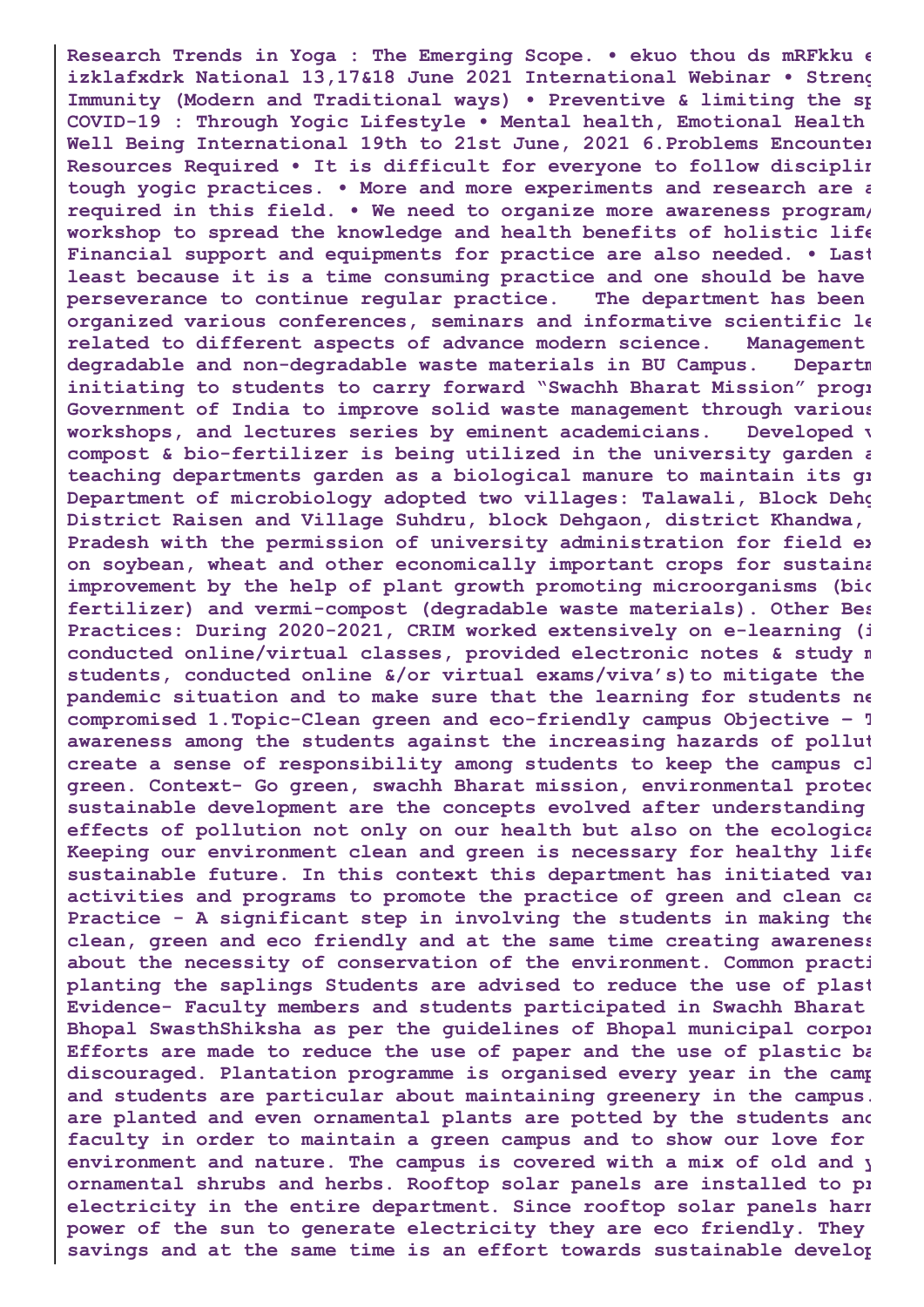**faculty members, staff and students are sensitized to use electric po judiciously. 2.Topic -Mentors for students Mentors provide support an to the students who face challenges due to their social, economic, ed and emotional problems. Objectives - Aim to motivate, support, guide the students facing various problems. The objective is to make the st comfortable and discuss the problems freely so that there is improvem their learning and performance Context- The new environment, new acqu new teachers family expectations and social media affecting the stude mentally and emotionally leave them in a situation when they do not k whom they can discuss their problems. The mentors responsibility is n preparing the students to do well academically but also help them fac challenges in the journey of life. Practice- Each student was assigne care of the mentor who was available for guidance support and assista the matters. Group of about10 students in each class was assigned a m was available for all academic and personal matters. Evidence of succ sincere effort and genuine interest shown by the mentors has develope and confidence in the students which has contributed to their persona academic growth. The department has been regularly organized variou conferences, seminars and informative scientific lectures related to aspects of advance modern science. Management of the degradable and degradable waste materials in BU Campus. Department is initiating t to carry forward "Swachh Bharat Mission" program of Government of Ind improve solid waste management through various seminars, workshops, a series by eminent academicians. Developed vermi-compost & bio-ferti being utilized in the university garden and various teaching departme as a biological manure to maintain its greenery. Department of micr adopted two villages: Talawali, Block Dehganv, District Raisen and Vi Suhdru, block Dehgaon, district Khandwa, Madhya Pradesh with the perm university administration for field experimental on soybean, wheat an economically important crops for sustainable improvement by the help growth promoting microorganisms (bio-fertilizer) and vermi-compost (d waste materials). Gender sensitisation/ awareness programmes through invited lectures for different target groups are regularly organised Department 1. Publications of Books/ Journals on women related issues books have been published 2. Teaching -M.A. Women's Studies course it initiative towards gender equality and justice 3. 4. Field Visit / St are an important part of Women's Studies Curriculum-**

#### **7.3 - Institutional Distinctiveness**

7.3.1 - Highlight the performance of the institution in an area distinct to its priority and thre maximum of 200 words)

#### **Institutional Distinctiveness on the Institutional website**

**Spread in 380 acres of land of BU is committed to achieve greenery ac entire campus. More than 100 varieties of rare plants having aestheti medicinal properties can be seen in the lush green campus of BU. To s maintain the green cover Plantation drive is carried out at periodic The University is making all attempt to make the campus plastic free. Furthermore, there are 15 earthen ponds in the campus for retaining r for about three to nine months. In the same continuation a model of r harvesting system has been installed in the department of Zoology and Aquaculture. Conservation of engendered flora and fauna like Flucorti Gmlinaarboreais attempted by the university. For reducing water footp attempt is made to print the documents on both side of the paper. All**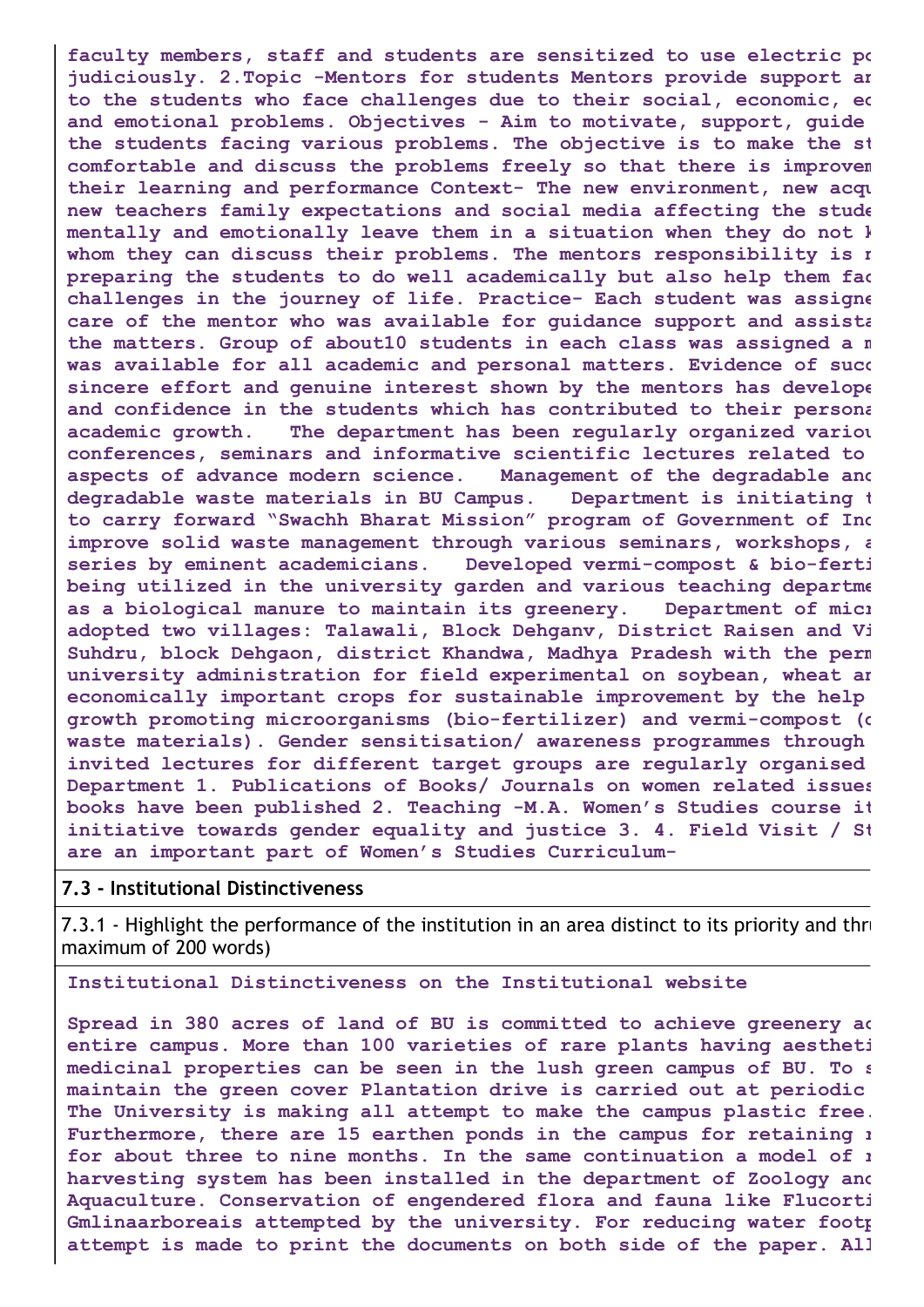**important circulars and information are made available on e mail to r wastage. Recently, on the initiative of Alumni of Microbiology depart pilot scale a vermi-composting unit of two tons capacity has been sta Biodegradable waste is collected from the household and disposed here vermicomposting.**

**Received from other Departments:**

**CRIM is delighted to be part of BU, which is spread in its lush green measuring 380 acres of land and it shows the Institutions commitment maintain greenery across the entire campus….To sustain and maintain t cover Plantation drive is carried out at periodic intervals.**

**Dept. of CRIM is environmentally sensitive too… CRIM is making all at make the campus plastic free….CRIM also trying 3-R (Reduce, Reuse and principle wherever it can to reduce the environmental impact…from restationery (other/blank side) -to- circulars/information on e-mail/we placing dustbins for collection and proper treatment of different was notable programmes/activities towards the mission of "Zero Waste"**

**The Department of Earth Sciences initiated the program on Remote Sens based curriculum for the first time in 1994. This programme is runnin successfully and the students are benefitted by the applicability of course. Now Department of Earth Sciences initiated the process to est well develop Remote Sensing Centre in the University so that the stud other Universities may also take the advantage of the Remote Sensing**

**The Department of Environmental Sciences and Limnology aims to conser and environment by disseminating knowledge in the field of environmen abide to provide proper guidance to each and every individual of the Its priority also lies in spreading knowledge among the students and self-dependent as they qualify from the department and to instill ene to make them a good citizen. To develop collaborations with environme agencies and institutes to provide platform to students immediately a degree. To develop lab for research scholars and students by providin sophisticated equipments and conducting workshops**

**The Institute has a vision to emerge as a center of Excellence in con pursuit of Quality by providing internationally compliant higher educ especially in the field of Pharmaceutical Sciences. We work with the evolve according to the changing needs of time and place with the foc the society including rural and tribal population. Department do have girls common room which symbolize that we have concerned for the gend sensitivity issue.**

**· Department has post-graduation courses in Pharmaceutics and Pharmac our effort is to provide quality education to the students who take a from all over the country in this department .Department of Pharmacy government graduate course running institute of the capital of Madhya ,Bhopal.**

**· Institute promotes the value based education and research driven he We also focus on holistic development of the students.**

**· The main focus of the Institute is to strengthen the notion of skil development under the shadow of well-established education system of**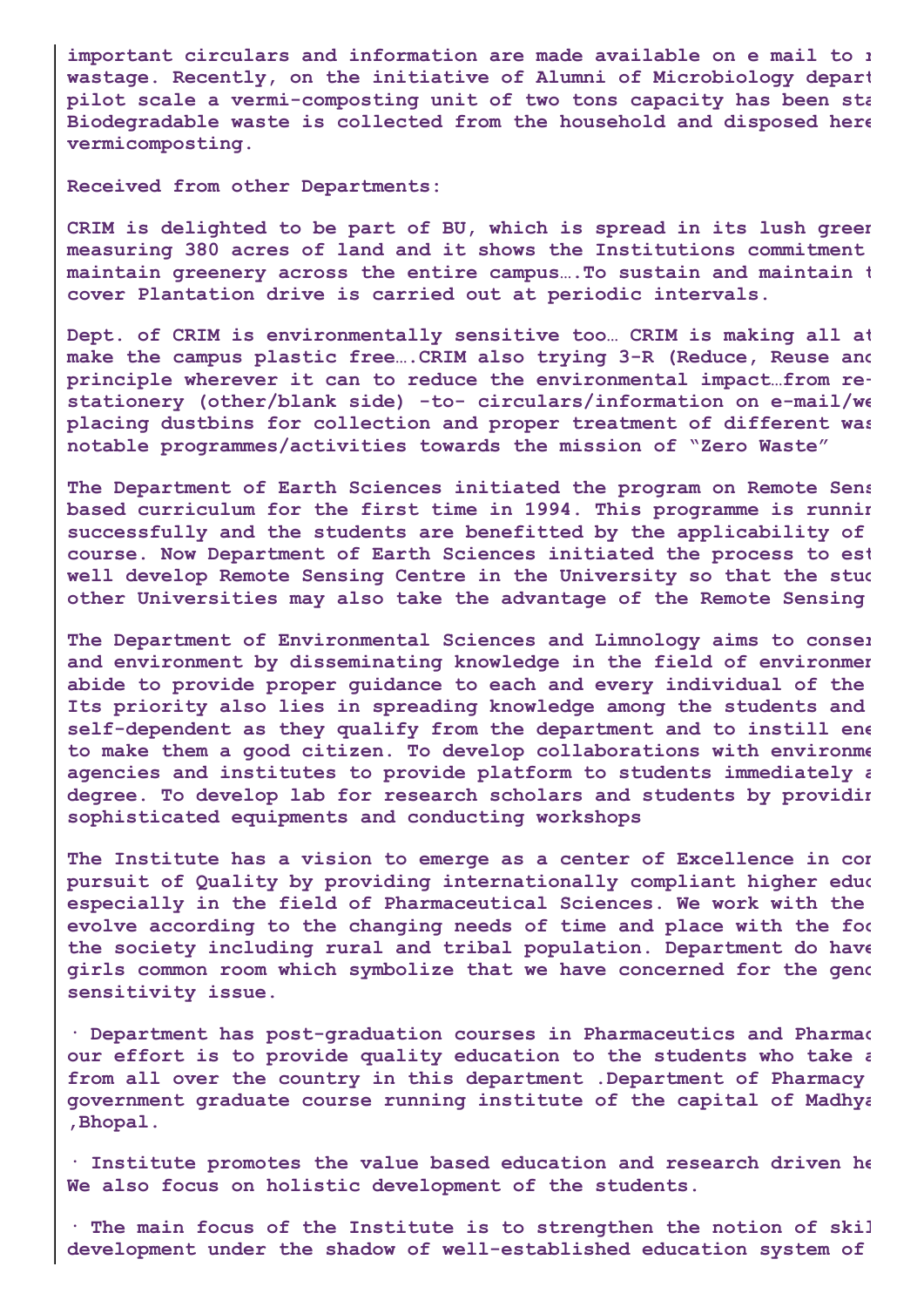**Shishya Parampara. We believe the philosophy of empowering the genera the support and guidance from all the dimensions. The research labora department is equipped with UV Spectroscope , HPLC, Atomic absorption spectroscope ,Lyophilized and Gas chromatography**

**· Institute has vision to update the knowledge of the students by pro MOOCS courses which also enable them to lean and practice the concept pharmaceutical formulation and their development techniques .Students department have been trained for new vital subjects like Pharmacovigi Computer aided drug designing and pharmacogenomics.**

**·The institute also have adopted the process of training of the stude conducting different lectures by the resource person of Academics , I Hospitals and scientist from Pharmacovigilance Department . The missi institute is to create an ambience in which new ideas, research and s flourish, and from which the leaders and innovators of tomorrow emerg**

**The Institution conducts regular training programmes to develop compe teachers. The training needs of the faculties are identified through competency skill matrix and trainers are arranged for the training pr Seminars, workshops, conferences etc. are organized by the Institutio year. The library of the Institution has an excellent collection of r books and journals which are available to the faculty members and stu facility is also provided.**

**The Institution facilitates financial grant for research. This is don encourage scholars to take up research. The institute regularly condu research workshops to familiarize the new teachers with the research sharpen the skills of the senior teachers. The management encourage t staff to take up Minor and Major research projects. Any help needed i direction is extended by the Management. Faculty members are regularl Orientation/Refresher/Short Term Courses as per their requirements. N left unturned in order to develop the competency of teacher.**

**Women Studies Centre**

**1. Title of the Practice**

**This title should capture the key words that describe the practice.**

**Gender Sensitisation through Webinars / Invited lectures- Webinar On Leadership"-Sharing Stories of Strong Women Achievers organized by Wo Studies Department on 8th March, 2021**

**2. Objectives of the Practice**

**What are the objectives/intended outcomes of this "best practice" and the underlying principles or concepts of this practice? (in about 20**

**The objective was to share the inspiring Journey, experiences of Wome achievers, the milestones they have set in their respective fields an faced by them.**

- **To sensitize students about environmental issues;**
- **To encourage environment friendly habits;**
- **To help students understand the social interface of these issues;**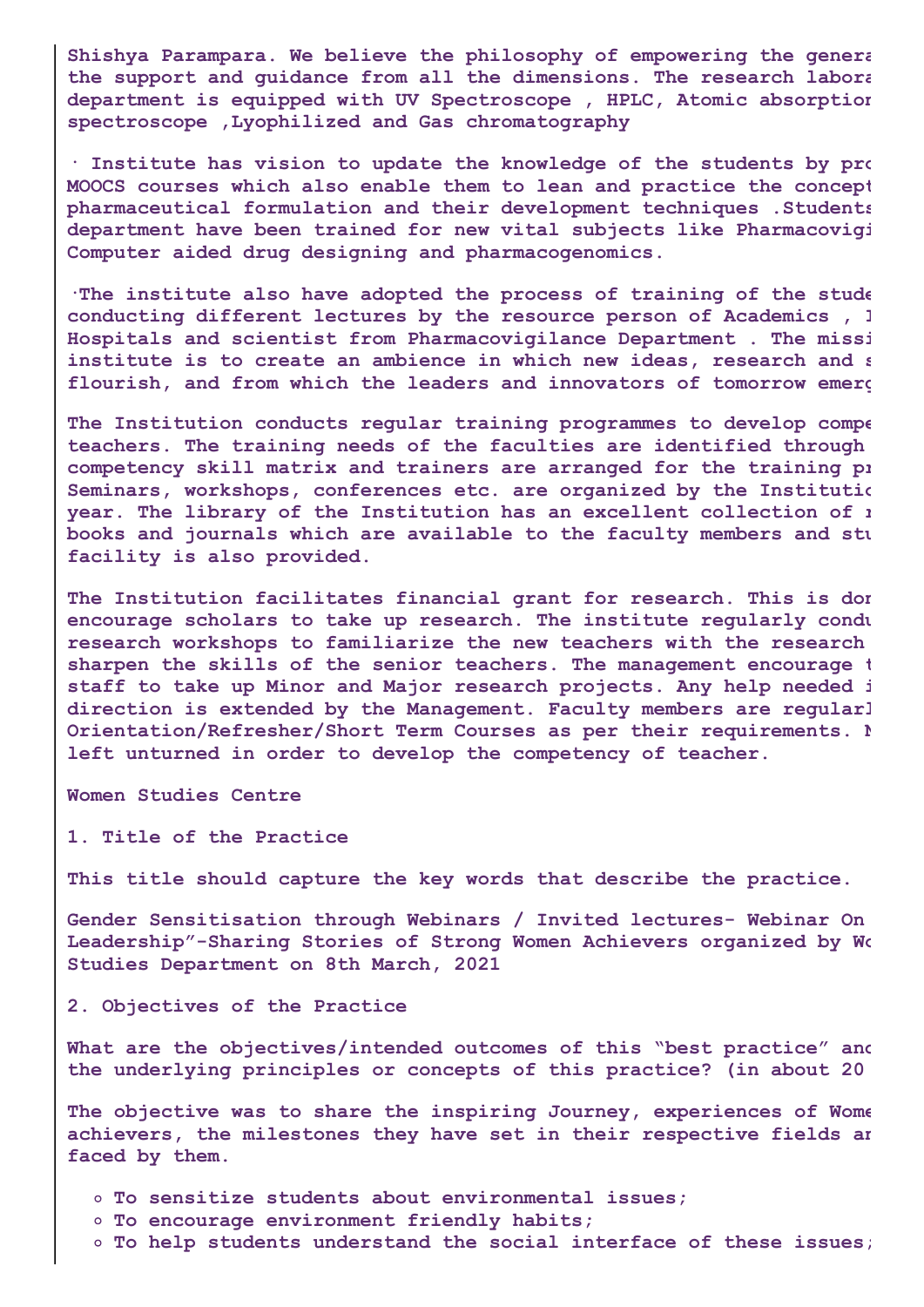- **To inculcate a sense of responsibility and nationalist behaviour;**
- **To help them see and understand the transition from theoretical l practice;**
- **3. The Context**

**What were the contextual features or challenging issues that needed t addressed in designing and implementing this practice? (in about 30 w**

**"Success stories of women achievers need to be told and shared to cha mindset of Society"**

**Students first are not able to see the importance of the activity and feel that what difference can one person make. But as they go along a praise for their activity they begin to appreciate it and this leads learning in future.**

**4. The Practice**

**Describe the best practice and its uniqueness in the context of India education. What were the constraints/limitations, if any, faced? (in words)**

- **The department has been regularly organized various conferences, and informative scientific lectures related to different aspects modern science.**
- **Management of the degradable and non-degradable waste materials i Campus.**
- **Department is initiating to students to carry forward "Swachh Bha Mission" program of Government of India to improve solid waste ma through various seminars, workshops, and lectures series by emine academicians**
- **Developed vermi-compost& bio-fertilizer is being utilized in the garden and various teaching departments garden as a biological ma maintain its greenery.**
- **Department of microbiology adopted two villages: Talawali, Block District Raisen and Village Suhdru, block Dehgaon, district Khand Pradesh with the permission of university administration for fiel experimental on soybean, wheat and other economically important c sustainable improvement by the help of plant growth promoting mic (bio-fertilizer) and vermi-compost (degradable waste materials).**
- **We have several levels of activities like nature walk, special ta entire paper devoted to the issue. Some small symbolic gestures l of waste paper scribble pads to stone paper weights have been don students. Ph. D. scholars have donated some plants to the departm occasion of their viva-voice exam.**
- **Women's Full and effective participation and decision making in t life is important for achieving gender equality and the empowerme women and girls. Women in India have demonstrated their leadershi knowledge and networks in different fields. There is more accepta ever before that women bring different experiences, perspective, make important contributions to decisions, policies and laws that better for all. Women are taking up roles and jobs that society c fit only for men. Success stories of women achievers needs to be shared especially with students/ youth to motivate them for bette**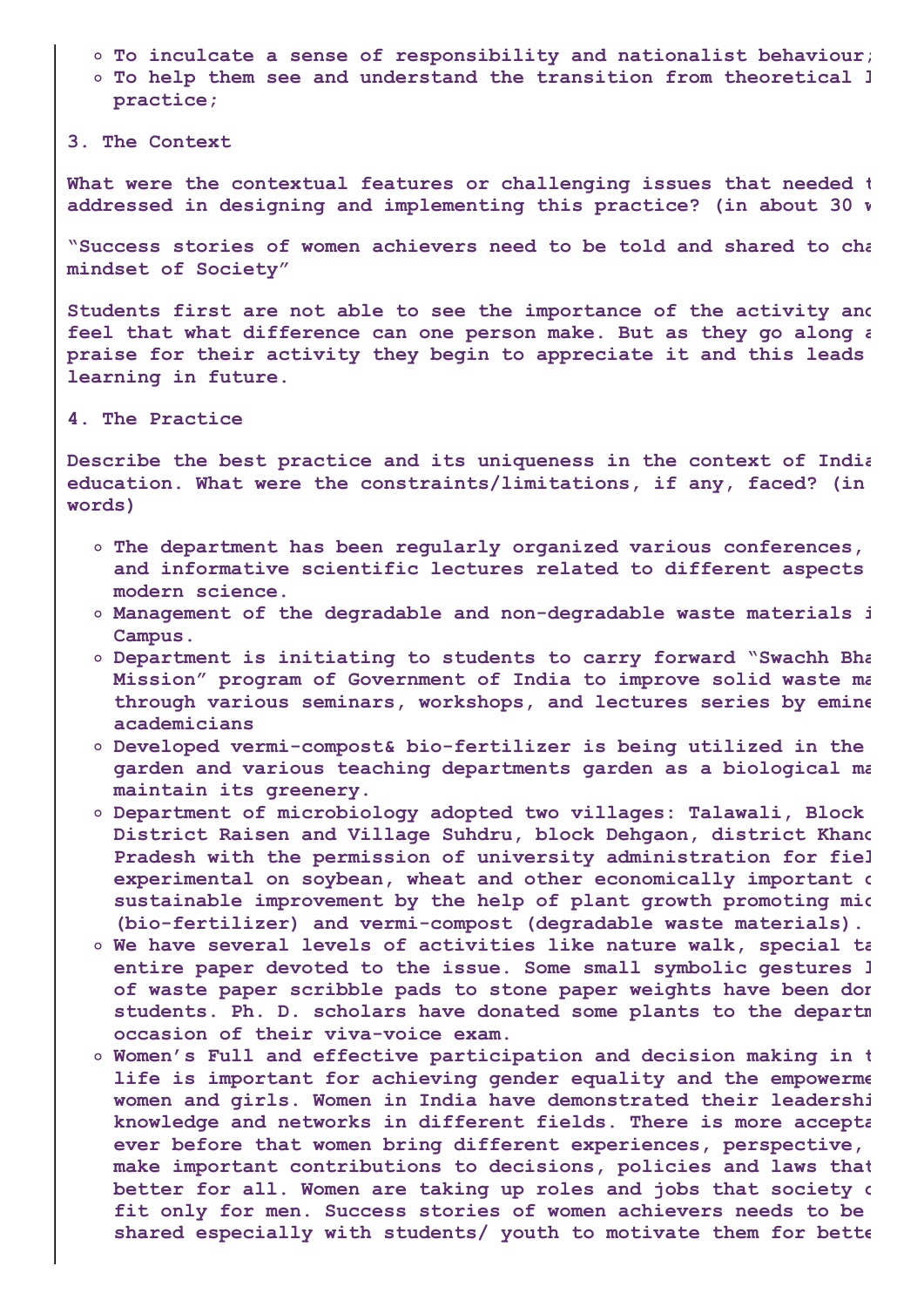**their future and for the country. Against this background, on the of International Women's Day 8th March 2021, Women's Studies Depa Barkatullah University, Bhopal organized a webinar on "Women and (with a focus on Sharing stories of Women Achievers) for students Barkatullah University, Bhopal**

**5. Evidence of Success**

**Provide evidence of success such as performance against targets and b review/results. What do these results indicate? Describe in about 40**

**6. Problems Encountered and Resources Required**

**Please identify the problems encountered and resources required to im practice (in about 30 words).**

**Pandemic has disturbed the activities and restricted field activities mode. This has made education**

**7.Notes (Optional)**

**Please add any other information that may be relevant for adopting/im the Best Practice in other institutions (in about 30 words)**

**Any other information regarding Institutional Values and Best Practic the institution would like to include.**

**A part from regular teaching and learning emphasizing to over all dev and grooming of students into responsible citizen and successful prof were given .To achieve this goal various lecture series were conducte University, many experts enlighten our students with their motivation and experiences.**

**a) We have Plagiarism check, no ensure Copyright and IPR.**

**b) We have institutional ethical committee for lab animals.**

**Advance Naturopathy and Panchkarma treatment and training centre.Depa Yoga**

- **Further enriching the existing methods of teaching and learning b modern teaching methods (technologies) etc.**
- **Augmentation of the academic and physical infrastructure.**
- **Improving research facilities.**
- **Effective administration and management of the department.**
- **Integration of information communication technologies.**
- **Introducing and/or expanding activities relevant to the social an needs of the community.**
- **Enhancing collaboration with other Centres/departments.**

**CRIM**

**Proposed to Open :**

**- Diploma in Leadership Management and Education Technology.**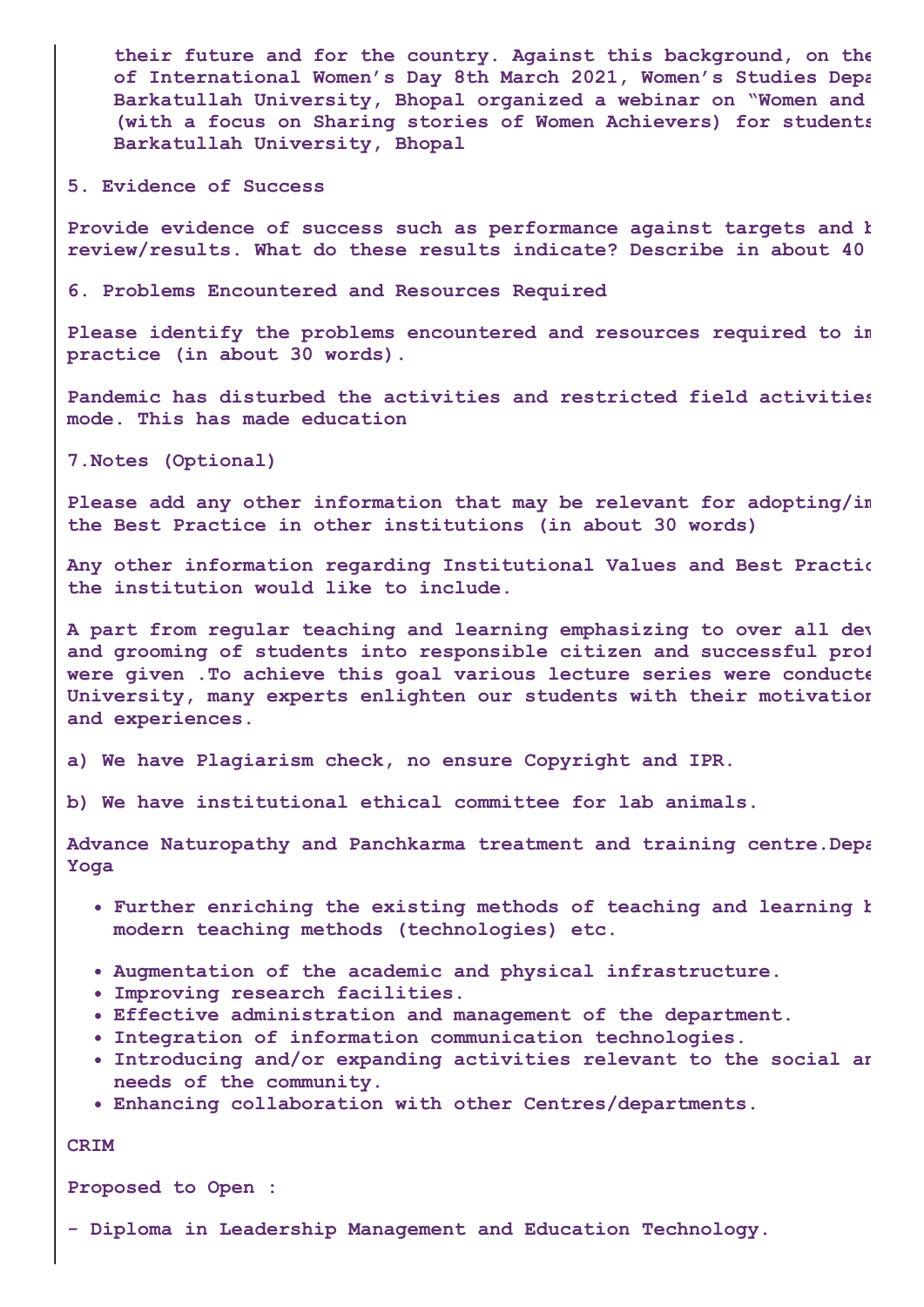| - Certificate Course on English Speaking Course.                                                                                                                                                                                                                                                                                                                                                                                                                                |
|---------------------------------------------------------------------------------------------------------------------------------------------------------------------------------------------------------------------------------------------------------------------------------------------------------------------------------------------------------------------------------------------------------------------------------------------------------------------------------|
| - M.A. (Special Education) and M.A. (Guidance and Counselling).                                                                                                                                                                                                                                                                                                                                                                                                                 |
| - Will adopt 01 village for extension activities.                                                                                                                                                                                                                                                                                                                                                                                                                               |
| Department of Arabic                                                                                                                                                                                                                                                                                                                                                                                                                                                            |
| 1. Formation of M. A. in Islamic studies correlated with Arabic stud<br>2. Establishment of Arabic language lab to help in pronunciation of<br>words and to learn Arabic                                                                                                                                                                                                                                                                                                        |
| easily.                                                                                                                                                                                                                                                                                                                                                                                                                                                                         |
| 1. Establishment of Arabic e-library.<br>2. Establishment of Barkatullah Bhopali chair in the department to i<br>his struggle and efforts for                                                                                                                                                                                                                                                                                                                                   |
| the Indian independence movement.                                                                                                                                                                                                                                                                                                                                                                                                                                               |
| 1. Short term courses on comparative languages/certificate course in<br>Hindi translation.<br>2. Exchange of delegates from the universities of India and Arab wor<br>better understanding of                                                                                                                                                                                                                                                                                   |
| modern Arabic language and culture.                                                                                                                                                                                                                                                                                                                                                                                                                                             |
| 1. Conduct of training programs/ workshops/ orientation programs at<br>level.<br>2. To launch a referred journal of Arabic in India.<br>3. The department has identified a variety of steps to strengthen th<br>skills of students through faculty and students exchange programm<br>Advance Institutions in the Arab World.                                                                                                                                                    |
| Department of Microbiology                                                                                                                                                                                                                                                                                                                                                                                                                                                      |
| O To organize conferences/ seminars and informative scientific lect<br>related to different aspects of advance modern science for better<br>research scholars and PG students.<br>O To organize workshop and training program related to applied mici<br>technology.<br>° To develop infrastructure and facilities to the students in the o<br>° To develop healthy and friendly culture in the department.<br>o To start new courses (Diploma, certificate) in the department. |
| Department of Commerce                                                                                                                                                                                                                                                                                                                                                                                                                                                          |
| (A) Curriculum: -                                                                                                                                                                                                                                                                                                                                                                                                                                                               |
| . To open PG course in emerging subjects.                                                                                                                                                                                                                                                                                                                                                                                                                                       |
| . To open Computer Training Courses and Spoken English Course for Pas<br>Present student.                                                                                                                                                                                                                                                                                                                                                                                       |
| (B) Teaching-Learning & Evaluation: -                                                                                                                                                                                                                                                                                                                                                                                                                                           |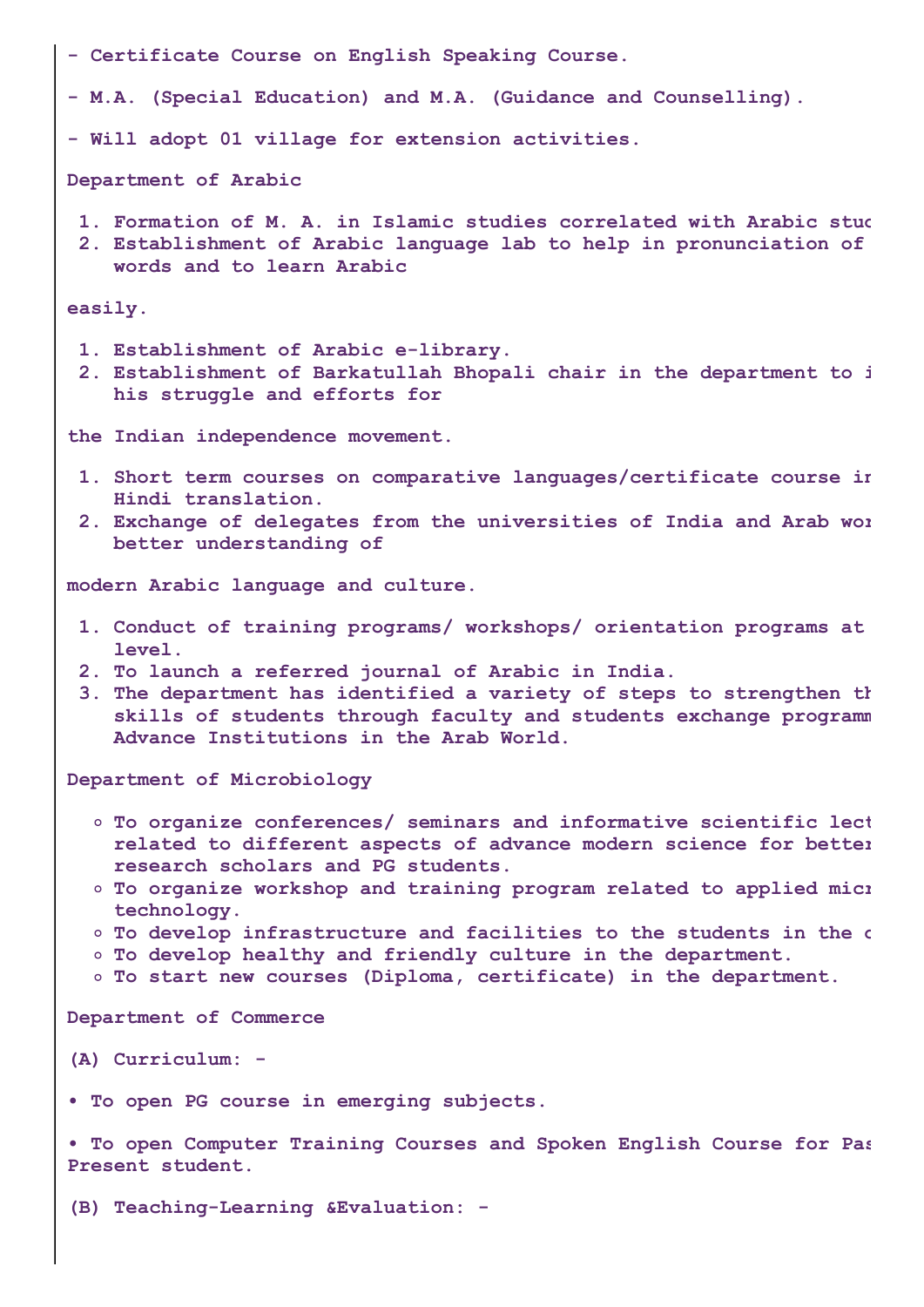**• Activation of Evaluation on Teaching and Learning through Tutor-War Remedial programme for students.**

- **• Evaluation on Teaching and Learning with the assistance of students**
- **• Evaluation and Reformation of Examination System.**
	- **Modern tools and techniques implementation in teaching.**
- **(C) Research & Extension**
	- **Promotion of Research Culture among faculty and students.**
	- **Publication of Research Journal/News Letter of the Department.**
	- **Initiative for National & International Linkage**
	- **Organise National/International Seminar/Conference.**

**(D) Infrastructure • Several class rooms and laboratories for general students. • Renovation of ladies and Gents restrooms**

**• Construction of extra class rooms**

**• Expansion of departmental library.**

**(E) Institutional Commitment towards community**

- **It is proposed to set up a social activity club for Community Ser connect to the students to the Society/social service.**
- **A book collection campaign can be launched by the Students of the to support poor students of the society.**
- **To participate in the National Service Scheme**

**·Adoption of a village or Slum.**

**(F) Innovative Practices**

**Students' Welfare, Mentor Ward, Value Education, Career Guidance, Pla Cell, Research and Faculty Improvement Programme, Effective Classroom Orientation, Helping Hand Counselling Service, Community based Practi Association, Publications of Students,Student Friendly Ambience,Promo Indian Tradition and Culture, Sports Promotion, Women Empowerment pro**

**Department of Microbiology**

**Department Future plans for next Academic year:**

- **To organize conferences/ seminars and informative scientific lect related to different aspects of advance modern science for better research scholars and PG students.**
- **To organize workshop and training program related to applied micr technology.**
- **To develop infrastructure and facilities to the students in the d**
- **To develop healthy and friendly culture in the department.**
- **To start new courses (Diploma, certificate) in the department.**

**Department of Electronics**

**The Department of Electronics having variety of students, so we look give them good technical atmosphere. For this we want establish some**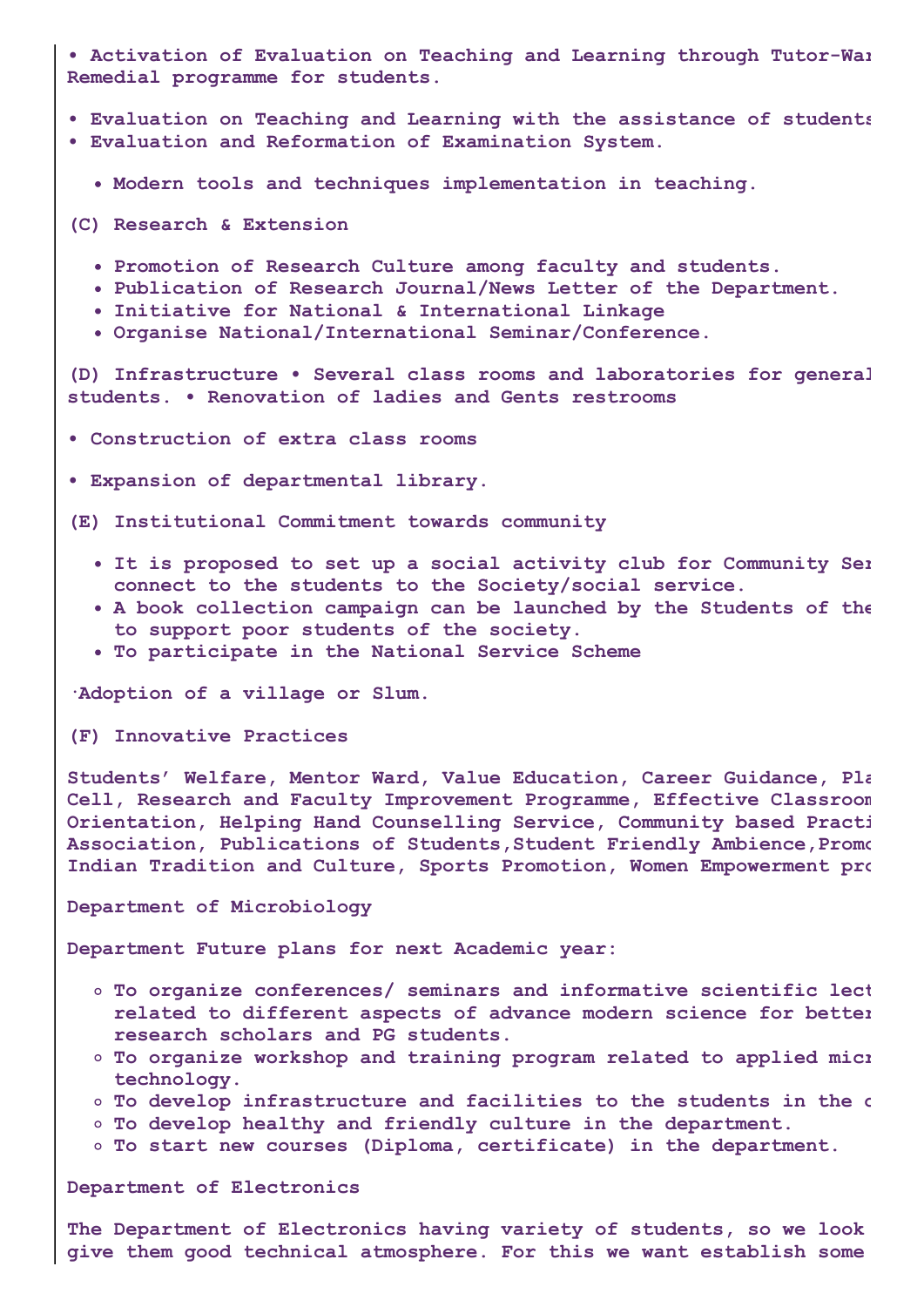**laboratories like the embedded system laboratory and Very Low Frequen laboratory. It will give them a very good industrial experience, whic them in their carrier. The department also looking forward to have va books, research articles, industrial manuals, technical magazines etc provide the current status and working culture of recent technology a industrial status.**

**The M.Sc. Electronics course has four semesters, in which the first a semester provides theoretical classes and laboratory work. In the thi semester, the students make the instruments kit or working electrical For this we want give them more updated and technical atmosphere by h laboratories, so they can have good technical environment.**

**Department of Law**

**FUTURE PLAN OF ACTION FOR NEXT ACADEMIC YEAR**

**"Light in Right Direction"**

**With this quotation in 21st Century requirements a quality education ought to develop good, thoughtful, broad spectrum, creative individua creating platform for individual to study for multiple area of intere level.**

**Learning experience for classroom teaching will be purposeful experie projects, exclusions.**

#### **TEACHING STRATEGIES**

**COVID-19 pandemic from a new future such a situation needs some chang teaching strategies that is keeping in view the classroom environment situation, from autocratic strategies to democratic strategies this w their constructive capacities in accordance to the interest attitudes capacities, abilities, needs and mental level of the pupil.**

#### **CURRICULUM**

**Curriculum prepared to experiences and activities which provide the s the knowledge and skill he will require in facing the various situati life. Curriculum will not be restricted to the list of books it will experience.**

#### **ROLE OF TECHNOLOGY (ICT)**

**We get so wrapped in the what happened last year and what we want to next year that the role of technology in education should be anticipa appropriate measures should be undertaken for its adequate and optimu utilisation by proper training of students as well as facilitators. I used to boost academic productivity.**

#### **FIELD TRIPS**

**field trips for standard experience by going to the field to reduce t probability of improvement in learning difficulty it will help in dia learning difficulties.**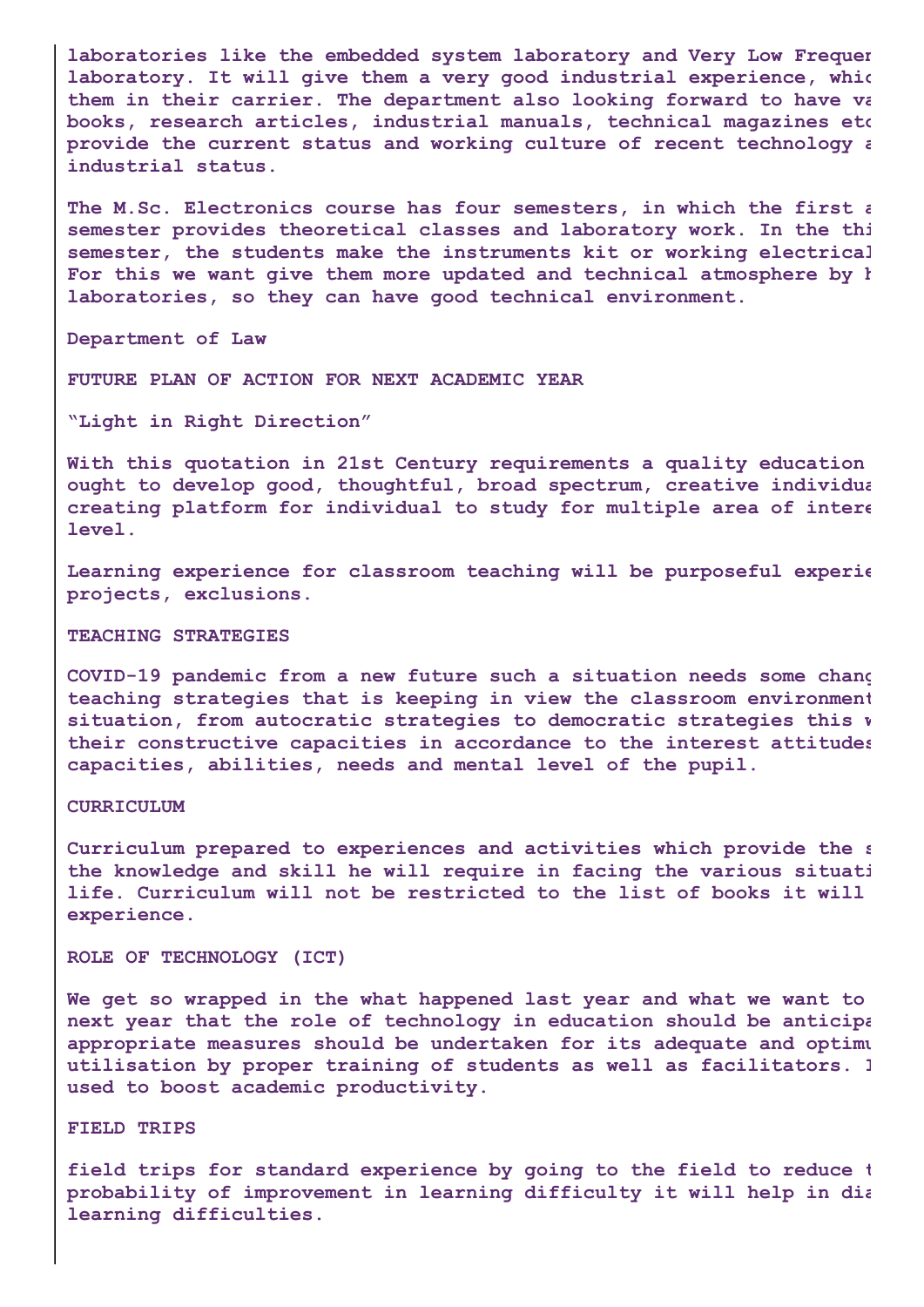#### **PLACEMENT**

**campus cloud-based student database package to make the department vi have for placement with the help of alumni.**

**WORKSHOPS/SEMINAR/ CONFERENCES**

**Plans to focus more on research & development, and to organise States and International level Workshops, Conferences paper presentations an Competitions with the help of subject experts. And to motivate studen community to write research papers.**

**MOU, s**

**To focus on more industry academic interface so that there is more co participation in academics collaborations.**

**LIBRARY AND MOOT COURT**

**Improving the learning process Affordable, accessible by implementing modern teaching aids and proper upgradation of library.**

**To establish well equipped Moot Court & to arrange program for drafti pleading for students. And arrange counselling and mediation sessions**

**Department of Pharmacy**

**In the coming academic year, Department is going to conduct research dimensions one Structure based drug designing and Ligand based drug d It is also decided that in Elective subjects DIETARY SUPPLEMENTS AND NUTRACEUTICALS,COMPUTER AIDED DRUG DESIGNING AND PHARMACOVIGILANCE as of Pharmaceutical research are the thrust area and The demand of the professionals is increasing. It is also decided to conduct Expert tal lectures from Industry Experts and formulation scientist for the upgr knowledge of students. It has been decided that the project of final students must be hospital based disease specific research work so tha get to know the current treatment which has been given to patient and formulation related issue. It is also decided that field work based r Pharmaceutical Industry based research will be in the first priority year research projects.**

**Department of Physical Education**

**Construction of Tennis court, Swimming Pool, Outdoor Stadium with 8 L Synthetic Athletic Track. M.P.E.S. Program – Master of Physical Educa Sports.**

**Gymnasium: A well-equipped modern gymnasium with facility for players Synthetic Track: a 400-meter standard running track. The track will h organize various athletic events, students can train for defense serv the track will also benefit local athletes. Swimming Pool: a 50m stan swimming pool. The pool will be beneficial for players of our univers also organize various swimming events and we can give safe guard trai students. Scientific Laboratory: a modern laboratory with all necessa equipment's for scientific research work in various disciplines like, psychology, Exercise physiology, bio mechanics, health sciences etc.**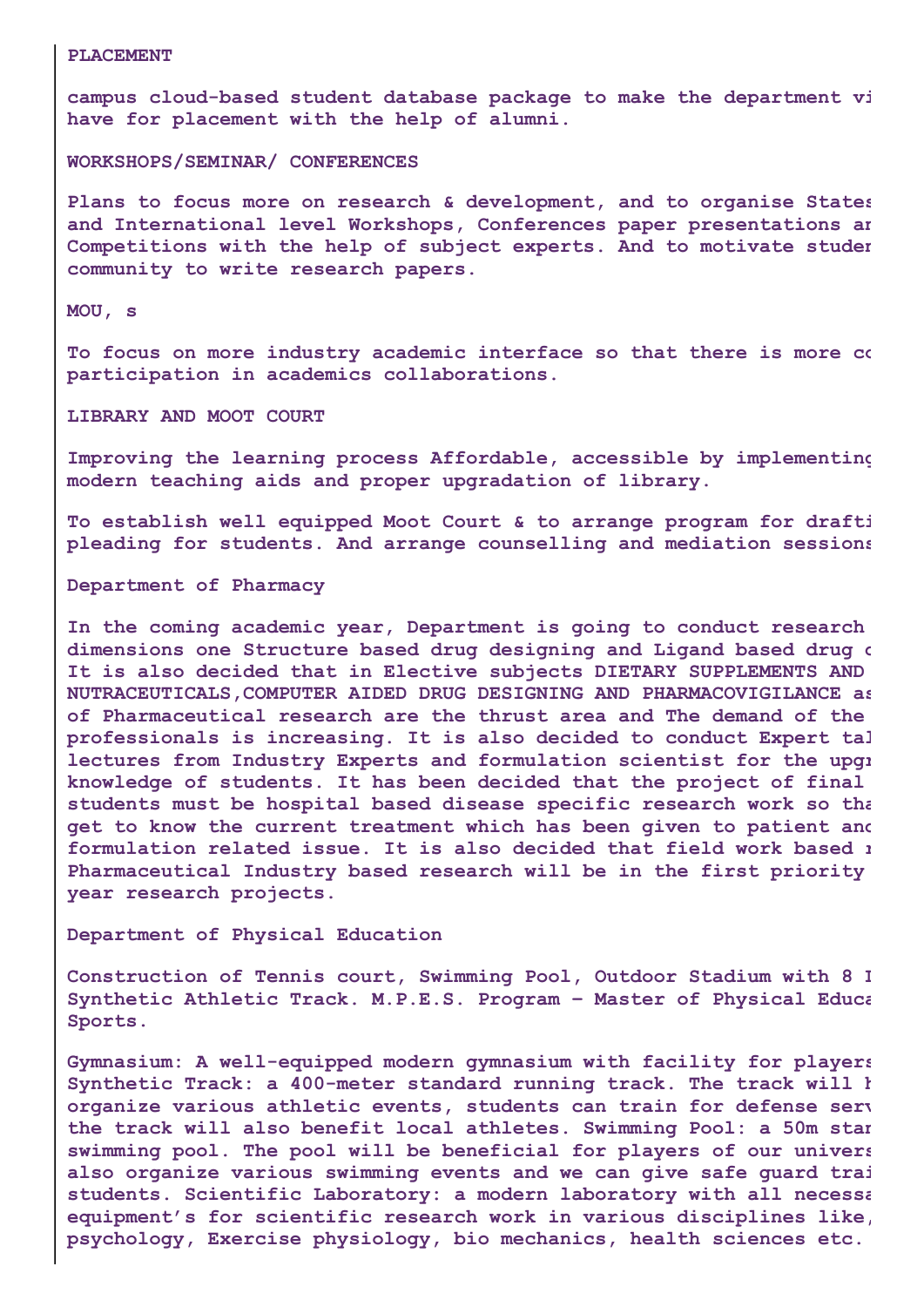**Looking forward to develop a multi sports training hub for upcoming s talent and a unique sports and physical education advance research ce also looking for a NCC Unit for UTD. We also proposed;**

#### **Department of Women's Studies**

**Academic Goals: It has been a general observation that departments wi and Ph.D. courses are better able to infuse the subject ethos and val also beneficial for the achievement of course out comes and better le comes, as it allows students more exposure and contact time. It also student progression and is the guideline of new education policy. The is set to starting UG course in the 2021-2022 session, and preparatio same are under way. Therefore there will also be need for additional hands, class rooms, library renovation, etc. towards which we are wor enhance our learning experience expert talks are organized regularly variety of fields which helps build a wider perspective on social lif society. The department faculty have received four new computers to h teaching learning activities of the department. As we are also a rese we encourage IT Technology use for presentations and viva. This is an shall be expanded to all students to help them gain understanding and in its use as well.**

**Looking to our maintenance and infrastructural needs major works are the next year. Some work has already been done in this direction.**

- **To develop Women's Studies department as an advance institute/ De Research, Teaching and Training of Women's Studies**
- **To focus on and create more Data Base/ Documentation on issues re women**
- **Gender Sensitization for different Target Groups**
- **To work at grassroot Level on gender issues.**
- **Our future plans extends to creating a strong network of shared k experience and intervention at every level for gender Justice**
- **As per the requirement of the Department, more teaching faculty w appointed to run Ph.D, Mhil and PG courses as 6 month course work and PH.D has been made compulsory.**
- **Curriculum Development on Gender sensitization.**
- **Collaboration with different /institutions and organisations to i gender sensitisation training through courses and modules develop different target groups**

**Department of Biotectnology**

**Practices of decentralization and participative management are as fol**

- **i) Organizing training/workshops/Webinar in Bioinformatics**
- **ii) Library task of plagiarism checking and thesis uploading are bioinformatics staff.**

**iii) Ph.D. Coursework of faculty, Life science and home-Sciences are from the Biotechnology**

 $\overline{\phantom{a}}$ 

**UTD admission procedure is online and centralized**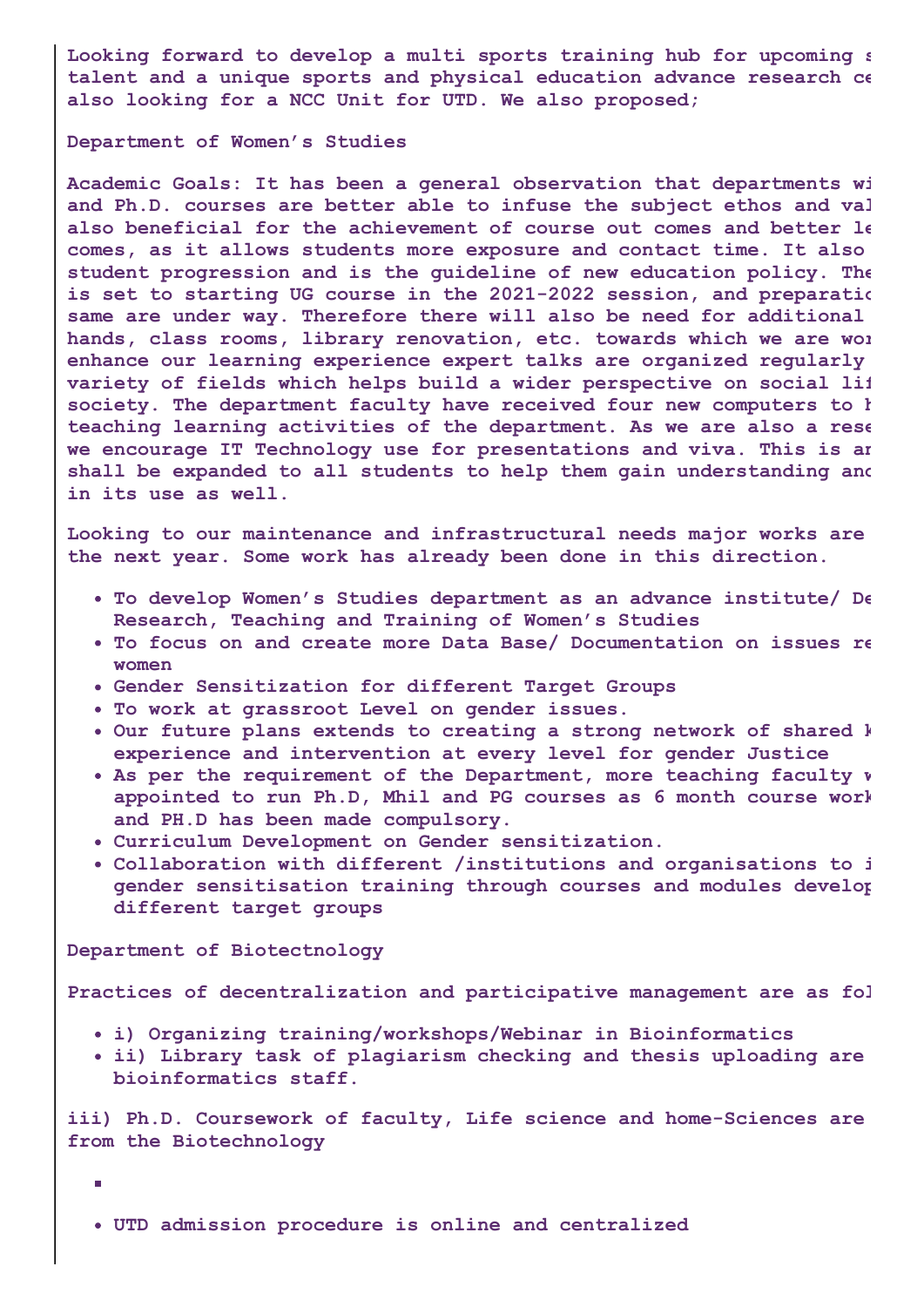#### **Quality Education:**

- **To spare more time with students to clear their doubts.**
- **To conduct online/offline classes smoothly.**
- **To follow academic calendar strictly.**
- **To collaborate with the agencies to provide placement/platform to students.**
- **To send students in other national/recognized laboratories to giv maximum exposure in the field of research.**

**Research Activities:**

- **To bring research projects in the department regularly.**
- **To conduct national and international conferences in the departme**
- **To establish laboratory occupied with advanced instruments.**

#### **Green habits:**

- **To use solar panel.**
- **To install roof water harvesting.**
- **Proper disposal of laboratory waste.**

**Updated Library:**

- **To develop digital library.**
- **To ensure availability of relevant books in the library.**
- **To provide internet along with computer systems, to avail e-liter**

#### **Infrastructure:**

- **To ensure water facility.**
- **To give good and hygienic sanitation.**
- **To establish smart class room.**
- **To have seminar halls equipped with ICT and other latest gadgets.**
- **To set up 'Intellectual Property Centers' and 'Innovation Labs'.**
- **To establish well equipped laboratory**

#### 7.3.2 - Plan of action for the next academic year

**Institutional Distinctiveness on the Institutional website**

**The Department of Earth Sciences initiated the program on Remote Sens based curriculum for the first time in 1994. This programme is runnin successfully and the students are benefitted by the applicability of course. Now Department of Earth Sciences initiated the process to est well develop Remote Sensing Centre in the University so that the stud other Universities may also take the advantage of the Remote Sensing**

**The Department of Environmental Sciences and Limnology aims to conser and environment by disseminating knowledge in the field of environmen abide to provide proper guidance to each and every individual of the Its priority also lies in spreading knowledge among the students and self-dependent as they qualify from the department and to instill ene to make them a good citizen. To develop collaborations with environme agencies and institutes to provide platform to students immediately a**